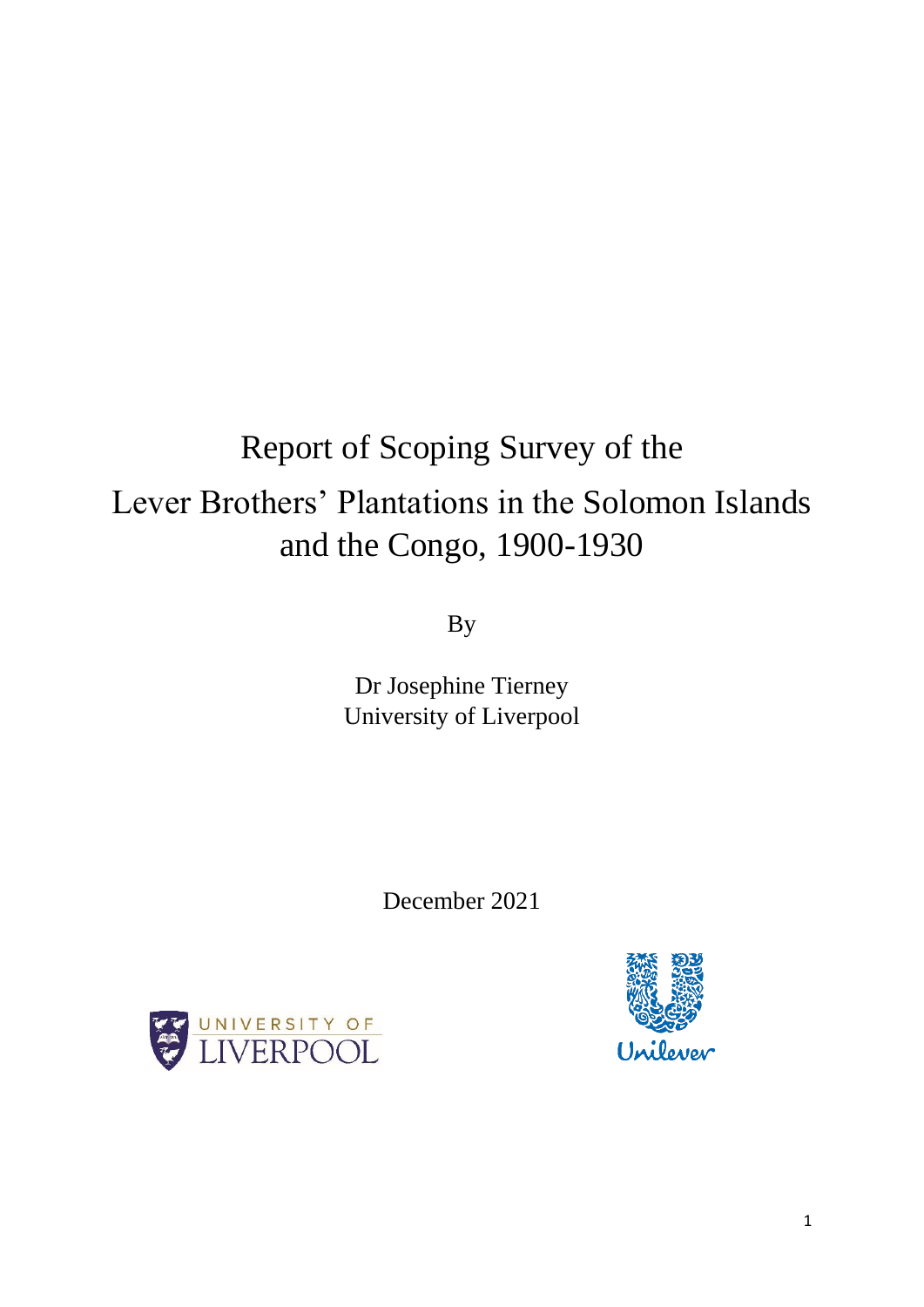# Contents

| <b>List of Illustrations</b>                                           | 3              |
|------------------------------------------------------------------------|----------------|
| <b>List of Abbreviations</b>                                           | $\overline{4}$ |
| Acknowledgments                                                        | 5              |
| Abstract                                                               | 6              |
| Introduction                                                           | 7              |
| A Review of the Literature and Collections                             | 10             |
| Future Research Potential: Emerging Themes and Research Questions      | 19             |
| New perspectives                                                       | 19             |
| <b>Historical Context</b>                                              | 23             |
| Responsibility                                                         | 30             |
| Legacy                                                                 | 32             |
| Future Research Potential: Collections, Collaborations & Methodologies | 35             |
| Conclusion                                                             | 42             |
| Bibliography                                                           | 44             |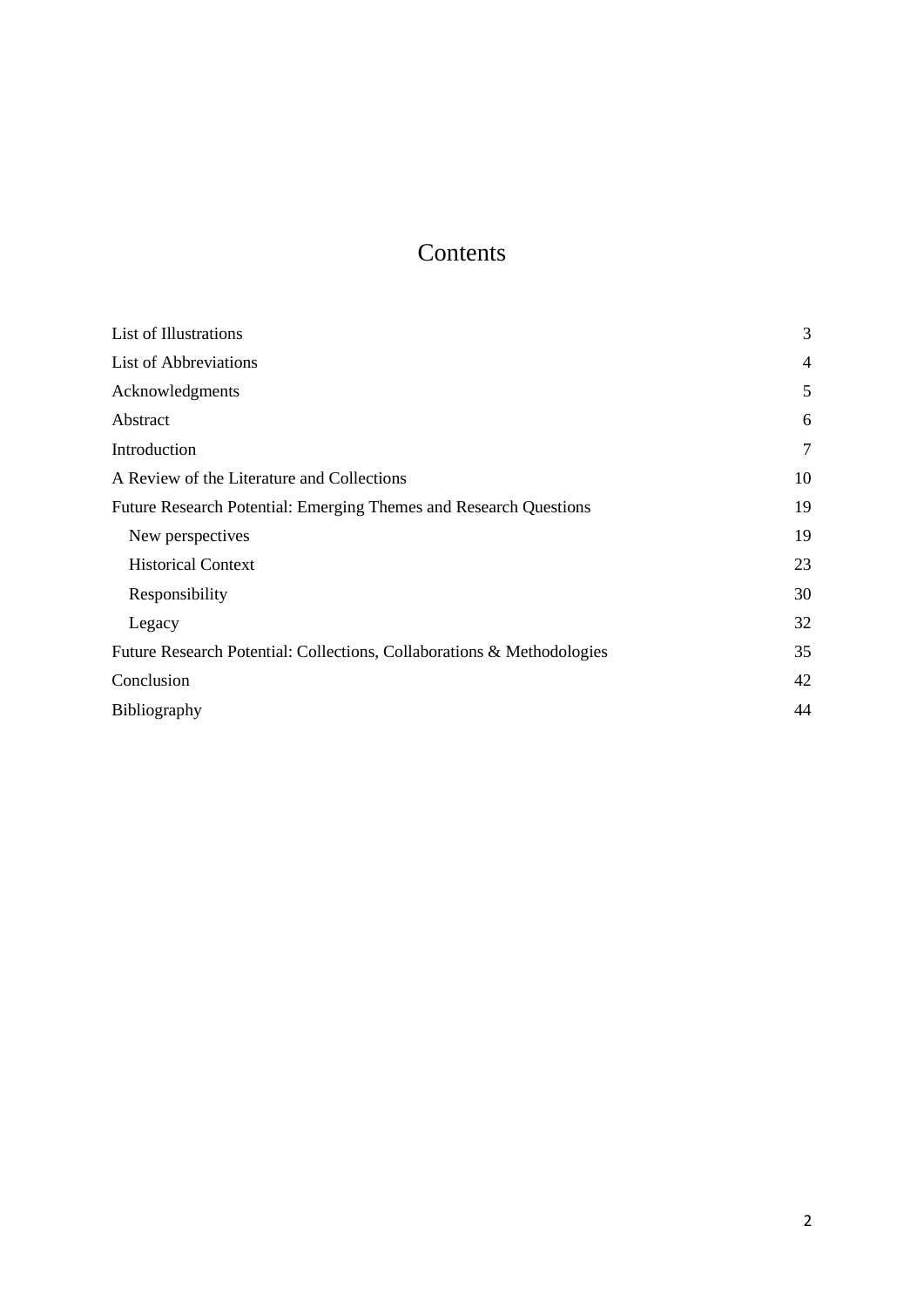# List of Illustrations

<span id="page-2-0"></span>

| Figure 1: 'Showing the completion of a conserver drain', Solomon Islands, 9th December 1924. |  |
|----------------------------------------------------------------------------------------------|--|
|                                                                                              |  |
| Figure 2: Coconut Plantation, Solomon Islands, c.1948. UARM, UNI/GF/CR/5/19/6 16             |  |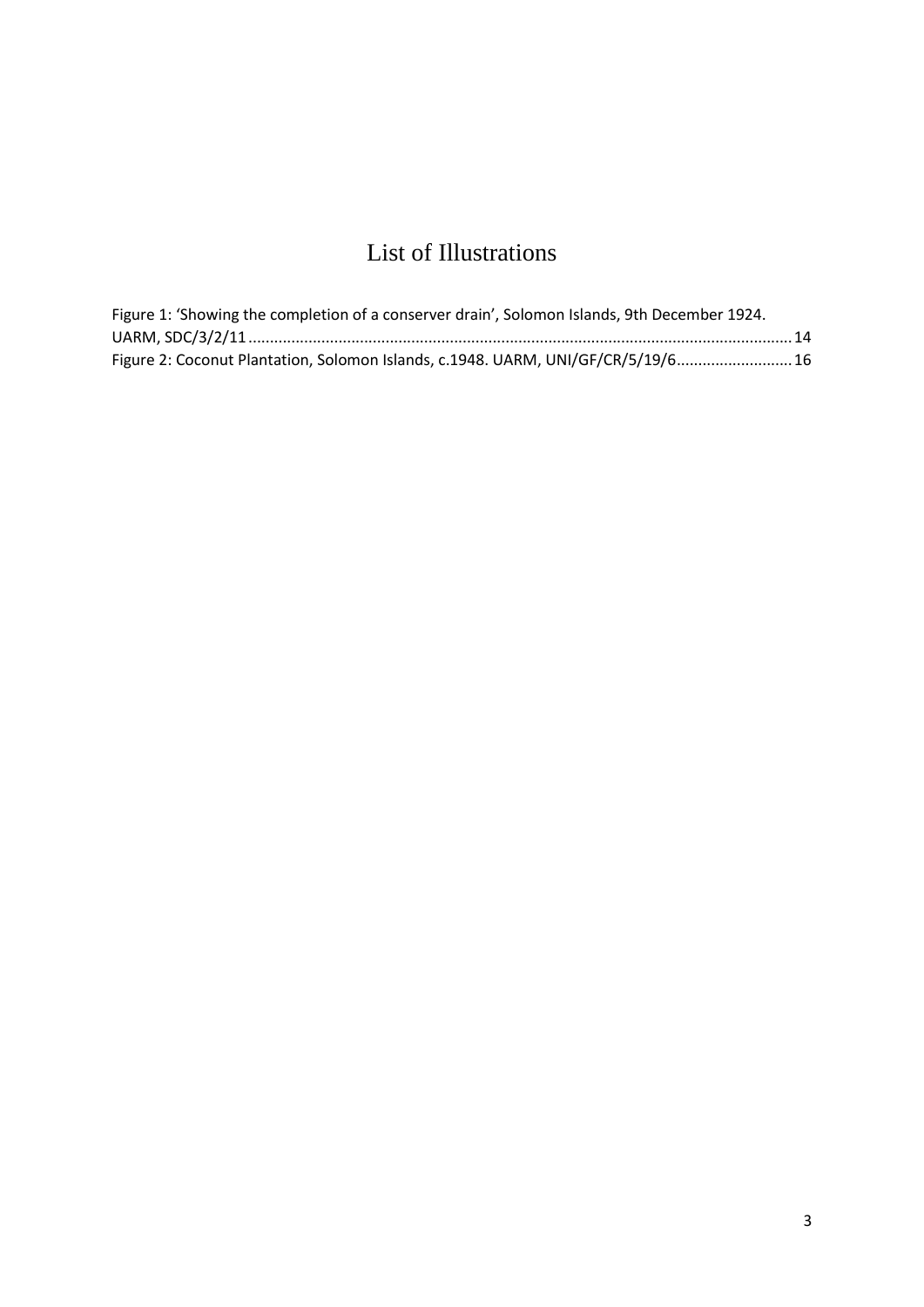# List of Abbreviations

- <span id="page-3-0"></span>ANU – Australian National University
- HCB Huileries du Congo Belge
- LBC Lever Brothers' Correspondence
- LBS Legacies of British Slavery
- LPPL Lever's Pacific Plantations Limited
- PSVT Port Sunlight Village Trust
- SAVCO Savonneries du Congo Belge
- UAC United Africa Company
- UARM Unilever Arts, Archives and Records Management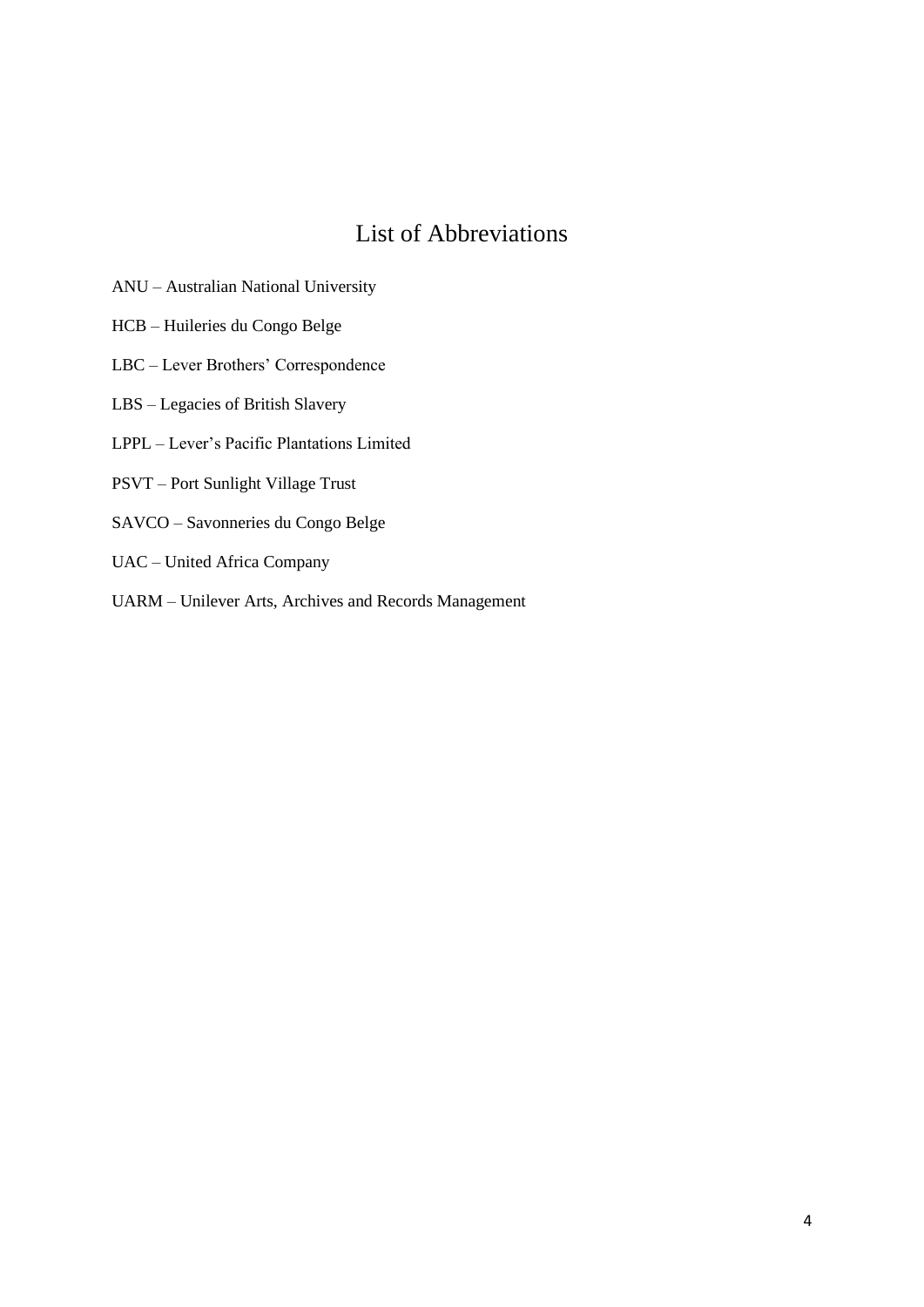## Acknowledgments

<span id="page-4-0"></span>This report is the result of many conversations and collaborations and many individuals and institutions have given their time and expertise to this research. Thank you to everyone in the UARM team for your help in understanding the Unilever archives, and a special thanks to Claire Tunstall. Thank you also to the staff at the Lady Lever Art Gallery and Bolton Library and Museum Services, especially to Alyson Pollard, Dave Moffat, Sarah Lynch, Caroline Furey and Matthew Watson. I would also like to express my gratitude to Gavin Hunter for sharing his extensive knowledge of the Lever family with me. Many thanks also to the University of Liverpool for hosting me during this research and to the many colleagues who have given advice, feedback and time to this project, with special thanks to Charles Forsdick.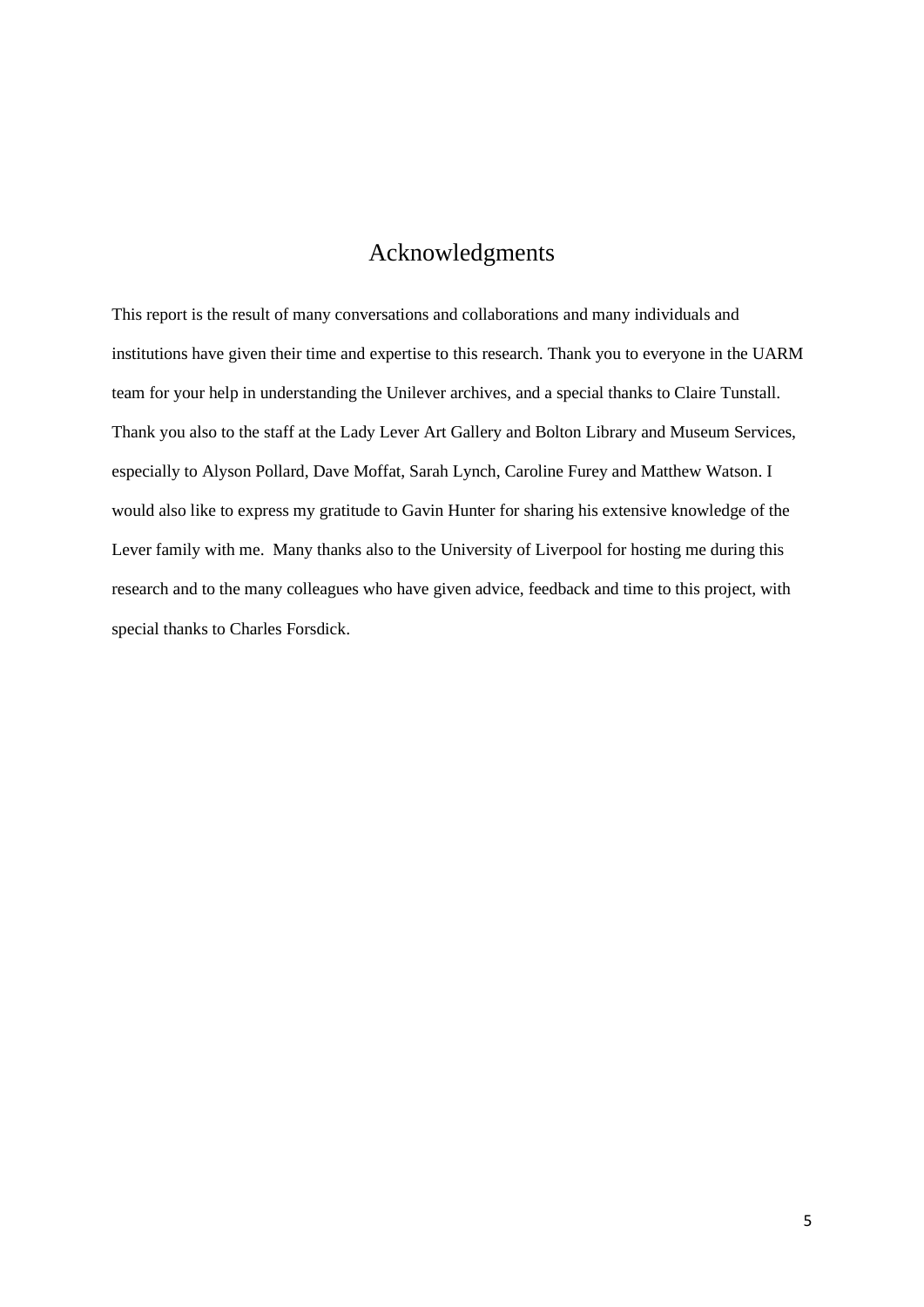### Abstract

<span id="page-5-0"></span>In the summer of 2020, a number of community and activist organisations drew public attention to the activities of Lever Brothers in the Belgian Congo in the first half of the twentieth century. Through their subsidiary firm, *Huileries du Congo Belge*, Lever Brothers developed several palm oil plantations in the Congo in collaboration with the Belgian government. During this period Lever Brothers also established plantations in the Solomon Islands, in the Western Pacific. These plantations used local labour to extract natural resources for the manufacture of soap in Lever Brothers' factories. In some instances, local communities were coerced into working on the plantations and suffered abuse at the hands of the plantation managers. Responding to the increased public awareness of the conditions on the Lever Brother plantations and questions about the management of the plantations, Unilever sought to better understand this part of the company's history. To do so Unilever launched a four-month scoping project to survey current understandings of the Lever Brothers' plantations and establish where further work was needed. This report relates the findings of this research, providing an assessment of the existing literature on the history of Lever Brothers' overseas plantations, a summary of relevant archival material and an evaluation of the potential for future research.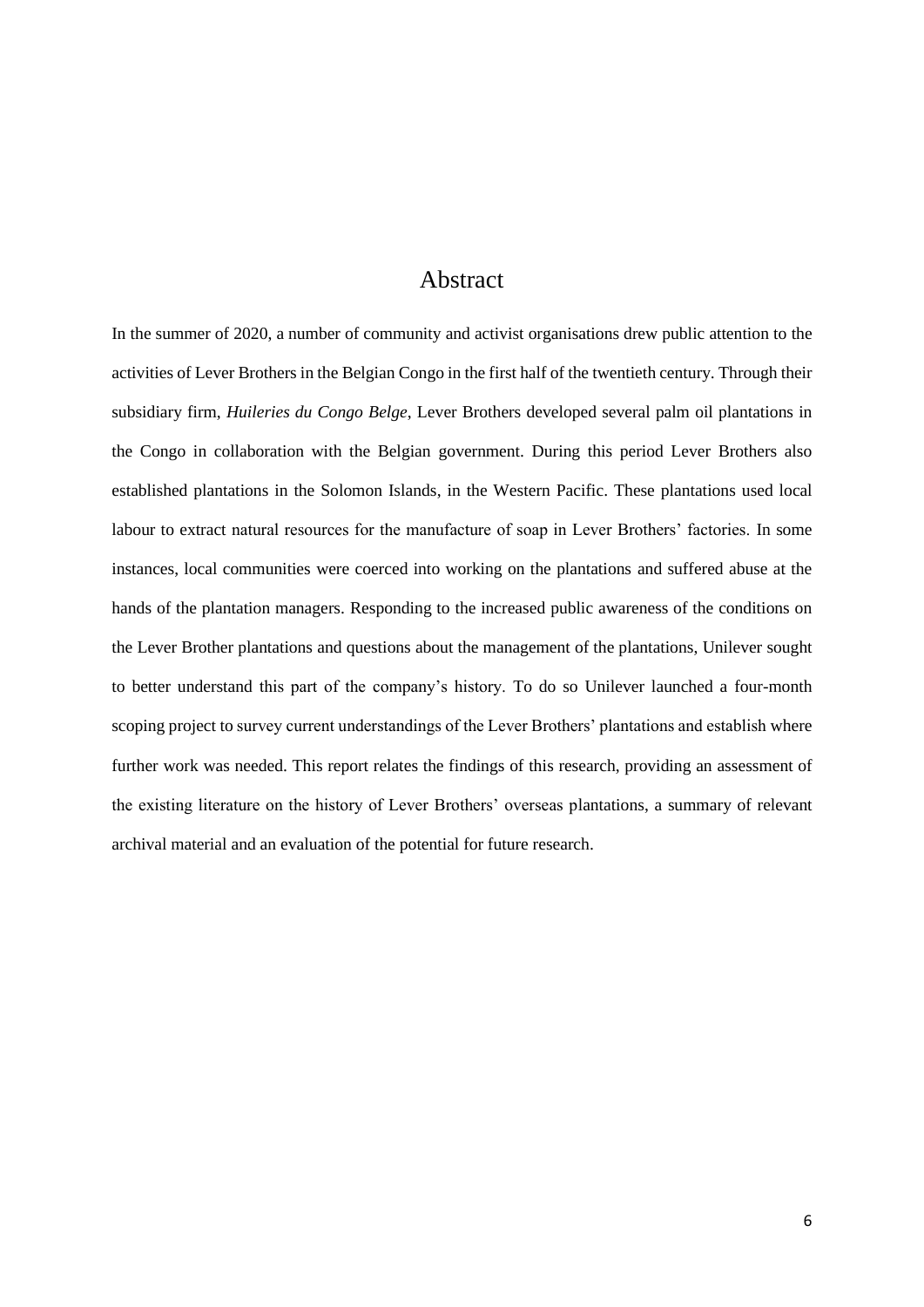## <span id="page-6-0"></span>Introduction

Between 1902 and 1930, the company of Lever Brothers managed a number of plantations in the Solomon Islands and the Congo. These plantations provided oil from palm and coconut fruits, which were used by Lever Brothers in the production of soap. The operations of the plantations were managed by two subsidiary companies: *Lever's Pacific Plantations Limited* in the Solomon Islands and *Huileries du Congo Belge* in the Congo. As branches of Lever Brothers, the direction of these companies was overseen by William Lever and his trusted managers. When Lever Brothers merged with the Dutch firm Margarine Unie in 1929, these plantations became part of Unilever. In the wake of Black Lives Matter demonstrations and in the context of a growing public awareness around the history of transatlantic slavery and colonialism in Britain, the activities of Lever Brothers in the Congo during the first part of the twentieth century have come under increased scrutiny. Questions have been asked about the treatment of Congolese workers on Lever Brothers' plantations and the use of forced and unfree labour. As a result of these questions, research was undertaken to better understand the activities of Lever Brothers both in the Congo and the Solomon Islands and ensure a transparent and balanced history of Lever Brothers was accessible to all.

Following the death of George Floyd in May 2020, global demonstrations by the Black Lives Matter movement led to a greater awareness of the systemic racial inequalities in society. Public and private institutions across the United Kingdom are examining their historical connections to slavery and colonialism. Many companies are investigating the sources of historical investment and the actions of their founders.<sup>1</sup> Firms and public institutions have issued statements expressing their commitment to presenting a transparent and balanced account of their history.<sup>2</sup> Businesses are also increasingly looking

<sup>1</sup> https://www.theguardian.com/business/2020/jun/18/barclays-hsbc-and-lloyds-among-uk-banks-that-had-linksto-slavery [accessed 16th November 2021]

<sup>2</sup> See for example, Lloyd's of London's statement, https://www.lloyds.com/about-lloyds/history/the-transatlantic-slave-trade [accessed 1st December 2021] and The Rowntree Society's statement,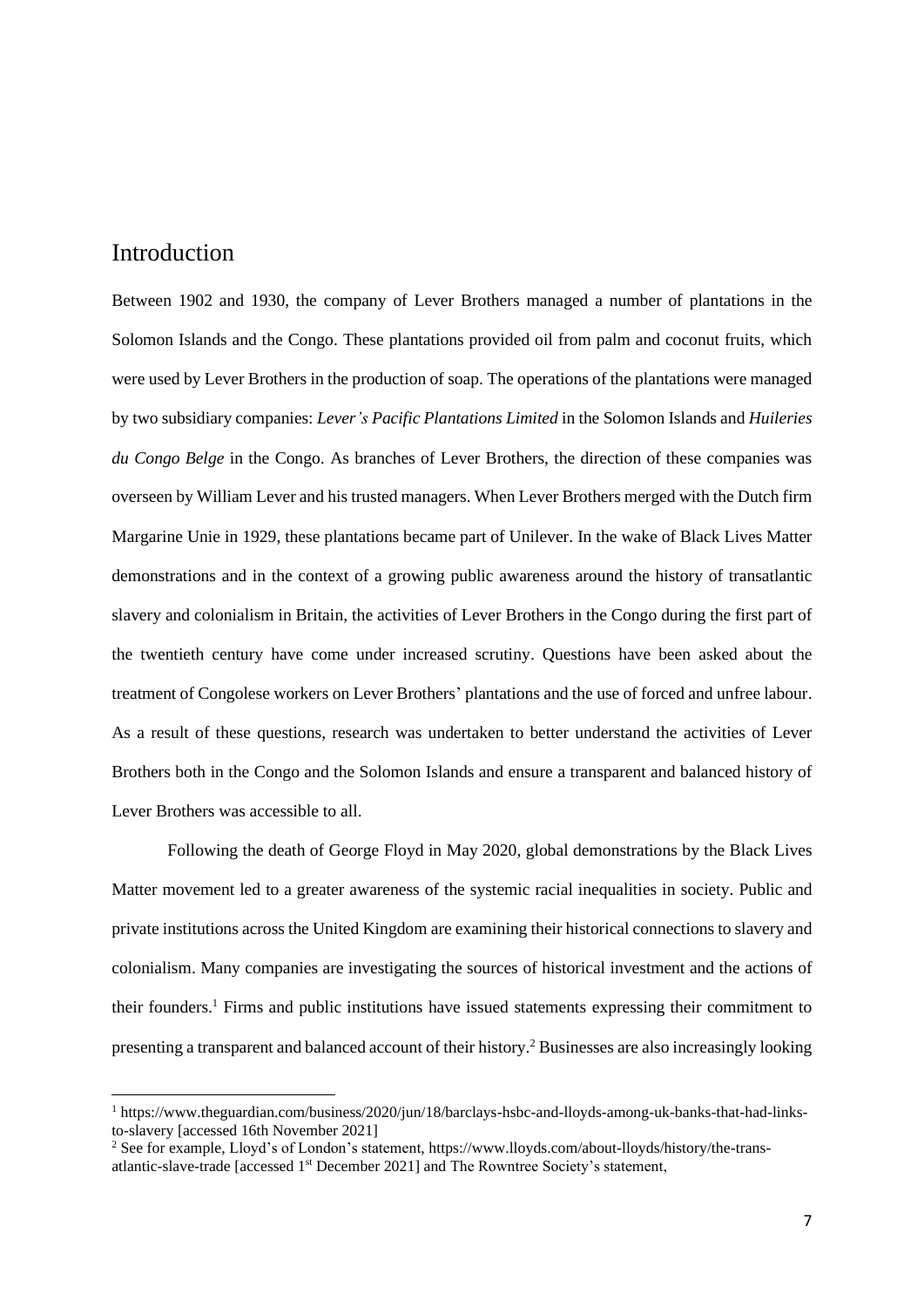to partner with heritage and academic institutions in order to gain a better understanding of their connections to historical slavery and colonialism. In October 2020, the pub chain Greene King announced a partnership with the International Slavery Museum, Liverpool, aimed at raising awareness and educating Greene King staff and the general public about the transatlantic slave trade.<sup>3</sup> The Legacies of British Slavery project (LBS), led by University College London and funded by the Arts & Humanities Research Council and the Economic & Social Research Council, is also working to trace the economic and social legacies of the slave trade in the UK.<sup>4</sup> Projects like LBS are highlighting the long-lasting impact of Britain's involvement in the slave trade and the British Empire, and increasing public engagement with these challenging topics.

As part of this growing awareness of the involvement of British companies in the slave trade and, following abolition, the use of forced and unfree labour overseas, attention has been drawn to the activities of Lever Brothers in the Belgian Congo. In the summer of 2020, the memorial to Sir William Hesketh Lever, 1<sup>st</sup> Viscount Leverhulme was added to a list of statues and monuments which honour the beneficiaries of slavery and colonialism. Organised by the group Topple the Racists, the map reflects the growing public interest in Britain's colonial history and involvement in the transatlantic slave trade. Topple the Racists is a crowd-sourced database, which aims to 'highlight the complicity and history of Empire and slavery.'<sup>5</sup> The group encourages an open discussion about our history and the future of the statues highlighted in their interactive map.<sup>6</sup> The Leverhulme Memorial, situated outside the Lady Lever Art Gallery in Port Sunlight, was constructed with funds raised by workers of Lever Brothers, following the death of William Lever in 1925. The memorial was highlighted by Topple the Racists because of William Lever's involvement in the plantation economy of the Belgian Congo and the recorded abuses against Congolese workers that occurred on these plantations. In response to questions about the recruitment and treatment of native workers on Lever Brothers' Congolese plantations, Unilever

https://www.rowntreesociety.org.uk/news/statement-on-rowntree-colonial-histories/ [accessed 29<sup>th</sup> November 2021]

<sup>3</sup> https://www.greeneking.co.uk/newsroom/latest-news/new-partnership-announced-between-greene-king-andthe-international-slavery-museum/ [accessed 22nd November 2021]

<sup>4</sup> https://www.ucl.ac.uk/lbs/ [accessed 22nd November 2021]

 $5$  https://www.stoptrump.org.uk/topple-the-racists/ [accessed 26<sup>th</sup> November 2021]

 $6$  https://www.toppletheracists.org/ [accessed 26<sup>th</sup> November 2021]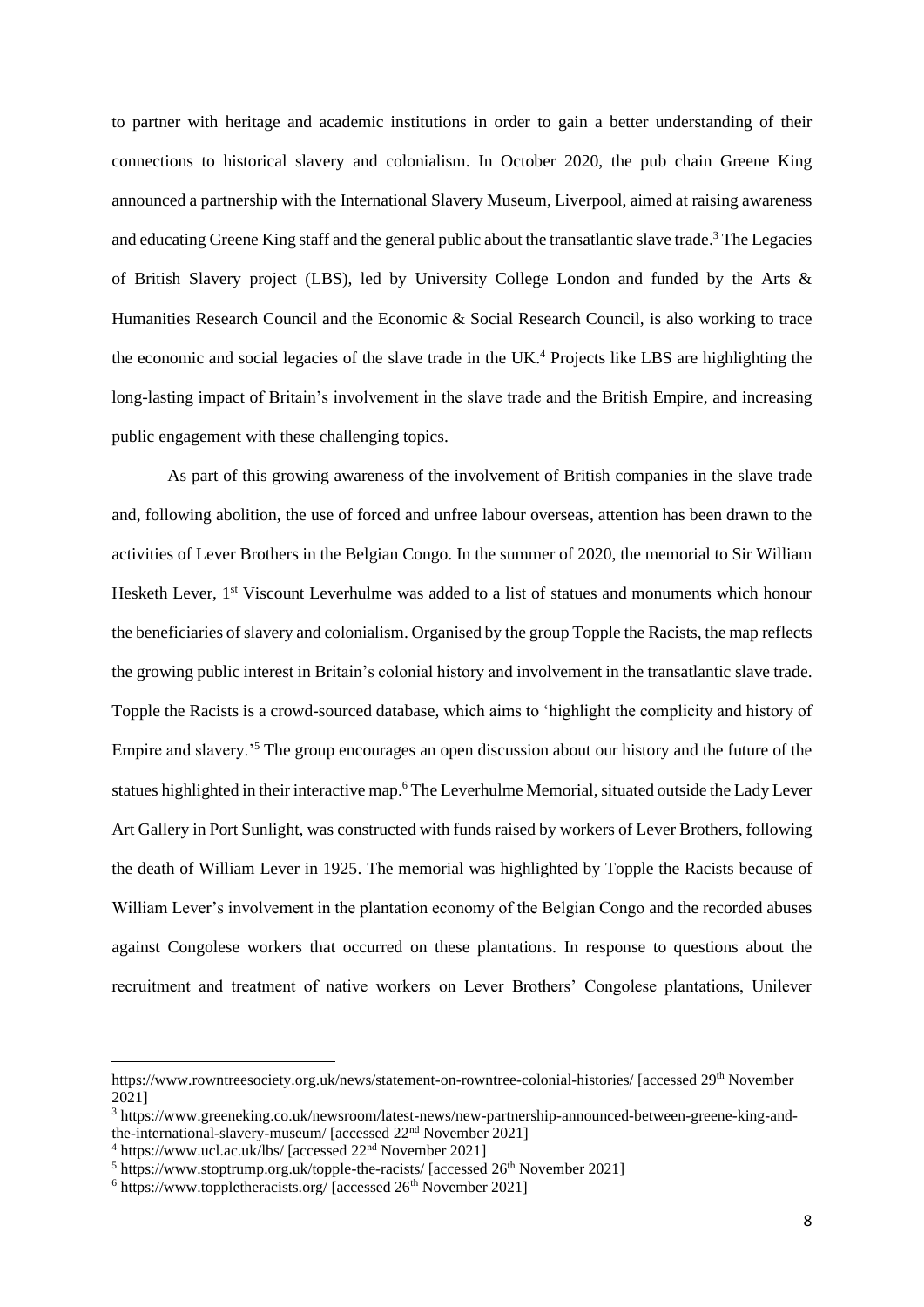commissioned a four-month scoping survey to review the existing literature and evaluate the need for further research on the topic. This report presents the findings of the scoping survey and proposes a number of avenues for further research as well as a range of means of dissemination.

Recently interventions have been made in museums, galleries and other heritage spaces to increase accessibility to collections and to highlight some of the more challenging aspects of our collective history. In June 2021, the Port Sunlight Village Trust (PSVT) opened a new permanent gallery aimed at children between 8-12 years old, which explores how soap is made and what raw materials are used. The gallery, called 'Soap Works', includes information about the Lever Brothers' plantations in the Congo. However, it was felt that a more in-depth discussion of this part of the company's past was needed and in response PSVT developed a pamphlet entitled 'Racism, the Congo and William Lever' to help members of the public understand the issues surrounding Lever Brothers' activities in the Congo. Interventions such as this contribute towards greater transparency in the telling of this history of William Lever, Port Sunlight and Lever Brothers. They also encourage an open discussion on issues of race, colonialism and slavery, subjects which are often absent in many forms of public history. Public interest in the history of Lever Brothers and William Lever has grown in recent months and this has been represented in cultural and media outlets. The BBC Radio 4 documentary series *Descendants*, which aired in May and June 2021, explored the connections between William Lever, Bolton, and the Congo.<sup>7</sup> Bolton School, which received a large endowment from William Lever in 1913, has also encouraged its students to research William Lever's involvement in the Congo and is engaging with local communities in relation to the renaming of streets and places in Bolton.

In this context, thorough, balanced and inclusive research into the life of William Lever and the history of the Lever Brothers' plantations in the Solomon Islands and the Congo is vitally important. Although some aspects of this history are widely available, as this report shows, there remain many questions and gaps in our understanding. The practice of history is not the creation of a static truth. History is a collection of constantly evolving narratives that reflect the ways in which we see ourselves and the world we live in. It is hoped that this report will act as a tool for future research in illustrating

<sup>7</sup> https://www.bbc.co.uk/programmes/p09jgfmr [accessed 28th October 2021]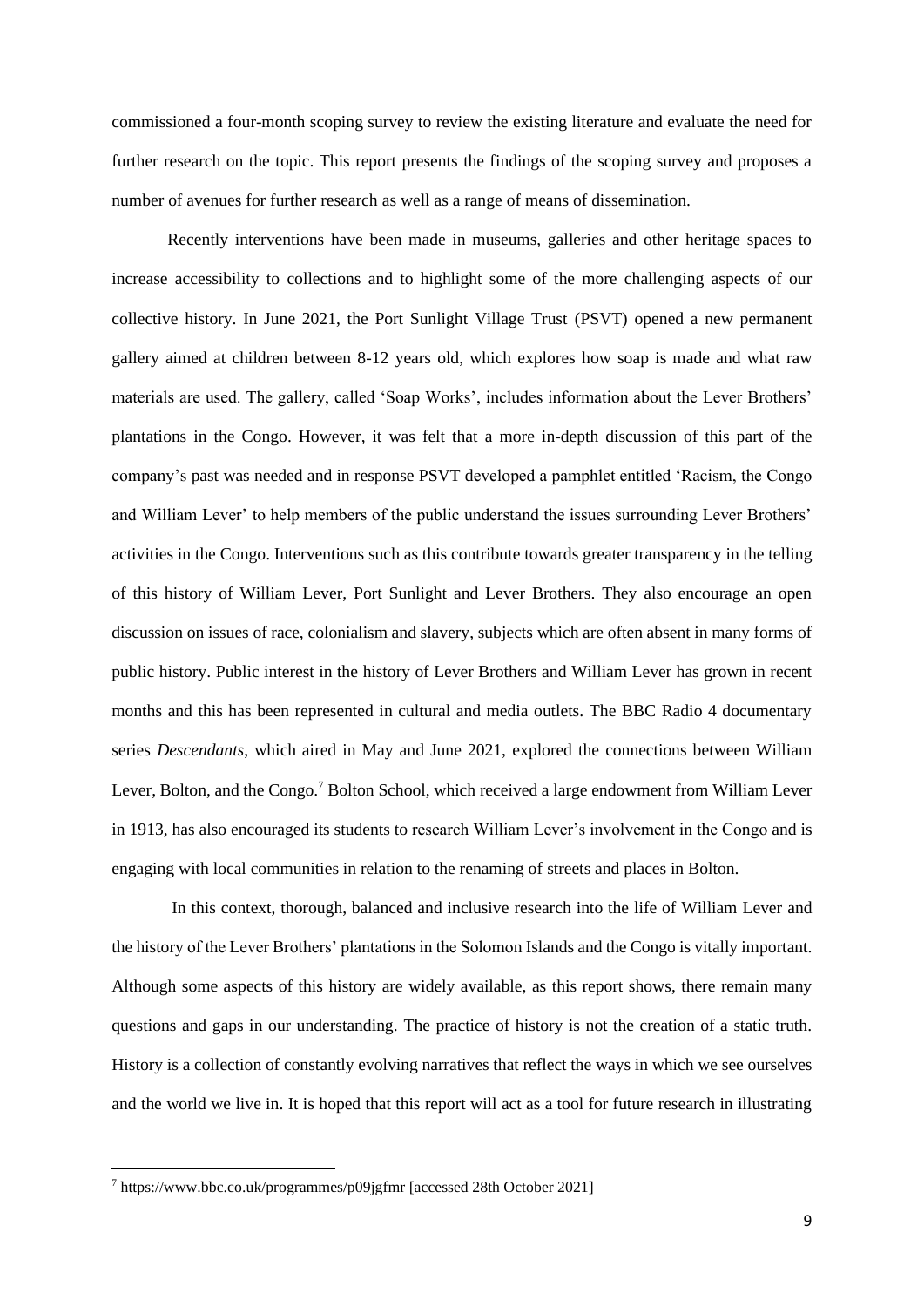the strengths of the current literature, highlighting gaps in the existing research and identifying new avenues of inquiry. This report is the outcome of four months scoping research into the existing secondary literature and the accessibility of primary material relating to the Lever Brothers' plantations. The first section of this report provides an outline of the relevant themes and arguments in the existing secondary literature, highlighting the sensitive issues of exploitation, abuse, corruption and the acquisition of native land. This first section of the report acts as a summary of what we already know about the Lever Brothers' plantations. From this examination of the secondary literature and reviewed primary material, the second section of the report identifies several emerging themes and research questions. These themes are areas that require further research in order to fully understand the history of the Lever Brothers' plantations. These include the relationship between Lever Brothers and the British Colonial Office, the role of individuals in William Lever's personal, political and business networks in facilitating the development and operation of the plantations, and William Lever's relationship with the Belgian Royal family. Further research on these themes would help to narrow the gaps in our current knowledge on the Lever Brothers' plantations and contribute to a number of other related areas of study, such as the role of private enterprise in the British Empire. The final section of the report outlines the potential for future research projects and collaboration. This section builds on the emerging themes and research questions examined in the previous section by identifying possible routes to pursue further research. This includes the potential to collaborate with a number of relevant institutions and community stakeholders, such as National Museums Liverpool, the Australian National University, The Leverhulme Trust, the British Museum and descendent communities in the UK, Solomon Islands and Congo. This final section also identifies potential means for disseminating research on the Lever Brothers' plantations, through heritage institutions, community organisations and creative responses.

## <span id="page-9-0"></span>A Review of the Literature and Collections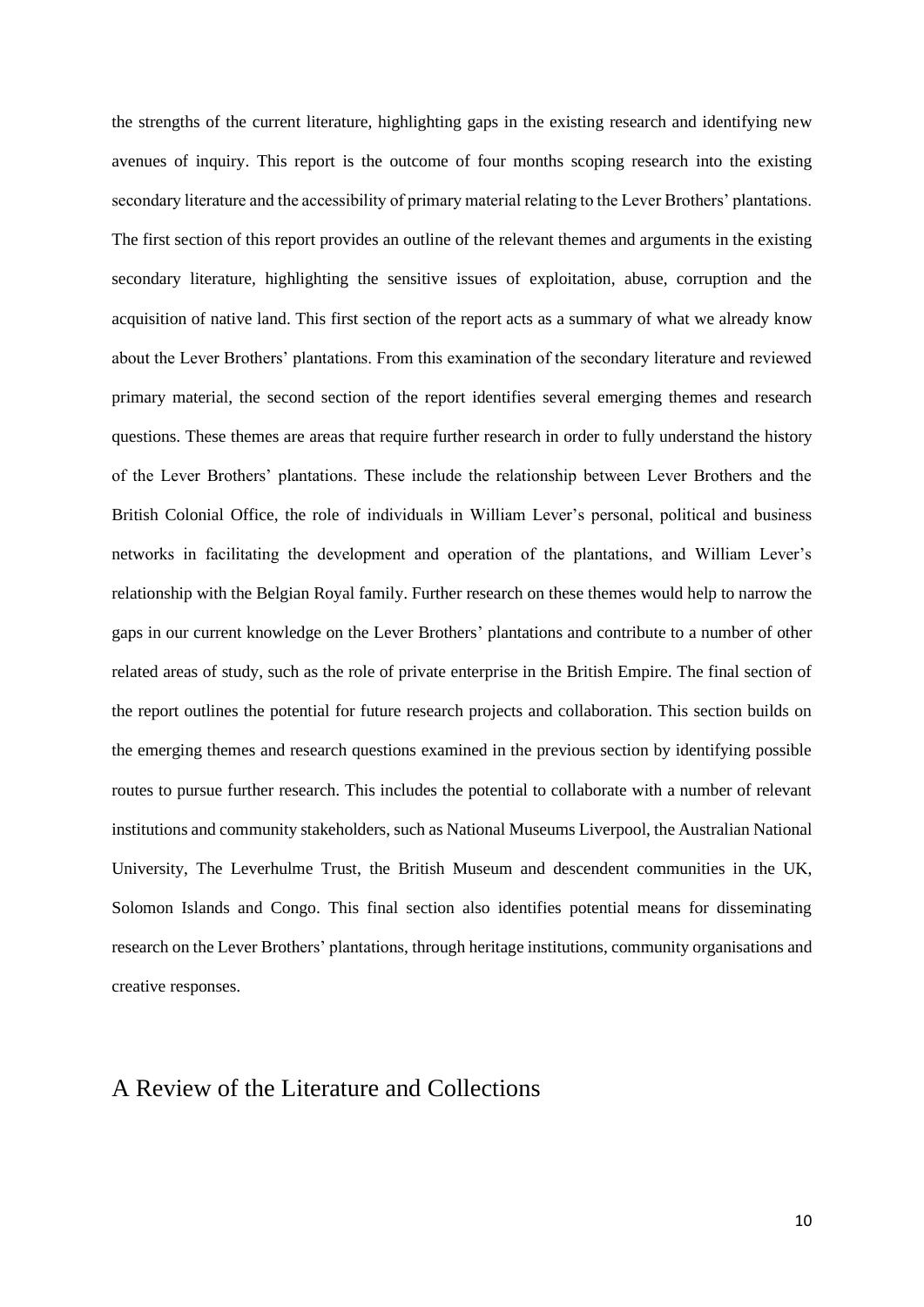In order to identify gaps in our knowledge and areas for future research, it is important to consider what we already know about the development and operation of Lever Brothers' plantations in the Solomon Islands and the Congo. This section presents an overview of the existing literature on the history of Lever Brothers and a selection of primary material. The majority of the primary sources consulted during the course of this research are held in Unilever's Art, Archives and Record Management (UARM) collections located in Port Sunlight.<sup>8</sup> The Unilever archives holds hundreds of documents, photographs and objects relating to the establishment, development, and operation of the plantations in the Solomon Islands and the Congo. This material is distributed across more than 16 different collections within the archive, including those of the United Africa Company, Unilever and Lever Brothers. The documents examined range from business correspondence to committee minutes, legal papers, annual reports, land deeds and the personal papers of company employees. The Unilever archives offer a rich and detailed account of the history of Lever Brothers and the company's related subsidiaries. However, the material found in UARM represents only one perspective of the company's history. Although business archives are invaluable in understanding the history of firms like Lever Brothers, it is necessary to look beyond the company archives in order to present a balanced and transparent narrative. For this report, records in the National Archives, the Lady Lever Art Gallery, the British Museum and Liverpool Record Office were also consulted. Many more archival collections have been identified as relevant to potential future research in this area and these are discussed in the final section of this report.<sup>9</sup>

By 1900, the soap manufacturer Lever Brothers was a vast global enterprise. Under the direction of its founder William Lever, Lever Brothers had built extensive soap works on the Wirral, a model village for its workers, named Port Sunlight after the company's well-known brand of soap, and had branches across the world, including in Australia and Canada.<sup>10</sup> William Lever became one of Britain's leading

<sup>8</sup> https://www.unilever.com/our-company/our-history-and-archives/ [accessed 13th December 2021]

<sup>9</sup> A database of relevant archival collections has also been developed as part of the four-month scoping survey. The database can be used a tool to guide potential future research on the history of Lever Brothers' overseas plantations.

<sup>&</sup>lt;sup>10</sup> Charles Wilson, *The History of Unilever: A Study in Economic Growth and Social Change*, (London: Cassell, 1970), pp. 105-6.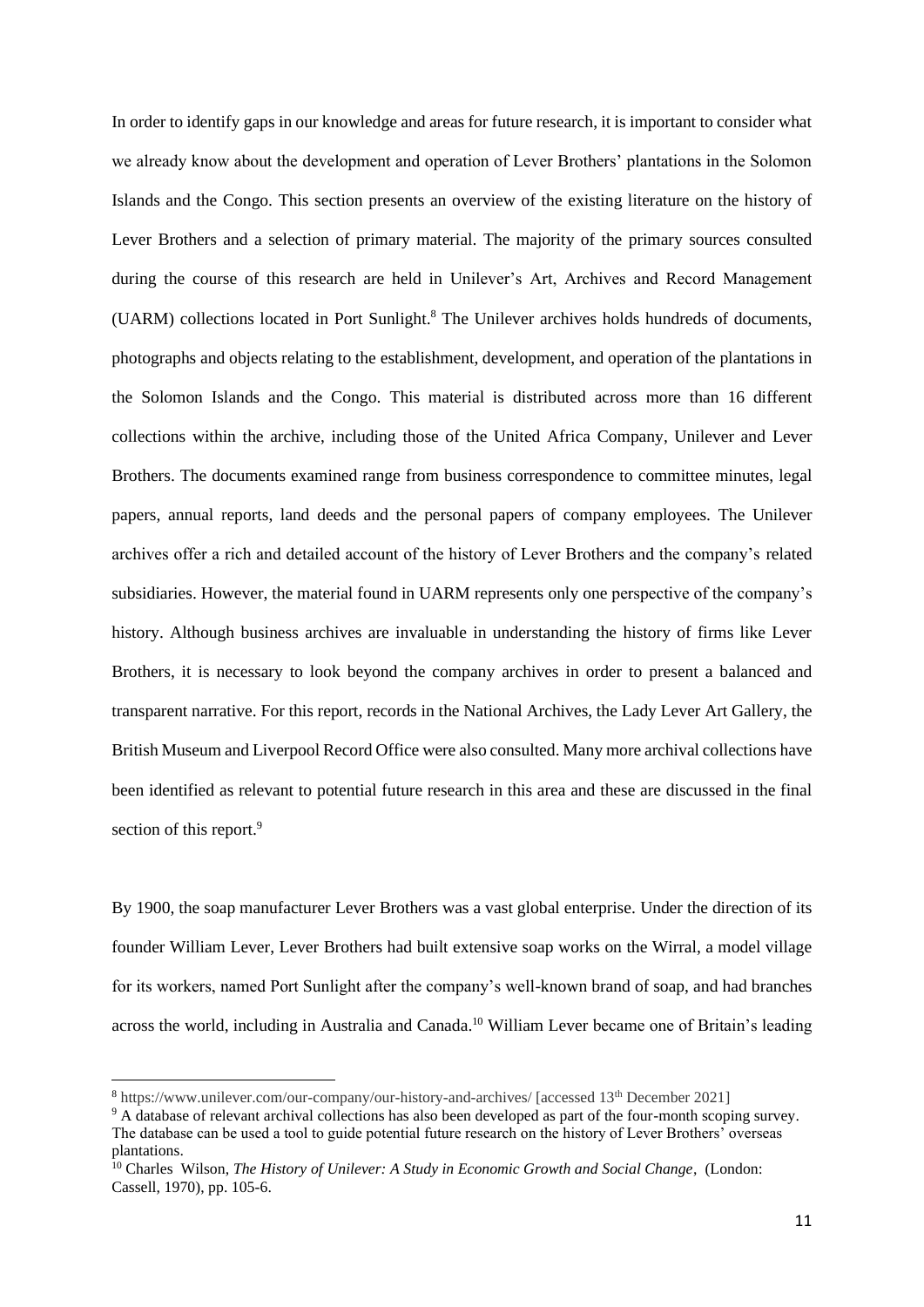businessmen of the early twentieth century. Gaining significant wealth and advancing in social status, Lever became a prominent collector of contemporary art, entered politics, being elected an MP in 1906, and acquired extensive property on the Wirral and in London, Lancashire and Scotland.<sup>11</sup>

The success of Lever Brothers' soap was partly due to the development of a product that used a blend of copra or palm oil, along with tallow and cotton oil. This combination of oils and fats prevented the soap from becoming rancid.<sup>12</sup> The key ingredients of copra and palm oil had to be imported from Africa, Southeast Asia and the Pacific. As the demand for household products and industrial lubricants grew, the global market for these oils became increasingly competitive. William Lever grew concerned that the high demand for copra and palm oil could threaten production at Lever Brothers as these essential ingredients grew scarce.<sup>13</sup> Archival material indicates that, by developing his own plantations, Lever hoped to secure a steady supply of raw materials for Lever Brothers' factories and influence global market prices for copra and palm oil.<sup>14</sup> The wisdom of Lever's decision to diversify into the production of nut oils has been questioned by a number of historians and business scholars.<sup>15</sup> It is estimated that the Solomon Island plantations were capable of providing only 6% of the world's copra supply by 1930.<sup>16</sup> The plantations of the Congo and Solomon Islands never reached their full productivity, and it is unlikely that the output from Lever Brothers' plantations could have ever had a significant impact on the global price of palm and copra oil. It remains uncertain precisely what Lever hoped to achieve by developing plantations for copra and palm oil.<sup>17</sup> The purpose and value of the plantations to Lever Brothers was questioned several times throughout the twentieth century, including during William Lever's lifetime.<sup>18</sup> In the 1970s, historian D. K. Fieldhouse argued that, 'from the standpoint of the men who had run the Lever empire after his death in 1925, the existing plantations were in many ways an embarrassment.' He further suggested that as Lever Brothers had expanded

<sup>11</sup> Brian Lewis, *"So Clean": Lord Leverhulme, Soap and Civilization*, (Manchester: Manchester University Press, 2008), p. 126; W. P. Jolly, *Lord Leverhulme: A Biography*, (London: Constable, 1976), pp. 76-7.

<sup>12</sup> Lewis, *So Clean*, p. 62; David Russell Lawrence, *The Naturalist and His 'Beautiful Islands': Charles Morris Woodford in the Western Pacific* (Canberra: ANU Press, 2014), p. 264.

<sup>&</sup>lt;sup>13</sup> D. K. Fieldhouse, *Unilever Overseas: The Anatomy of a Multinational 1895-1965*, (London: Croom Helm, 1978), p. 452.

<sup>14</sup> Liam Byrne, *Dragons. Ten Entrepreneurs who Built Britain*, (London: Head of Zeus, 2016), p. 406.

<sup>15</sup> Fieldhouse, *Unilever Overseas*, p. 451; Wilson, *The History of Unilever*, p. 160.

<sup>16</sup> Fieldhouse, *Unilever Overseas*, p. 465.

<sup>17</sup> Lewis, *So Clean*, pp. 158-9.

<sup>18</sup> Fieldhouse, *Unilever Overseas*, p. 450.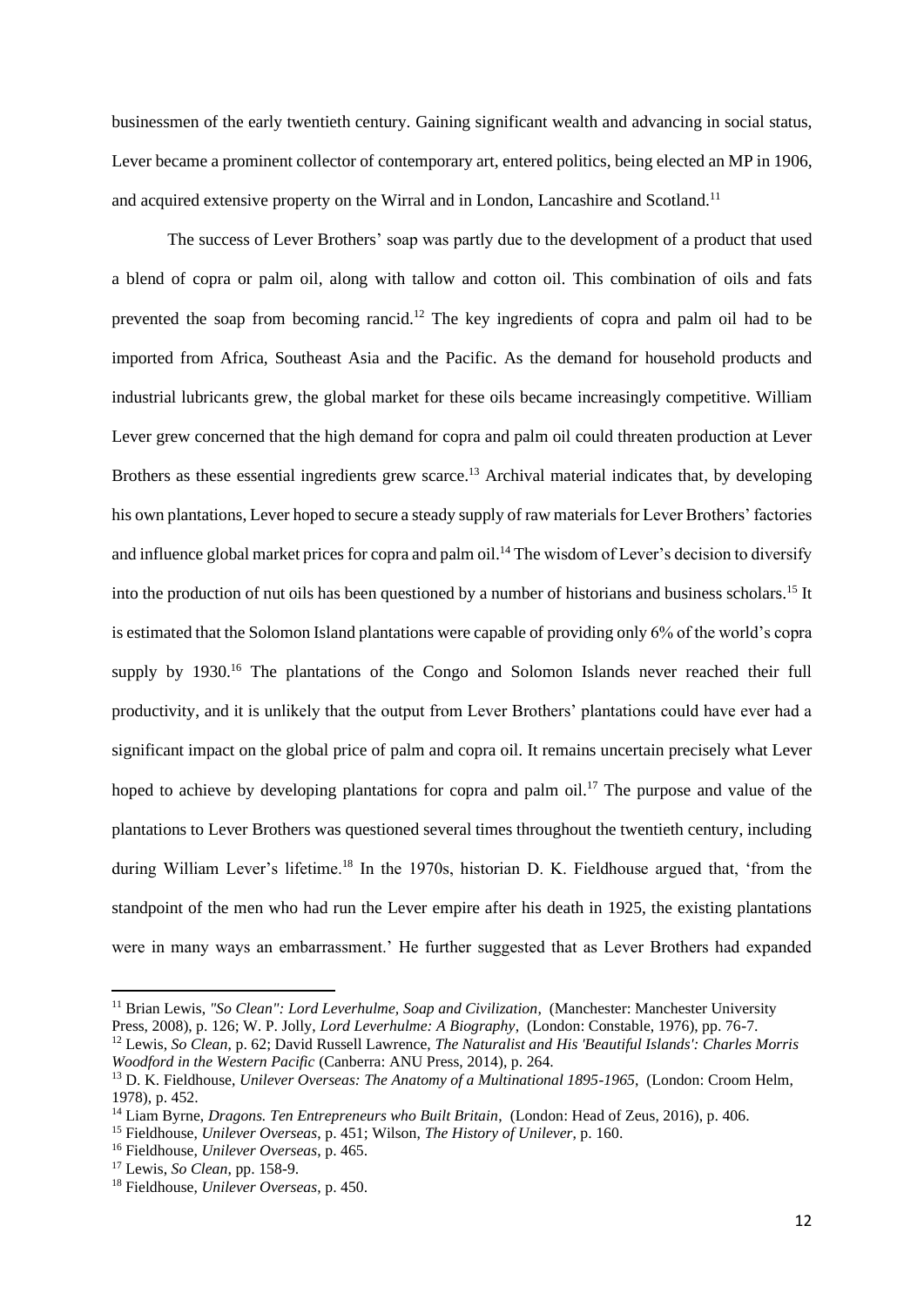through the early years of the twentieth century, their existence had 'long outgrown logic'.<sup>19</sup> However, considerable capital had been invested to establish and develop the plantations and it was unclear if this could be recovered through their sale. The plantations developed by Lever Brothers and the subsidiary companies which were established as a result hold a unique position within the firm's history.<sup>20</sup> Unlike other branches of Lever Brothers, created to manage the company's production and sales overseas, the relationship of the plantations to the parent company was both fluid and ill-defined. The plantations in the Solomon Islands and the Congo continued to be developed for many years, and despite setbacks and challenges maintained their position under Unilever.

The first plantation developed by Lever Brothers was located in the Solomon Islands, an archipelago in the Western Pacific, off the north-eastern coast of Australia. Lever Brothers established the subsidiary firm of Lever's Pacific Plantations Limited (LPPL) in 1902 to oversee the development and management of the plantation. <sup>21</sup> LPPL later became Lever's Pacific Plantations Propriety Limited in 1928.<sup>22</sup> Twenty years after the founding in LPPL, the company had a total 20 estates, each comprising between 600 and 1,000 acres.<sup>23</sup> The Solomon Island plantations managed coconut trees, harvesting the nuts to produce copra, from which oil was extracted. The Solomon Islands had been under British rule since 1893 when the British Solomon Islands Protectorate was formed.<sup>24</sup> Consisting of over 900 islands, the Solomon Islands presented the colonial government with a number of challenges. The difficulties of governing these disparate and remote islands were recognised by Resident High Commissioner for the Solomon Islands, Charles Morris Woodford. Woodford understood that, in order to maintain British rule in the Islands, the Protectorate would need to raise revenue.<sup>25</sup> The islands offered rich natural resources and mineral deposits for extraction and opportunities for the development of plantations. Woodford recognised that the efficient exploitation of the islands would require assistance from private enterprises who were willing to invest in the development of infrastructure and facilities.<sup>26</sup> Development

<sup>19</sup> Ibid.

<sup>20</sup> Ibid. p. 448.

<sup>21</sup> Wilson, *The History of Unilever*, p. 160.

<sup>22</sup> Fieldhouse, *Unilever Overseas*, p. 464.

<sup>23</sup> Ibid. p. 469.

<sup>24</sup> Lawrence, *The Naturalist and His 'Beautiful Islands'*, p. 149.

<sup>25</sup> Ibid. p. 268.

<sup>26</sup> Fieldhouse, *Unilever Overseas*, p. 453.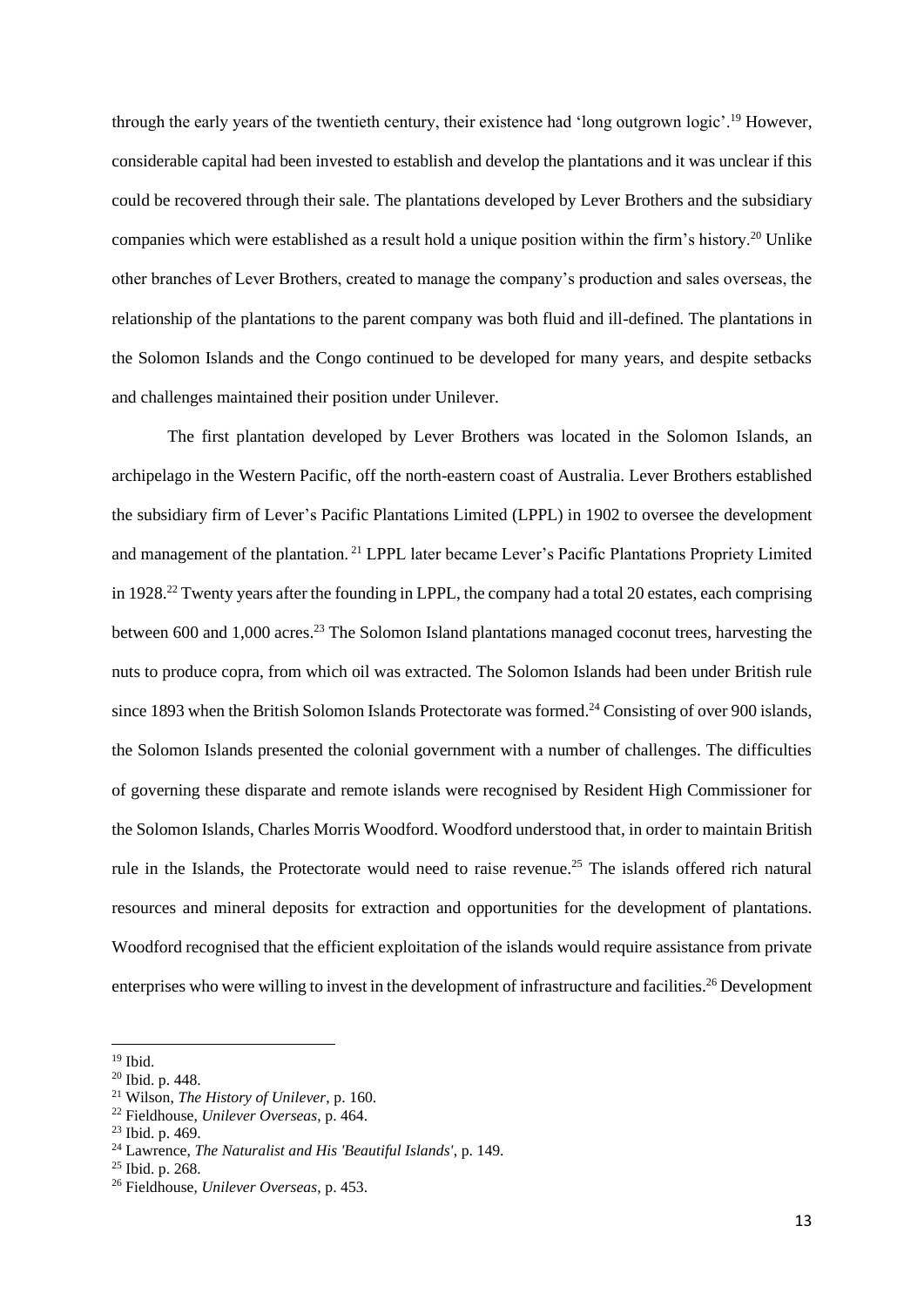of the land by private firms would also provide the colonial government with a rental income from the land leased. 27



*Figure 1: 'Showing the completion of a conserver drain', Solomon Islands, 9th December 1924. UARM, SDC/3/2/11*

The Solomon Island plantations presented LPPL and Lever Brothers with many challenges, most notably in relation to labour shortages, land agreements and the relationship with the colonial government. However, these obstacles did not weaken Lever's enthusiasm for the further development of plantations. After negotiations with the British Colonial Office over the rights to palm oil production in West Africa failed, Lever's attention was captured by opportunities in the Belgian Congo. Lever Brothers were offered five concessions in the Congo with exclusive rights to the production of palm oil in these areas.<sup>28</sup> Previously the private possession of King Leopold II, numerous crimes against the Congolese had been recorded in the Congo Free State, including the use of forced labour and dismemberment as a form of punishment.<sup>29</sup> Following the public revelation of these atrocities, the

<sup>27</sup> Deryck Scarr, *Fragments of Empire: A History of the Western Pacific High Commission 1877-1914*, (Canberra: ANU Press, 1968), p. 266.

<sup>28</sup> Benoît Henriet, *Colonial Impotence: Virtue and Violence in a Congolese Concession (1911-1940)*, (Berlin: De Gruyter, 2020), p. 4.

<sup>29</sup> Martin Evans, *European Atrocity, African Catastrophe: Leopold II, the Congo Free State and its Aftermath*, (London: Routledge Curzon, 2002).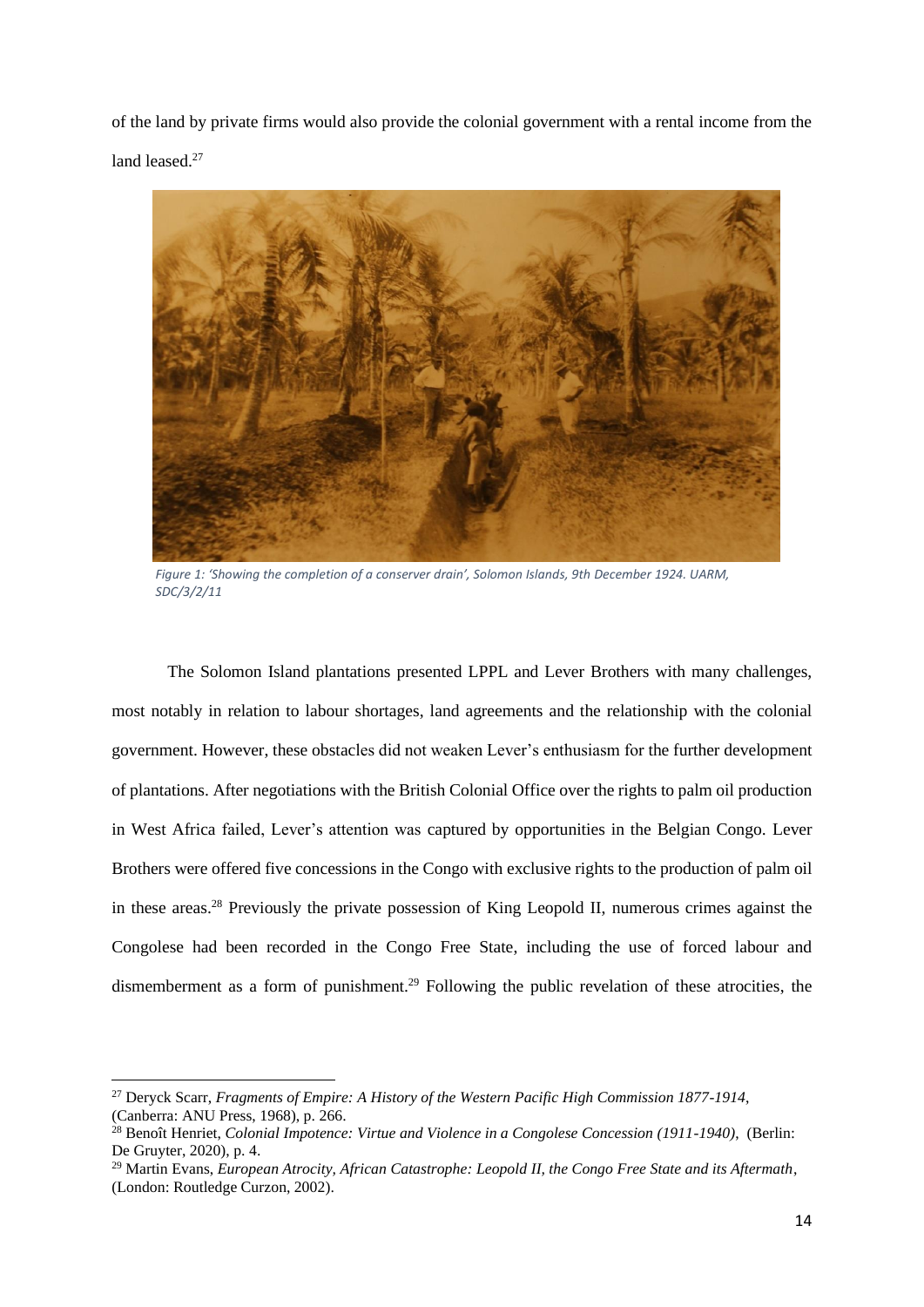Congo Free State was transferred to the Belgian Government in 1908 and renamed the Belgian Congo.<sup>30</sup> In an effort to reform the colony, the Belgian Government looked to private companies for investment to develop infrastructure and exploit the Congo's rich resources.<sup>31</sup>

In 1911, Lever Brothers established the subsidiary firm of *Huileries du Congo Belge* (HCB). The company was registered in Belgium, and had its head offices in Brussels, in accordance with the agreement of the Belgian government who stipulated that the Congo plantations must be managed by a Belgian company.<sup>32</sup> By 1912, HCB had established five plantations, named Alberta, Elisabetha, Leverville, Brabanta and Flandria.<sup>33</sup> HCB established a number of factories and milling stations to process the palm fruits, obtain oil from the kernels and manufacture soap. In 1912, William Lever presented King Albert I of Belgium with a bar of soap that had been produced in the Congo as proof of the viability of HCB's enterprise.<sup>34</sup> Lever Brothers also established SEDEC, a trading company to handle the export of palm oil and kernels, which was in operation in the Belgian Congo from 1916.<sup>35</sup> They also attempted to capture a share of the market for soap in Central Africa through the establishment of SAVCO in 1922.<sup>36</sup> By 1925 Lever Brothers employed 25,000 in Central Africa.<sup>37</sup>

Although separated by continents and ruled by different colonial regimes, existing research on the Lever plantations in the Solomon Islands and the Congo centres around four key areas. The first of these is the exploitation of the people and resources in and around the plantations. Labourers were placed on exploitative contracts, given unrealistic quotas to fulfil and coerced into working for HCB and LPPL. Secondly, alongside exploitative practices were instances of abuse and the mistreatment of workers and local communities by officials of HCB and LPPL. Many of these incidents were also facilitated or committed by colonial officials who worked closely with the plantation managers. Thirdly,

<sup>30</sup> Nancy Rose Hunt, *A Nervous State. Violence, Remedies and Reverie in Colonial Congo*, (Durham, NC: Duke University Press, 2016); Adam Hochschild, *King Leopold's Ghost*, (New York: Houghton Mifflin, 1998).

<sup>31</sup> Wilson, *The History of Unilever*, p. 167.

<sup>&</sup>lt;sup>32</sup> Reuben Loffman and Benoît Henriet, ''We Are Left with Barely Anything': Colonial Rule, Dependency, and the Lever Brothers in the Belgian Congo, 1911-1960', *The Journal of Imperial and Commonwealth History,*  48/1 (2020), 75.

<sup>33</sup> Henriet, *Colonial Impotence*, p. 4.

<sup>34</sup> UARM, Lever Brothers' Correspondence, Ernest Brauen, 1912-1922, GB1752.LBC/92.

<sup>35</sup> SEDEC was later amalgamated into the United Africa Company in 1929; Fieldhouse, *Unilever Overseas*, pp. 379-80.

<sup>36</sup> Ibid. p. 380.

<sup>37</sup> Ian Bradley, *Enlightened Entrepreneurs. Business Ethics in Victorian Britain*, (Oxford: Lion, 2007), p. 200.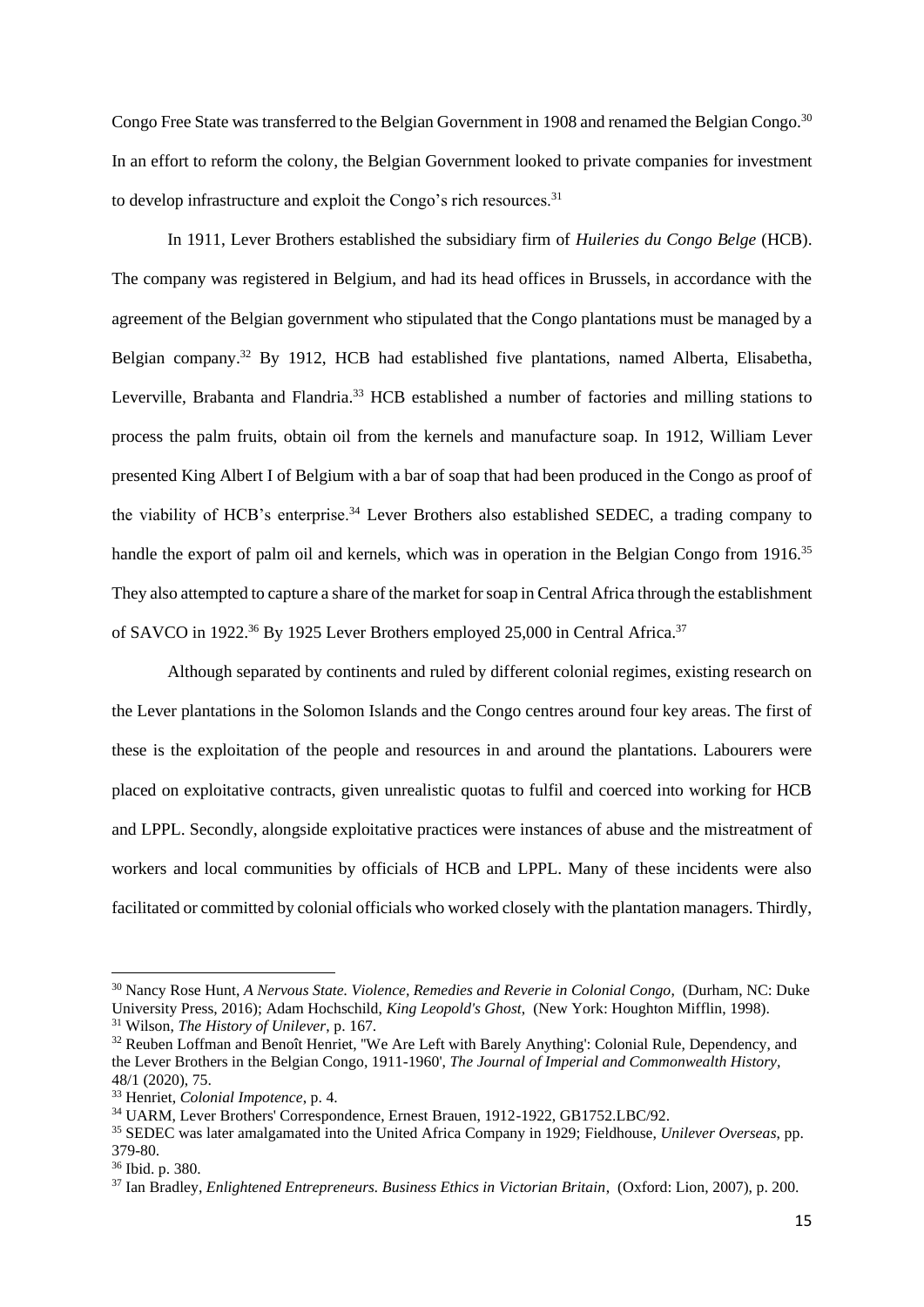the exploitation and abuse of labourers and local communities in the vicinity of Lever Brothers' plantations often occurred due to various forms of corruption, both among company agents, colonial officials, and local leaders. Finally, the ways in which HCB and LPPL acquired land on which to develop plantations also requires further investigation. Although Lever Brothers' plantations were developed on land bought or leased through legal processes, often with the permission of the relevant colonial government, there remain questions regarding native rights to land and the way in which land was acquired from local communities by colonial administrations during the late nineteenth and early twentieth centuries.



*Figure 2: Coconut Plantation, Solomon Islands, c.1948. UARM, UNI/GF/CR/5/19/6*

The exploitation of local communities can be seen in many aspects of HCB and LPPL's practices. Despite Lever's stated commitment to the welfare of his workers, the directors of the plantations frequently placed the pursuit of profit above the improvement of living and working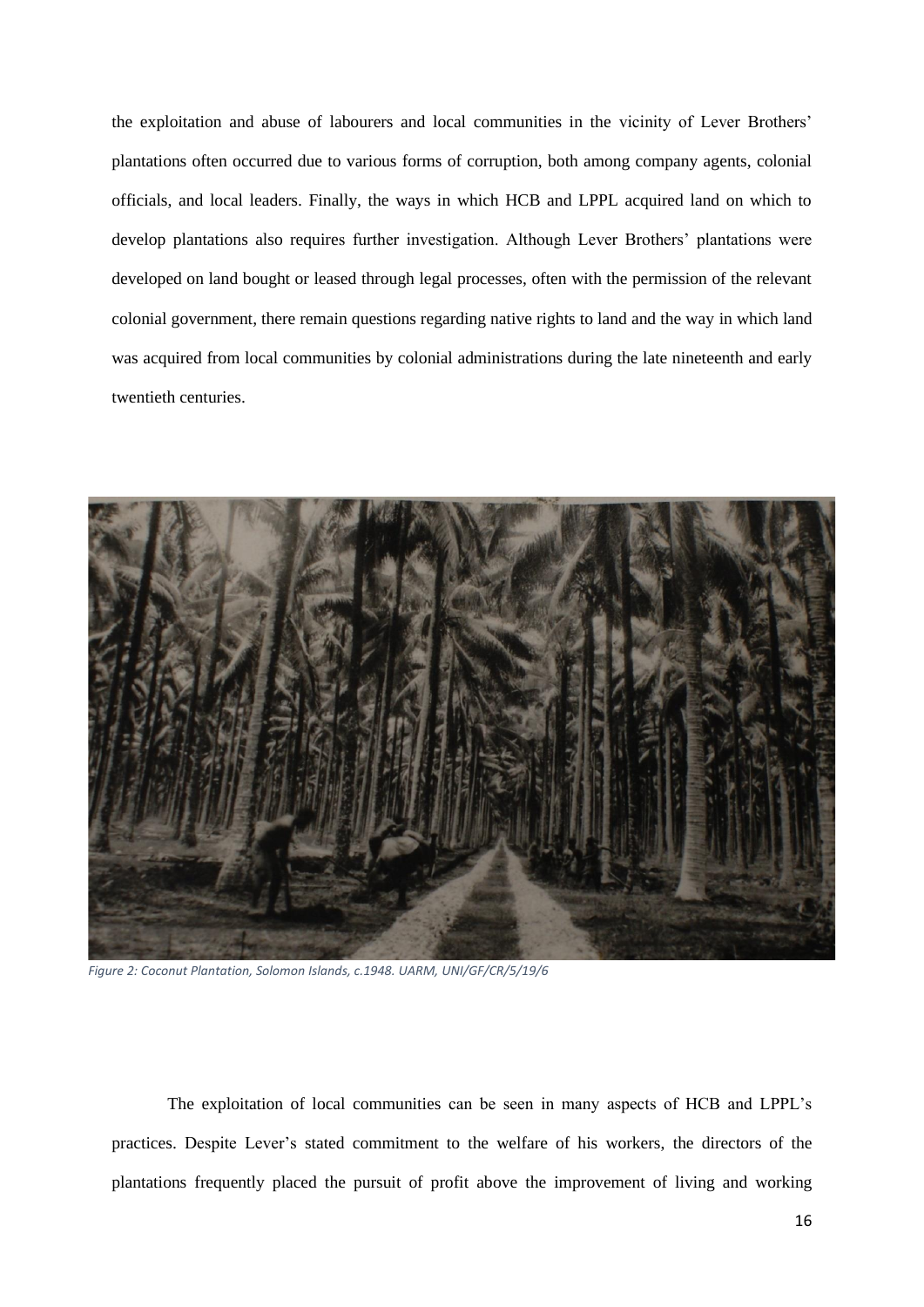conditions. Fruit cutters in the Congo were compelled to harvest greater quantities of fruits per month, regardless of the availability.<sup>38</sup> Child labour was used for jobs that required nimble hands and the company directors turned a blind eye to the issue of female porterage.<sup>39</sup> Although the provision of housing, schools and medical facilities was presented as an integral feature of the Lever Brothers' plantations, by 1930 these amenities were far from the vision of recreating Port Sunlight in the colonies that had been touted. <sup>40</sup> The exploitation of Congolese and Solomon Island labourers eroded the relationship between local communities and the company. It impacted the daily lives of many of the plantations' workers and those who lived within the concessions. Alongside the daily exploitation, there are numerous recorded incidents of the abuse and mistreatment of native workers. Physical violence was commonly used as a form of punishment, including severe beatings.<sup>41</sup> In some instances, plantation managers who were charged with abusing their workers were defended by Lever Brothers, their crimes being attributed to the stresses of life in the colonies.<sup>42</sup> These examples are indicative of the attitude in Lever Brothers towards Solomon Islanders and the Congolese. While efforts were made to civilise their native workers, Lever Brothers expected labourers to conform to their standards and ideals. If the carrot did not succeed in creating model workers, HCB and LPPL were willing to try the stick.

The disparity between the policies and practices of the Lever plantations also presented a significant challenge. The business records of UARM demonstrate the inconsistencies between the directions of head office and the actions of managers and company agents on the ground. It was understood that plantation managers had some licence in the implementation of company policy and on occasion, directions from senior managers were purposefully vague.<sup>43</sup> Although Lever Brothers and William Lever himself, maintained a firm interest in the operations of HCB and LPPL, they were reliant on accurate and up-to-date reports from their managers. The distance between Lever Brothers and the

<sup>38</sup> Jules Marchal, *Lord Leverhulme's Ghosts: Colonial Exploitation in the Congo*, Translated edn (London: Verso, 2017), pp. 172-3.

<sup>39</sup> Henriet, *Colonial Impotence*, pp. 112-3.

<sup>40</sup> Marchal, *Lord Leverhulme's Ghosts*, p. 143.

<sup>41</sup> Hunt, *Nervous State*, p. 31.

<sup>42</sup> UARM, Unilever, Global Functions, Legal Group, Records Relating to Incident Involving Charles Peter Munster, 1909, GB1752.UNI/GF/LG/1/4/1158; UARM, Unilever, Global Functions, Legal Group, File on Killing by A. E. Hermes, 1909, GB1752.UNI/GF/LG/1/4/1160.

<sup>43</sup> Henriet, *Colonial Impotence*, p. 101.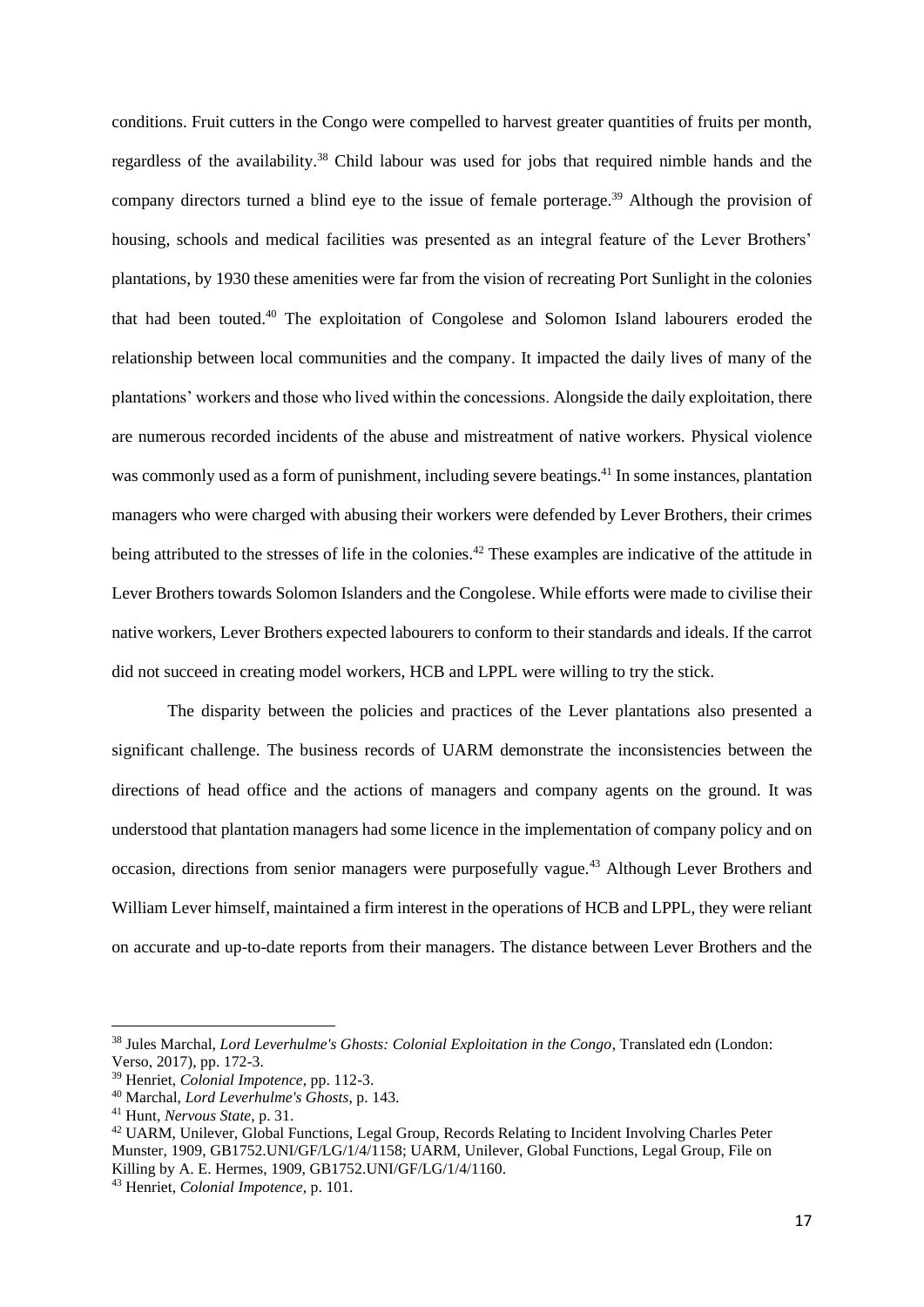head offices of HCB and LPPL, in Brussels and Sydney respectively, also allowed corrupt practices to proliferate in the plantations. In the Congo this manifested in the use of coercive methods of recruitment in collaboration with colonial officials. Although the involvement of representatives of the colonial government in the recruitment of workers for HCB was forbidden, the practice was common.<sup>44</sup> HCB recruitment agents frequently accompanied colonial officials to villages, drawing on the coercive power of the colonial system to force villagers to sign contracts.<sup>45</sup> These practices demonstrate the entrenched corruption amongst company agents and colonial officials, which was a fundamental aspect of life on colonial plantations.

There are few accounts of plantation workers in the archives. Colonised communities often leave little direct trace in written records. What we know of the lives of labourers on plantations in the Congo and Solomon Islands suggests that exploitation and abuse were commonplace. Although some provisions for housing, schooling and medical care were offered by Lever Brothers, these were both strongly criticised by several observers and colonial officials.<sup>46</sup> These experiences of life and work in the plantations are not universal but they indicate that Lever's plantation projects were not the pioneering models of the civilising mission in the colonies that he hoped they might be.

<sup>44</sup> Loffman and Henriet, 'We Are Left with Barely Anything', p. 85.

<sup>45</sup> Henri Nicolai, 'Le Congo et l'huile de palme. Un siecle. Un cycle? ', *Belgeo: Revue belge de geographie,* 4 (2013), 12.

<sup>46</sup> Benoît Henriet, '"Elusive Natives": Escaping Colonial Control in the Leverville Oil Palm Concession, Belgian Congo, 1923-1941', *Canadian Journal of African Studies* 49/2 (2015), 351; Marchal, *Lord Leverhulme's Ghosts*, pp. 23-5; UARM, Oversea's Committee, Report on Mr. Muir's Visit to the Congo,

GB1752.UNI/RM/OC/2/2/26/5; UARM, Legal, Special Report of the Commission of Enquiry to Investigate Native Labour Conditions in the HCB Lusanga Area, January 1931, GB1752.UNI/GF/LG/1/1/486.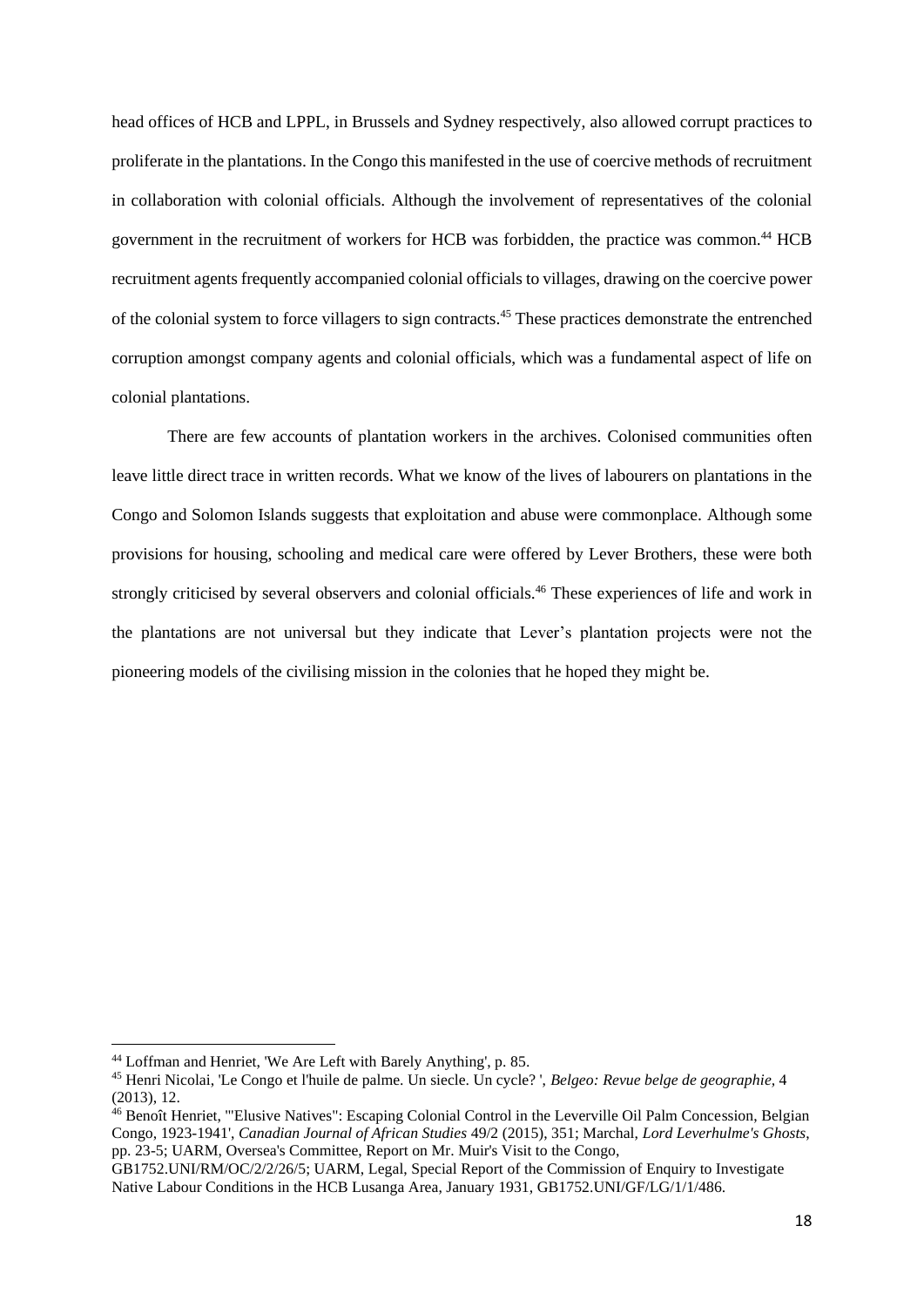### <span id="page-18-0"></span>Future Research Potential: Emerging Themes and Research Questions

This section of the report outlines the key emerging themes for future research, based on the gaps identified through the collections and literature review. The themes and research questions raised in this section provide a framework for future research. Many of these themes draw on and contribute to existing bodies of research, such as the history of colonialism, the study of agency in colonised communities and British economic history. Although it represents a case study focused on a single company, it also offers a significant contribution to our broader understanding of global enterprise and trade in the early twentieth century. The themes discussed below also illustrate the relevance of this research to a wide range of stakeholders, from institutions and businesses to descendent communities in the Solomon Islands and the Congo. This section presents four key areas for further study:

- The integration of a broader range of perspectives on the history of Lever Brothers, including those of plantations workers and local communities.
- The relationship between the development of the Lever Brothers' plantations and the wider historical context of European colonialism and the extensive political and social networks that William Lever developed.
- The responsibility of individuals, including William Lever, within Lever Brothers, and the subsidiary companies of Huileries du Congo Belge and Lever's Pacific Plantations Limited, in directing company policy and practices on the plantations.
- The legacy of Lever Brothers' overseas plantations on local communities and ecologies, including the social and economic impact of the plantations.

#### <span id="page-18-1"></span>New perspectives

One of the most significant absences in the history of the Lever Brothers plantations in the Solomon Islands and the Belgian Congo are the voices of the workers and local communities. Tracing the voices of those who worked on and lived near the Lever Brothers' plantations is key to understanding the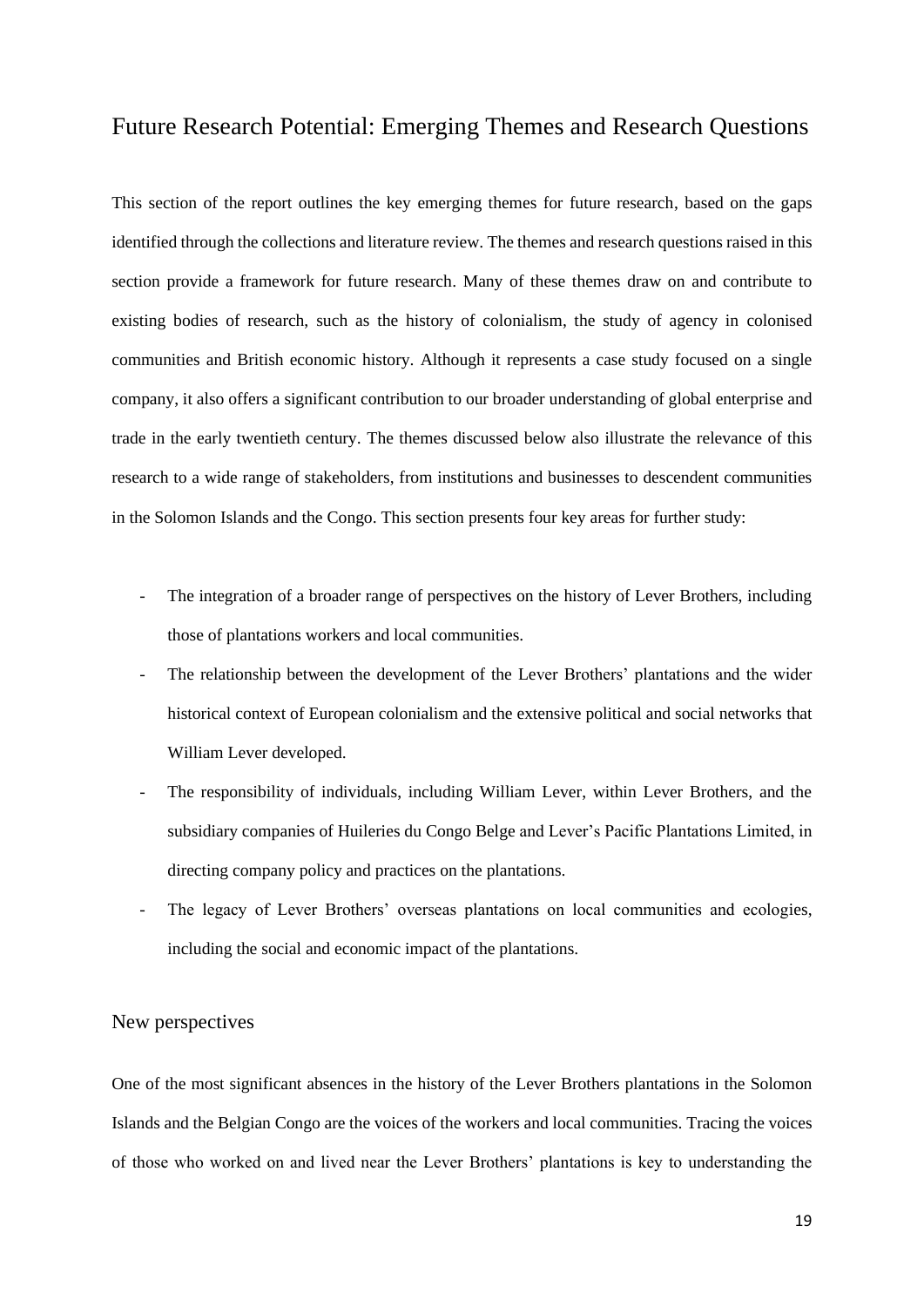impact of the palm oil and copra trade on local communities. Although there is some evidence of these individuals in the existing literature on HCB and LPPL, the voices of the Congolese and Solomon Islanders are distinctly absent from the history of Lever Brothers. The voices of labourers, manual workers and operatives are rarely recorded in company archives. Colonial documents also seldom contain accounts by colonised communities. However, it is possible to piece together fragments of information to build a picture of what life was like for the workers on Lever Brothers' plantations through the examination of their lived experience and agency.<sup>47</sup>

The provision of housing, education and medical facilities for workers was a fundamental article of HCB's agreement with the Belgian government.<sup>48</sup> Some research has been conducted into the extent of HCB's fulfilment of this promise and the access that HCB workers had to schools, hospitals and homes.<sup>49</sup> However, there remain a number of key questions around the intent of HCB to provide these facilities and the disparity between what was promised and what was achieved. There remain significant gaps in our understanding of life for Congolese workers and the impact of HCB's plantations on local communities. The efforts made by William Lever to 'civilise' the Congolese and recreate model villages in the heart of the Congo have been praised by many contemporaries and historians.<sup>50</sup> Yet, it remains unclear how far William Lever, Lever Brothers and HCB were committed to providing quality housing and developing infrastructure. There are also questions around the potential benefits to the Congolese of such projects, which represent the imposition of Western values and colonial ideology on existing local communities. A detailed review of Unilever and Belgian colonial archives is required to gain a clear understanding of the development of HCB's plantations, including the construction of housing, and medical and educational facilities. This would incorporate a comparative study of the proposed developments against the facilities that were constructed. Plans, reports and photographs in both UARM and the Belgian National Archives would assist in this research. In building a detailed picture of HCB's plantations, it will then be possible to examine the lived experience of Congolese

<sup>47</sup> Henriet, *Colonial Impotence*, p. 13.

<sup>48</sup> Henriet, 'Elusive Natives', p. 342.

<sup>49</sup> See for example, Henriet, "Elusive Natives"; Loffman and Henriet, "We Are Left with Barely Anything'.

<sup>50</sup> Lewis, *So Clean*, pp. 154-5; Bradley, *Enlightened Entrepreneurs*, p. 200; Adam Macqueen, *The King of*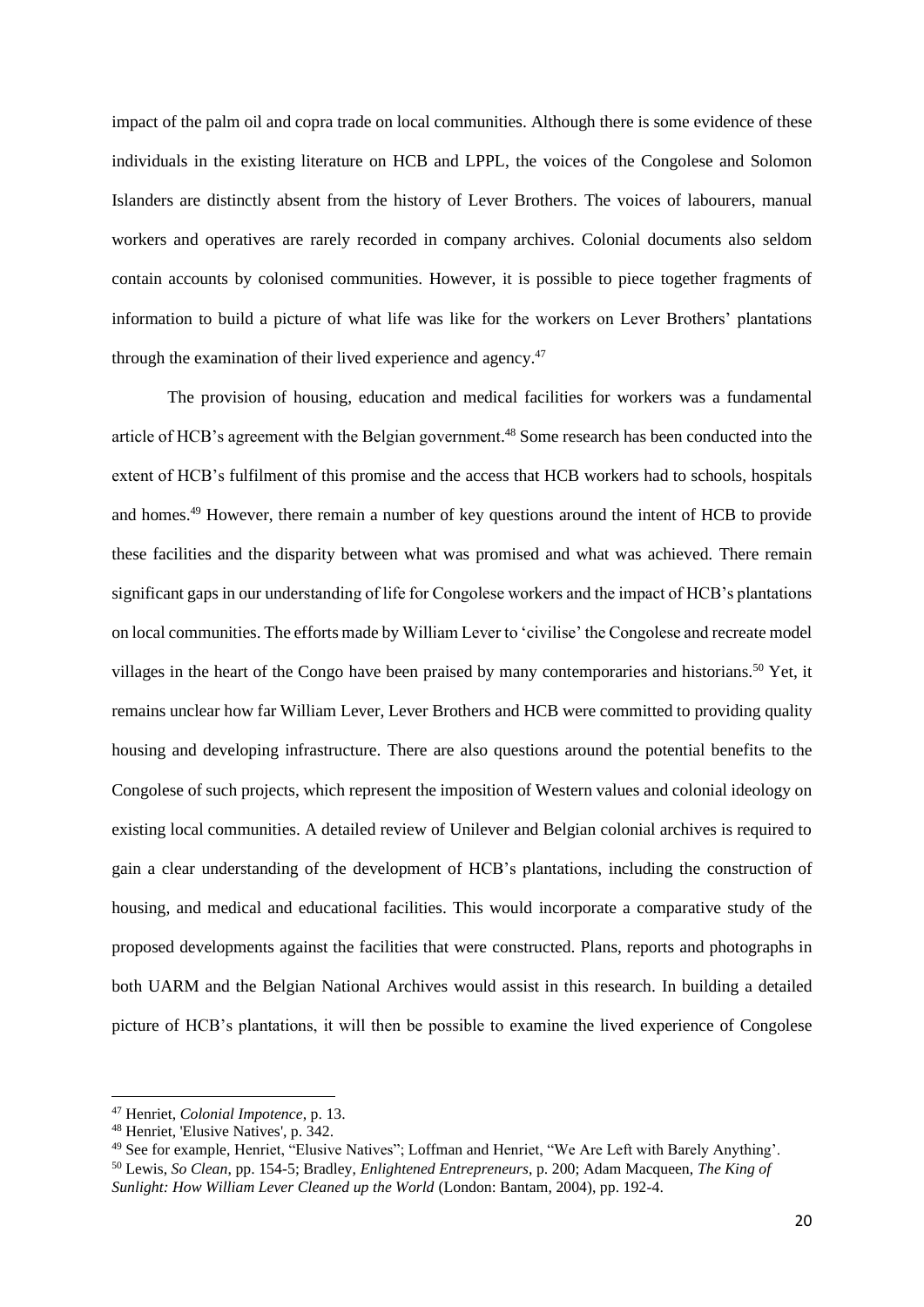workers and local communities and assess the impact that the plantations had on life in the Congo. Using the lived experience of workers as a lens through which to examine the history of the plantations will enable the dissemination of new perspectives and voices on this challenging aspect of Lever Brothers' past.

Another tool for highlighting the voices of workers is to trace acts of resistance and evidence of agency. Actions that disrupt established power structures and hierarchies provide an insight into the lives of Congolese communities and their relationship with HCB. Some details are known about how Congolese communities enacted daily forms of resistance against agents of colonial and company control. Evading company recruiters and creating *villages doublures* represent expressions of Congolese agency and resistance against the control of HCB and the colonial government.<sup>51</sup> The absence of the voices of native workers in written sources presents a number of difficulties to understanding how the plantations of Lever Brothers affected the lives of Congolese communities. However, through a close examination of a wide range of records, it is possible to identify acts of resistance and evidence of Congolese agency in the archives. Instances of large-scale resistance also offer an opportunity to hear the voices of local communities and workers. For example, the Pende Revolt of 1931 enables the examination of Congolese attitudes towards HCB and the colonial administration.<sup>52</sup> Through large or small acts of resistance, communities under the control of colonial governments and company officials were able to exercise agency and make their voices heard. By studying these forms of resistance, it is possible to incorporate these voices into the history of palm oil production in the Belgian Congo.

Very little has been written about the lives of plantation workers in the Solomon Islands and there remain many gaps in our understanding of LPPL's commitment to providing housing, health care

<sup>51</sup> *Villages doublures* or secondary villages were Congolese communities which grew spontaneously around the HCB concessions. Built largely by migrant workers and their families, they also offered a place of refuge for those eager to escape the control of the Belgian colonial administration. As unregistered, make-shift villages, without chiefs and traditional hierarchies, the *villages doublures* were beyond the reach of the already stretched resources of the colonial government; Henriet, 'Elusive Natives'.

<sup>52</sup> Marchal, *Lord Leverhulme's Ghosts*, pp. 148-9; Louis-Francois Vanderstraeten, *La repression de la révolte des Pende du Kwango en 1931*, (Brussels: ARSOM, 2001); Sikitele Gize a Sumbula, 'Les racines de la révolte Pende de 1931', *Etudes d'histoire africaine,* 5 (1973); Sikitele Gize a Sumbula, 'Les causes principales de la révolte Pende en 1931', *Zaïre-Afrique,* 16/109 (1976); Herbert F. Weiss, Richard B. Woodward, and Z. S. Strother, 'Art with Fight in It: Discovering that a Statue of a Colonial Officer is a Power Object from the 1931 Pende Revolt', *African Arts,* 49/1 (2016).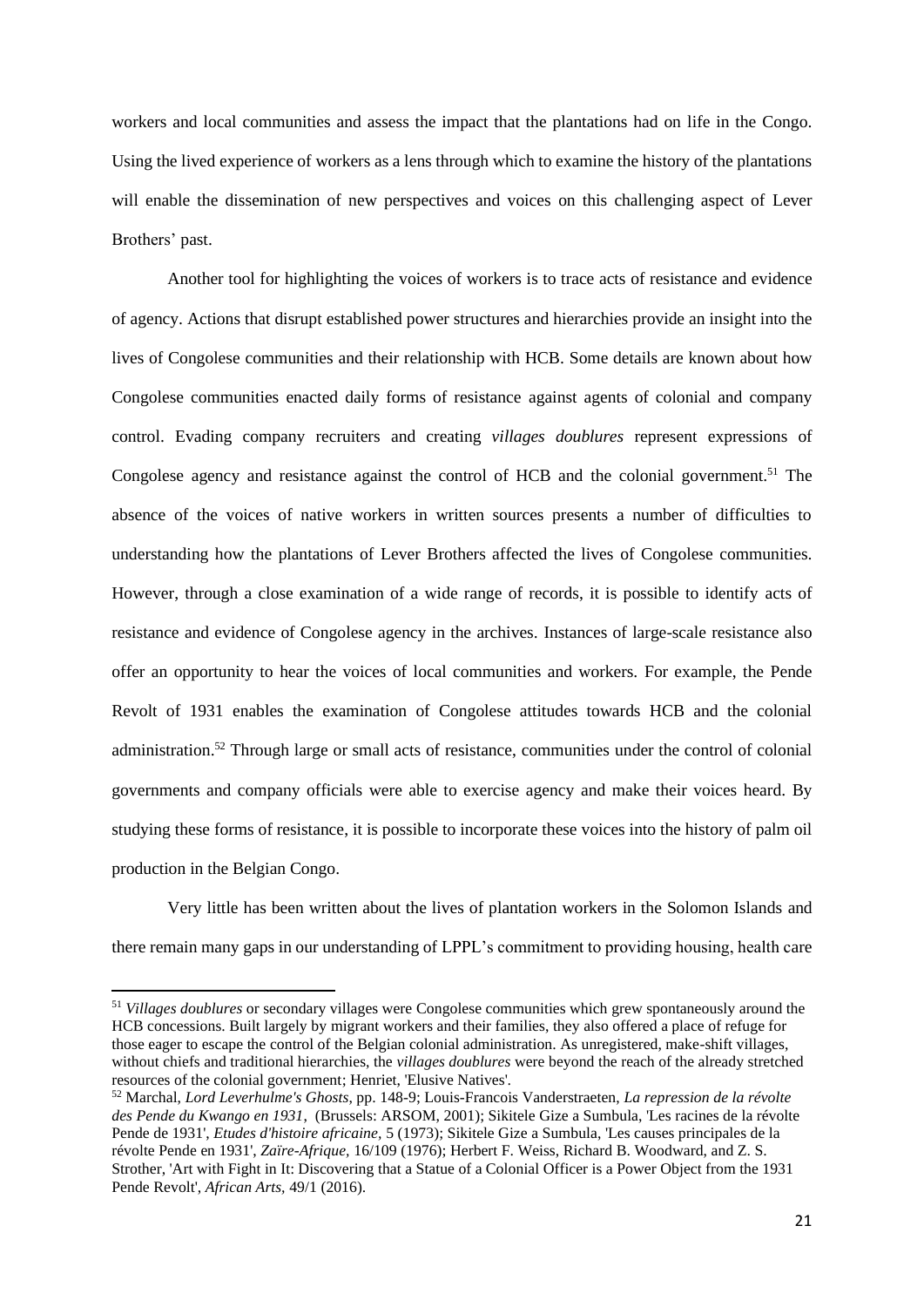and educational facilities. The existing literature offers some insights into daily life and the conditions on the islands' plantations.<sup>53</sup> However, a review of UARM's collections revealed a number of records relating to the development of the LPPL plantations that have not been thoroughly examined.<sup>54</sup> These documents provide an important insight into life on the plantations, the treatment of workers and housing. Colonial Office records also offer evidence of the living and working conditions on LPPL's plantations. <sup>55</sup> This is an understudied area of both the company's history and the history of the Solomon Islands. Further research in this area would contribute significantly towards understanding how Lever Brothers' overseas plantations operated and provide a comparative study for the Congo plantations. Currently, the history of LPPL is largely told from the perspective of corporate and colonial actors. The plantation workers, and the estate managers, are mostly absent from this narrative. As demonstrated by the research on the Congo, it is possible to integrate the voices of plantation workers and local communities. Similar research on the Solomon Islands would offer a much richer and more transparent history of LPPL's activities.

Further perspectives on the history of Lever Brothers' plantations can also be found in the contemporary criticism of HCB and LPPL's activities. Although William Lever was widely praised for his philanthropic endeavours, there were contemporaries who criticised Lever Brothers' activities in the Congo and the Solomon Islands. Organisations like the Anti-Slavery and Aborigines' Protection Society and the Congo Reform Association became outspoken critics of HCB's plantations. The subject of slavery and unfree labour was a frequent topic in the popular press throughout the early twentieth

<sup>53</sup> Judith A. Bennett, *The Wealth of the Solomons: A History of a Pacific Archipelago, 1800-1978*, (Honolulu: University of Hawai'i Press, 1987); Judith A. Bennett, ''We do not come here to be beaten': Resistance and the Plantation System in the Solomon Islands to World War II', in *Plantation Workers: Resistance and Accomodation* ed. by Brij V. Lal, Doug Munro, and Edward D. Beechert (Honolulu: University of Hawaii Press, 1993); Lawrence, *The Naturalist and His 'Beautiful Islands'*.

<sup>54</sup> For example, UARM, Small Deposits Collection, Joseph Meek, Letter from Lord Leverhulme to Joseph Meek, 8th March 1925, GB1752.SDC/3/4/1/4; UARM, Small Deposits Collection, Joseph Meek, Import of Indian Labour into Solomon Islands, 1911-1913, GB1752.SDC/3/2/4/2.

<sup>55</sup> The National Archives, Colonial Office, Western Pacific Register of Correspondence, 1894-1930, CO/492/4- 16; The National Archives, Colonial Office, Western Pacific Register of Out-letters, 1887-1926, CO/493/2-7; The National Archives, Colonial Office, Correspondence, original, 1878-1951, CO/225/53/246; The National Archives, Colonial Office, Western Pacific Government Gazettes, 1914-1971, CO/692; The National Archives, Colonial Office, British Solomon Islands Protectorate Sessional Papers, 1921-1939, CO/856/1-3; The National Archives, Colonial Office, Western Pacific King's Regulations, 1879-1934, CO/665/1-2; The National Archive, Colonial Office, British Solomon Islands Protectorate Miscellanea, Blue Books of Statistics, 1920-1930, CO/723/1-10.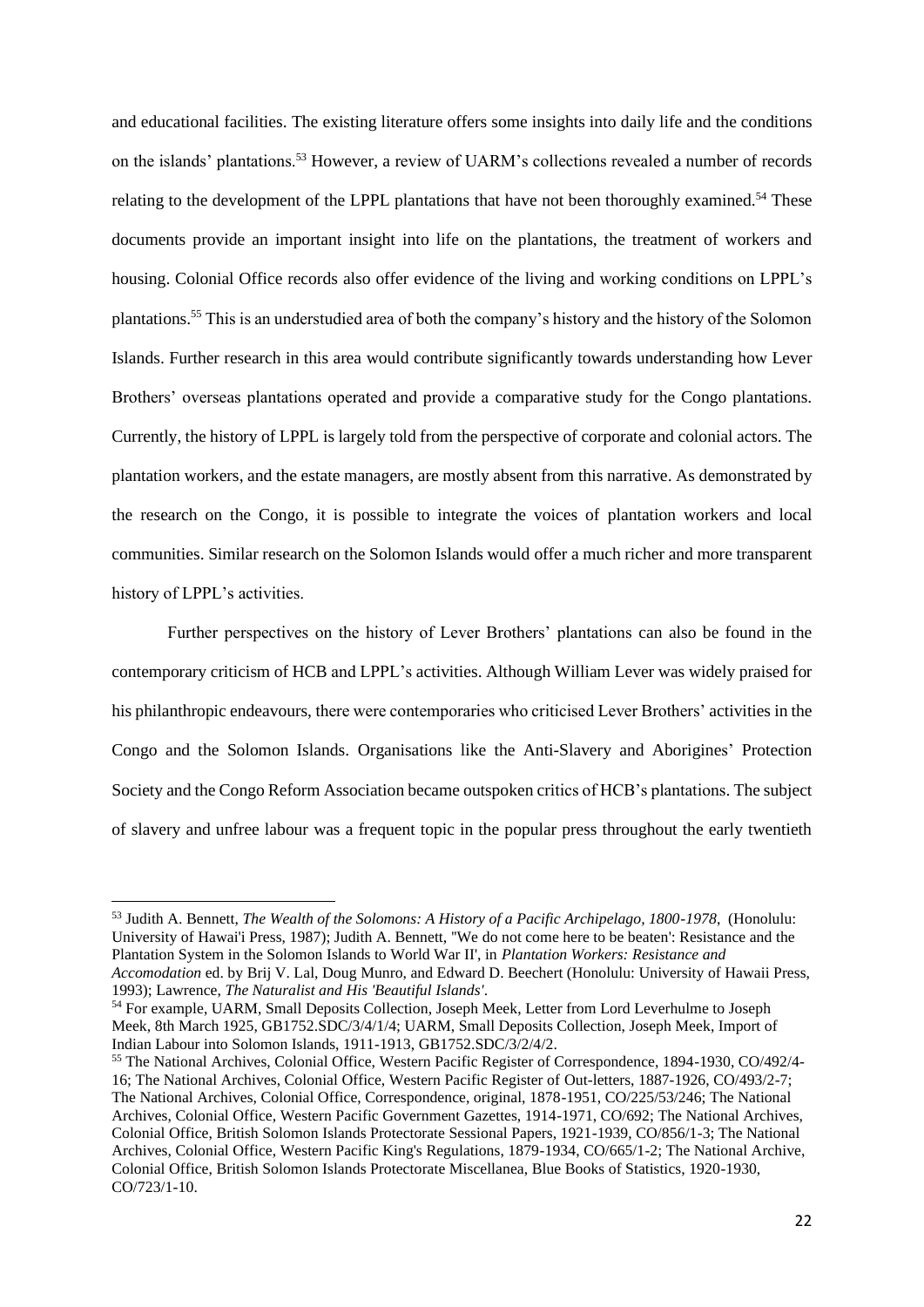century as crises like the atrocities of the Congo Free State and the cocoa plantations in South America caught the attention of the public.<sup>56</sup> Although Lever Brothers' plantations did not receive the same criticism as the rubber industry in the Congo Free State, the legitimacy of HCB's activities in the Congo was publicly questioned. In 1912, The Anti-Slavery Society published their criticism of 'Messrs. Lever's Congo Concessions', highlighting their concerns that the rights of local Congolese communities were infringed under HCB's contract with the Belgian Government.<sup>57</sup> The criticism of Lever Brothers' plantations illustrates that there was a public awareness that the rights and welfare of native workers in the Congo were threatened by the development of palm oil plantations. Although histories of Lever Brothers' plantations often incorporate the criticisms of colonial agents and company officials, there has been little examination of the broader public debate and the role of organisations like the Anti-Slavery Society in building public awareness on these issues. A study of contemporary responses, beyond those of the company, to claims of the violation of workers' rights on Lever's plantations would further enrich the range of perspectives and voices visible in the history of Lever Brothers. It would also provide more detailed historical context on the attitudes of businesses, politicians and the general public to the exploitation of land and people in the colonies.

#### <span id="page-22-0"></span>Historical Context

An examination of the wider historical context, as it relates to the development of Lever Brothers' plantations, is critical to understanding the political, cultural, and social environment in which the firm operated. Contemporary discourses around colonialism and paternalism influenced the attitudes and actions of businessmen like William Lever. Understanding how people are influenced by the ideas and beliefs that surround them does not diminish individual agency or excuse the actions of individuals or institutions. However, an understanding of this context can illustrate how and why certain actions, policies, choices and attitudes prevailed over others.

<sup>56</sup> Lowell J. Satre, *Chocolate on Trial: Slavery, Politics, and the Ethics of Business*, (Athens: Ohio University Press, 2005); Jonathan E. Robins, 'Slave Cocoa and Red Rubber: E. D. Morel and the Problem of Ethical Consumption', *Comparative Studies in Society and History,* 54/3 (2012).

<sup>57</sup> 'Messrs. Lever's Congo Concessions', *The Manchester Guardian*, 1st July 1912, p.12.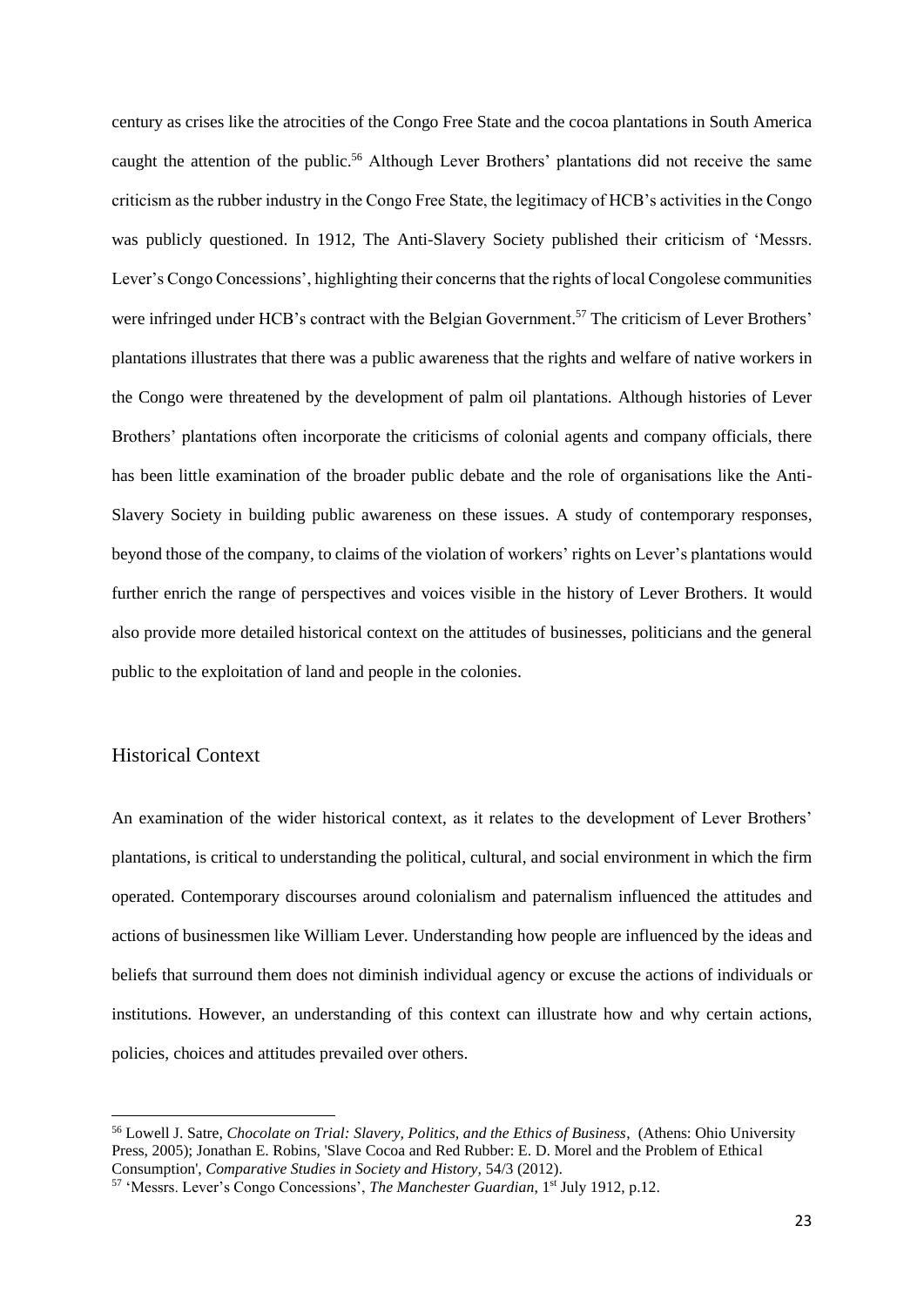By the beginning of the twentieth century, many European powers had vast global empires. Political, economic, social and cultural life was strongly influenced by imperial ideologies and attitudes. For companies like Lever Brothers, the empires of Europe offered access to new markets and raw materials. The history of the Lever Brothers' plantations offers an ideal lens through which to examine the relationship between large international enterprises and European imperialism. For a large part of its history, Lever Brothers operated within the framework of colonialism. The European imperial expansion of the late nineteenth century provided Lever Brothers with a number of business opportunities, including opening new markets for their products and land for the development of their overseas plantations.<sup>58</sup> The business philosophy of William Lever and his colleagues was also strongly influenced by imperial ideologies, such as the need to civilise the world and exploit the natural resources of the colonies.

The Lever Brothers' plantations were directly linked to the Belgian and British colonial systems. HCB and LPPL were both granted the right to develop plantations on colonised land and collaborated closely with the colonial authorities. The colonial machine made the plantations in the Solomon Islands and Congo possible. However, while European imperialism facilitated the development of the Lever Brothers' plantations, it also presented William Lever with a number of obstacles. One such obstacle related to the importation of labour into the Solomon Islands. As local labour on the islands was insufficient, Lever and the Chairman of LPPL, Joseph Meeks, looked for other sources of workers. Drawing on Britain's imperial network, Lever and Meeks proposed the importation of indentured Indian labourers into the Solomon Islands to the Colonial Office. <sup>59</sup> Numerous letters, committee minutes and reports in the UARM collections illustrate the belief within Lever Brothers and LPPL that importing indentured labour would resolve the labour shortage on the islands' plantations.<sup>60</sup> Securing labour under indenture contracts was not uncommon in the nineteenth and early

<sup>58</sup> Wilson, *The History of Unilever*, p. 157.

<sup>59</sup> Fieldhouse, *Unilever Overseas*, p. 474.

<sup>60</sup> UARM, Import of Indian Labour into Solomon Islands, GB1752.SDC/3/2/4/2; UARM, Letter from Lord Leverhulme to Joseph Meek, GB1752.SDC/3/4/1/4.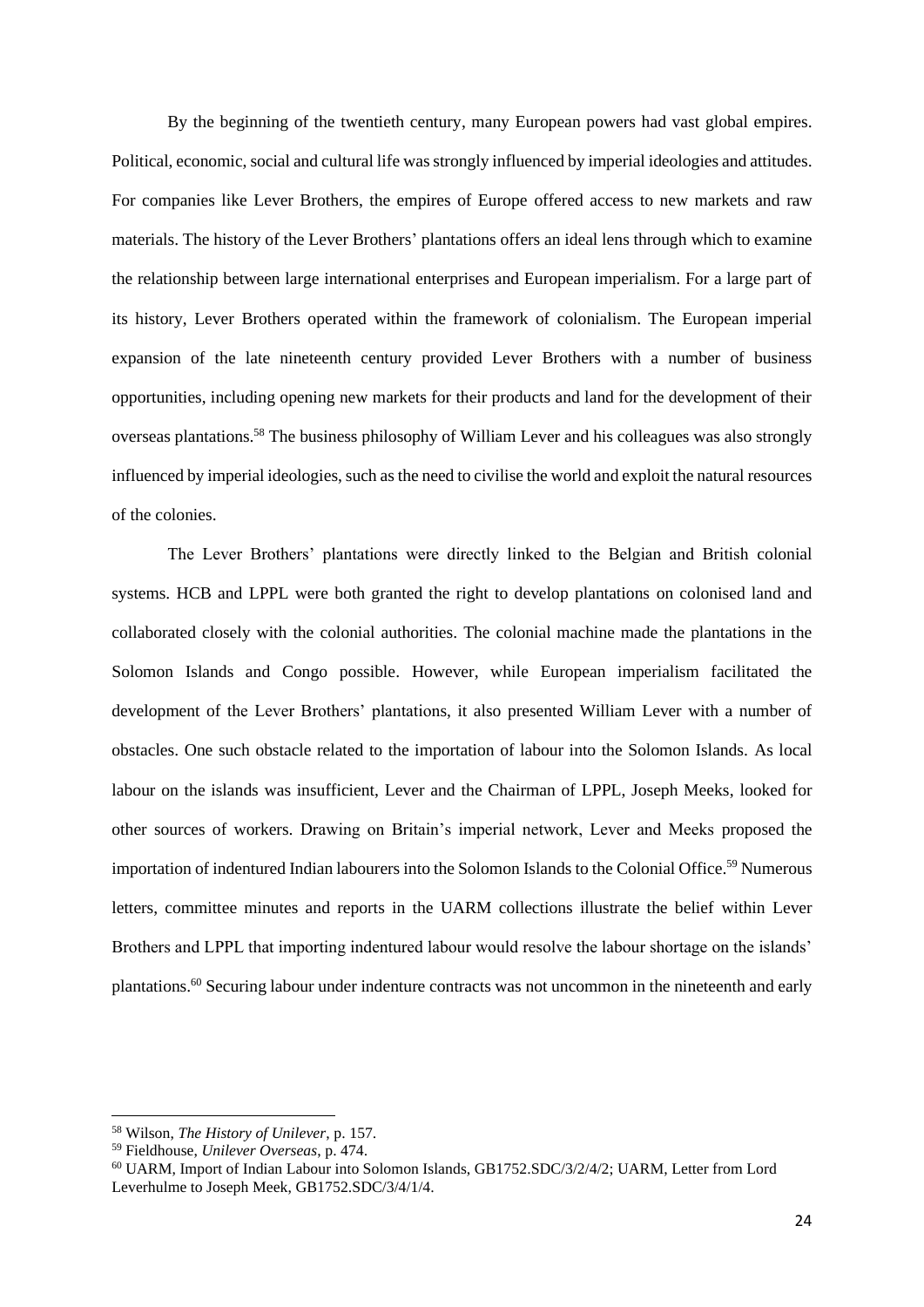twentieth century, particularly in British colonies.<sup>61</sup> Frequently, indentured labourers were exported from colonies, like India, to other parts of the Empire where labour was scarce. In exchange for transportation to the location of work, indentured workers were bound for a specified period of time to their employer, often for several months or years.<sup>62</sup> Although most indentured labourers entered into contracts freely, bonded labourers were often exploited, faced harsh working conditions and low or no pay.<sup>63</sup> A key criticism of the export of labourers under indenture contracts was the lack of provision for workers to return to their home country on the expiration of their contract.<sup>64</sup> The system of indentured labour was still in operation in India until 1920 and the practice was still commonly used in the first decades of the twentieth century.<sup>65</sup> However, Lever and his directors showed their ignorance of the political situation and public opinion in hoping for such large-scale importation of indentured labourers.<sup>66</sup> Their first request in 1909 was met with approval from the Colonial Office but was rejected by the Australian and Indian Governments.<sup>67</sup> Later attempts to secure imported labour also failed, including proposals to import Chinese indentured labourers.<sup>68</sup> Few references to LPPL's attempts to secure indentured labour appear in the existing literature and the records relating to the proposed schemes are yet to be examined in detail.<sup>69</sup> A review of the UARM collections and Colonial Office records indicates this is an important area for further study. The issue of labour in the Solomon Islands illuminates the dynamic between colonial governments and how they interacted through and outside of the centralised Colonial Office. Understanding exactly how Lever Brothers was connected to British and Belgian colonialism is fundamental to evaluating the long-term impact of the plantations on local

<sup>61</sup> Sunanda Sen, 'Indentured Labour from India in the Age of Empire', *Social Scientist,* 44/1 (2016); Deryck Scarr, 'Recruits and Recruiters: A Portrait of the Pacific Islands Labour Trade', *The Journal of Pacific History,* 2 (1967), 8; Frederick Cooper, 'Introduction', in *Beyond Slavery: Explorations of Race, Labor, and Citizenship in Postemancipation Societies,* ed. by Frederick Cooper, Thomas C. Holt, and Rebecca J. Scott (Chapel Hill: University of North Carolina Press, 2000), pp. 1-32 (p. 22).

<sup>62</sup> Bennett, *Wealth of the Solomons*, p. 153.

<sup>63</sup> Sen, 'Indentured Labour from India', pp. 36-7.

<sup>64</sup> Bennett, *Wealth of the Solomons*, p. 152.

<sup>65</sup> Cooper, 'Introduction', p. 22.

<sup>66</sup> Fieldhouse, *Unilever Overseas*, p. 475.

<sup>67</sup> Ibid. p. 474.

<sup>68</sup> UARM, Import of Indian Labour into Solomon Islands, GB1752.SDC/3/2/4/2.

<sup>69</sup> Wilson, *The History of Unilever*, pp. 164-5; Fieldhouse, *Unilever Overseas*, pp. 474-5; Lewis, *So Clean*, p. 162.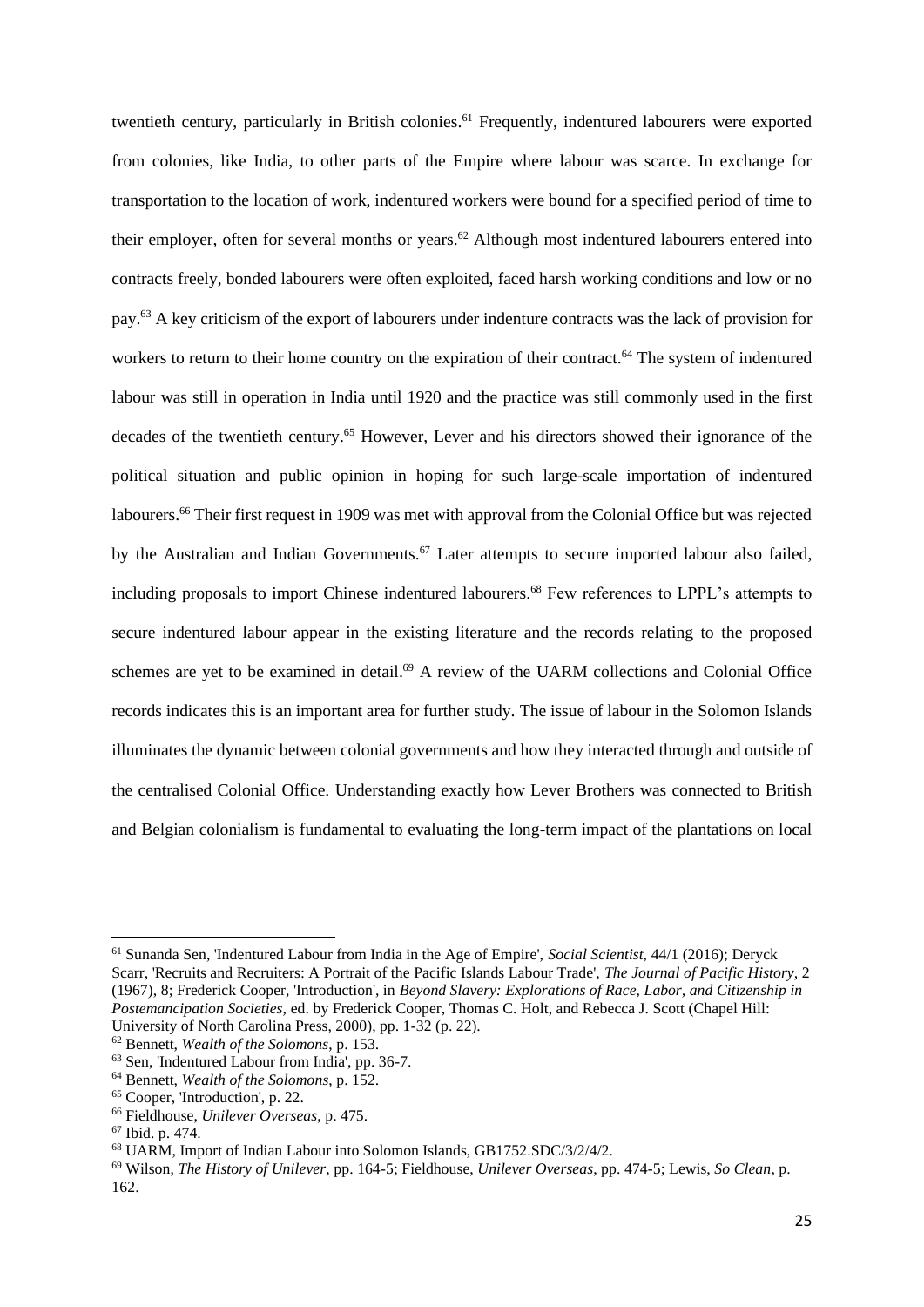communities. It also raises questions around the influence of prominent businessmen in colonial politics and the political and social networks, on which men, like Lever, relied to facilitate business.

In the late nineteenth and early twentieth century, the development of the British economy was closely linked to imperial expansion and the exploitation of the colonies. A principal element of imperial ideology was the belief that it was the duty of the more advanced European nations to civilise the 'savage' people of the world. Sometimes referred to as the 'civilising mission', this concept was used to justify imperial expansion and to enforce western norms onto colonised communities.<sup>70</sup> Closely allied to the narrative of the civilising mission was the promotion of paternalism amongst Britain's social elite. The administration of colonial governments was often said to be led by the principles of paternalism, including in the Solomon Islands, which Charles Morris Woodford described as a 'firm but paternal government.<sup>'71</sup> The paternalistic values of the late nineteenth and early twentieth century are often linked to the charitable and philanthropic work of prominent businessmen like William Lever. The model or workers village has come to represent the idea of paternalism during this period. Villages like Saltaire, Bourneville and Port Sunlight were intended to house industrial workers in clean and respectable homes. William Lever believed that by providing his workers with homes, schools and recreational facilities, they would be healthier and harder working.<sup>72</sup> Although businessmen like William Lever were concerned about the welfare of their workers, the construction of model villages was also an expression of their authority and the dependence of their workers on their charity.<sup>73</sup> The recorded experiences of those who lived and worked in Port Sunlight are largely positive.<sup>74</sup> However, as an example of nineteenth-century paternalism, Port Sunlight raises a number of questions about the motivations of William Lever, inequality of power between the company and its workers, and how these paternalistic practices were translated to the Solomon Islands and the Congo.

<sup>70</sup> Shelia Pelizzon and Cem Somel, 'Eurocentricity', in *The Palgrave Encyclopedia of Imperialism and Anti-Imperialism,* ed. by Immanuel Ness (Basingstoke: Plagrave Macmillan, 2016), pp. 827-33 (p. 830).

<sup>71</sup> Lawrence, *The Naturalist and His 'Beautiful Islands'*, p. 7.

<sup>72</sup> Lewis, *So Clean*, p. 100.

<sup>73</sup> W. Ashworth, 'British Industrial Villages in the Nineteenth Century', *The Economic History Review,* 3/3 (1951), 387.

<sup>74</sup> Lewis, *So Clean*, p. 117.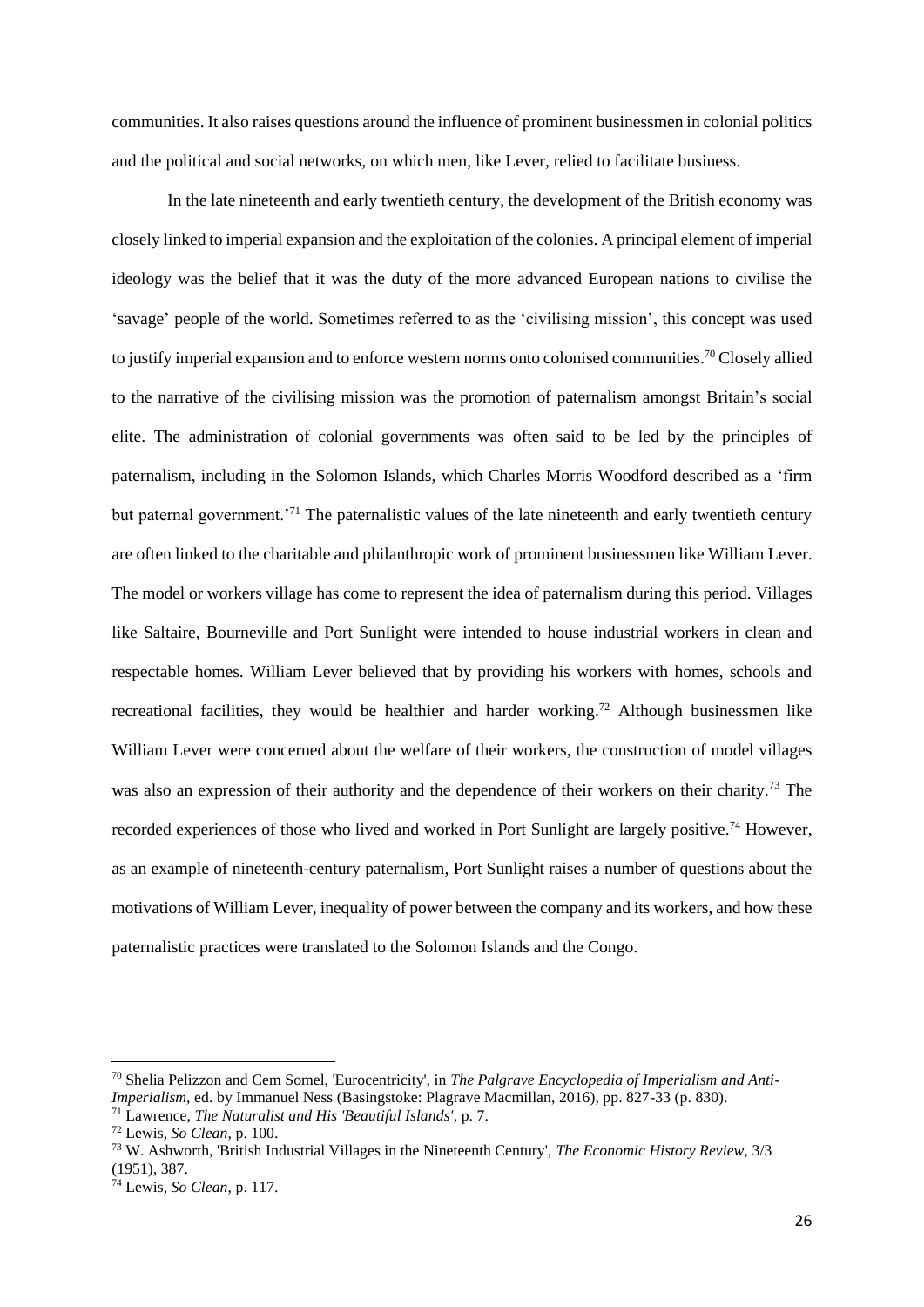On his death William Lever was praised for his attempts to civilise the natives of the Solomons and the Congo. One obituary claimed that 'Lord Leverhulme brought remote and semi-savage communities to a higher spirit of development than they would have reached by their own unaided efforts and made them productive agents for the supplies of the world's markets.'<sup>75</sup> Others have compared the provision of housing on Lever Brothers' plantations in the Solomon Islands and the Congo to that of Port Sunlight. <sup>76</sup> Although there remained a distinct racial hierarchy, wealthy individuals such as Lever saw it as their duty to intervene to improve the lives of the British working classes, just as it was their duty to civilise the native populations of the colonies.<sup>77</sup> However, more recently, as the conditions in Lever Brothers' overseas plantations have become more widely known, Port Sunlight has been placed in opposition to towns like Leverville, in the Congo, and the Stanmore estate in the Solomon Islands. In the light of increasing evidence of the unsatisfactory conditions on the plantations and of the mistreatment of native workers, Port Sunlight has been held up as an example of the successful application of Lever's philanthropic principles, against the relative failures of the Congo and the Solomon Islands. To a certain extent, the conditions in Leverville, for instance, have been mobilised to highlight the achievement of Port Sunlight. However, seen through the lens of latenineteenth- and early-twentieth-century ideas on class and race, Port Sunlight and the villages built around Lever Brothers' plantations should be seen as sharing the same ideological foundation. Mapping similarities and differences between Port Sunlight and the plantation villages of the Congo and the Solomon Islands will allow for a greater understanding of how contemporary attitudes influenced the actions of the company. It will also recognise the contribution made by workers in the Solomon Islands and the Congo to the success of Lever Brothers, placing these communities alongside that of Port Sunlight in the history of the company.

Closely linked to the ideas of the civilising mission and paternalism is the contribution of the Church and missionary groups to the development of the plantations. European imperialism in the nineteenth and twentieth centuries was dependant on missionary groups to establish contact with

<sup>75</sup> T. P. O'Connor, *Daily Telegraph,* (1925).

<sup>76</sup> Lewis, *So Clean*, p. 154.

<sup>77</sup> Lawrence, *The Naturalist and His 'Beautiful Islands'*, p. 4.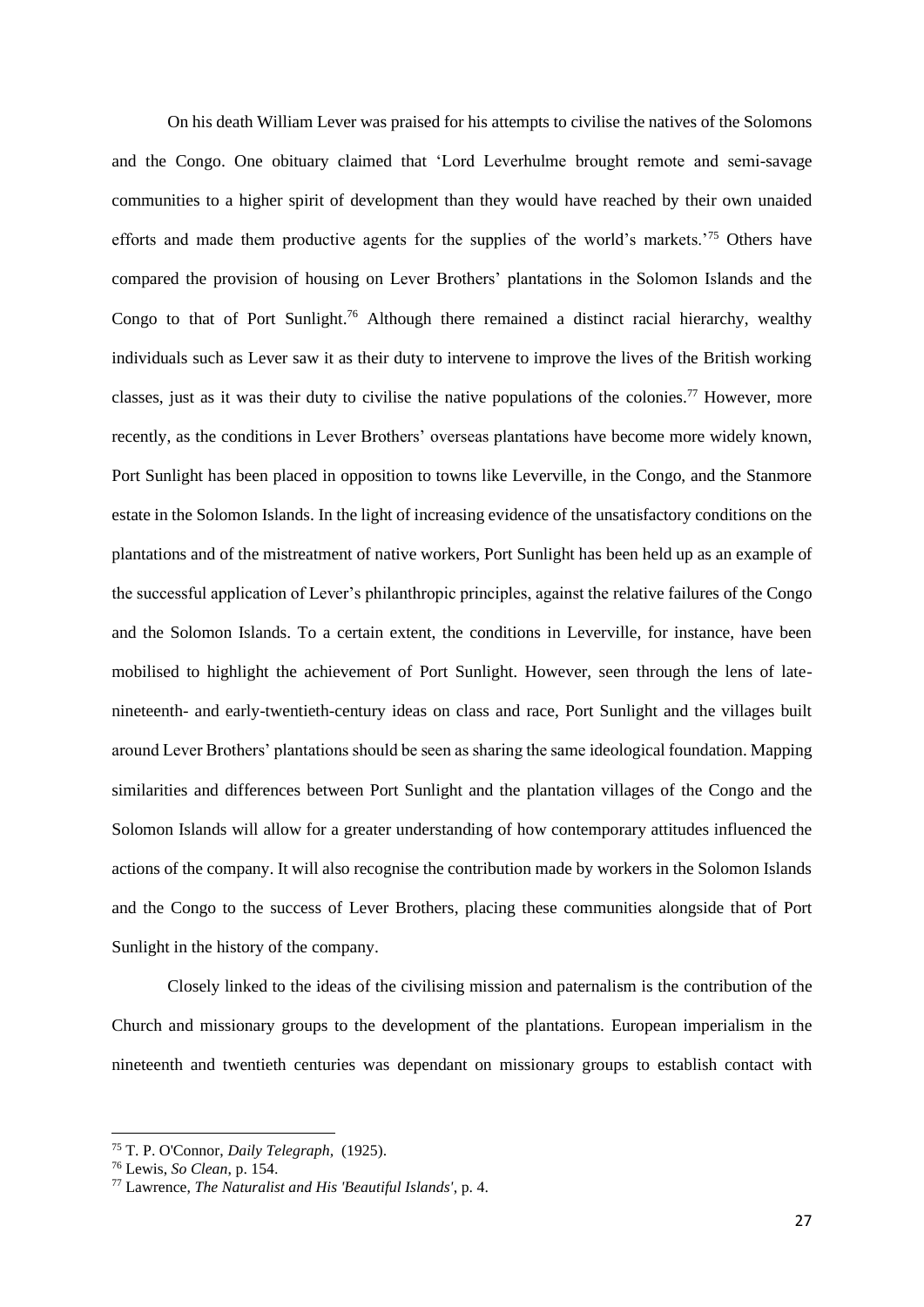colonised communities, disseminate European ideals and to act as regulatory force in more remote areas.<sup>78</sup> By the late nineteenth century, missionary groups were also integral to the provision of educational and medical services in many British and Belgian colonies, including in the Solomon Islands and the Congo.<sup>79</sup> Missionaries were particularly important in the Solomon Islands where the geographic distribution of native communities challenged the effective governance of the more remote islands by the colonial administration.<sup>80</sup> The Melanesian Mission, a branch of the Anglican Church, was active in the Solomon Islands prior to the establishment of a colonial administration.<sup>81</sup> Archival material indicates that LPPL drew on the resources of the Melanesian Mission but also came into conflict with them when their interests diverged.<sup>82</sup> In the Belgian Congo, HCB worked closely with missionaries to provide medical and educational facilities on their plantations.<sup>83</sup> This led some contemporaries to argue that HCB was neglecting its responsibilities to its workers by delegating them to the missionaries.<sup>84</sup> It is clear from the existing literature and collections review that various missionary groups in the Solomon Islands and the Congo had contact with the workers and management of the Lever Brothers' plantations. Yet, the precise relationship between the company and the missions remains unclear. Often diligent record keepers, the missionaries offer another perspective on the practice of paternalism in the colonies and how local communities responded to the initiatives of HCB and LPPL.

Missionary records may also help to examine the ways in which the policies and practices used prior to the establishment of LPPL and HCB continued under their management. From the midnineteenth century, the Solomon Islanders were recruited to work in Australia and this migration continued into the first decade of the twentieth century.<sup>85</sup> The labour trade in the Western Pacific was criticised on a number of occasions for a lack of proper regulation and the poor conditions that many migrants faced on board the ships.<sup>86</sup> Under King Leopold II's rule, slavery and the use of forced labour

<sup>78</sup> Ibid. p. 142.

<sup>79</sup> Marchal, *Lord Leverhulme's Ghosts*, pp. 72-3; Bennett, *Wealth of the Solomons*, p. 193.

<sup>80</sup> Lawrence, *The Naturalist and His 'Beautiful Islands'*, p. 41.

<sup>81</sup> David Hilliard, 'Colonialism and Christianity: The Melanesian Mission in the Solomon Islands', *The Journal of Pacific History,* 9 (1974), 97.

<sup>&</sup>lt;sup>82</sup> UARM, Records Relating to Incident Involving Charles Peter Munster, GB1752.UNI/GF/LG/1/4/1158.

<sup>83</sup> UARM, GB1752.UNI/GF/LG/1/1/486; UARM, Lever Brothers' Correspondence, Max Horn, GB1752.LBC/227.

<sup>84</sup> UARM, Report on Mr Muir's Visit to the Congo, 1932-3, GB1752.UNI/RM/OC/2/2/26/5.

<sup>85</sup> Lawrence, *The Naturalist and His 'Beautiful Islands'*, pp. 40-1.

<sup>86</sup> Ibid. p. 41.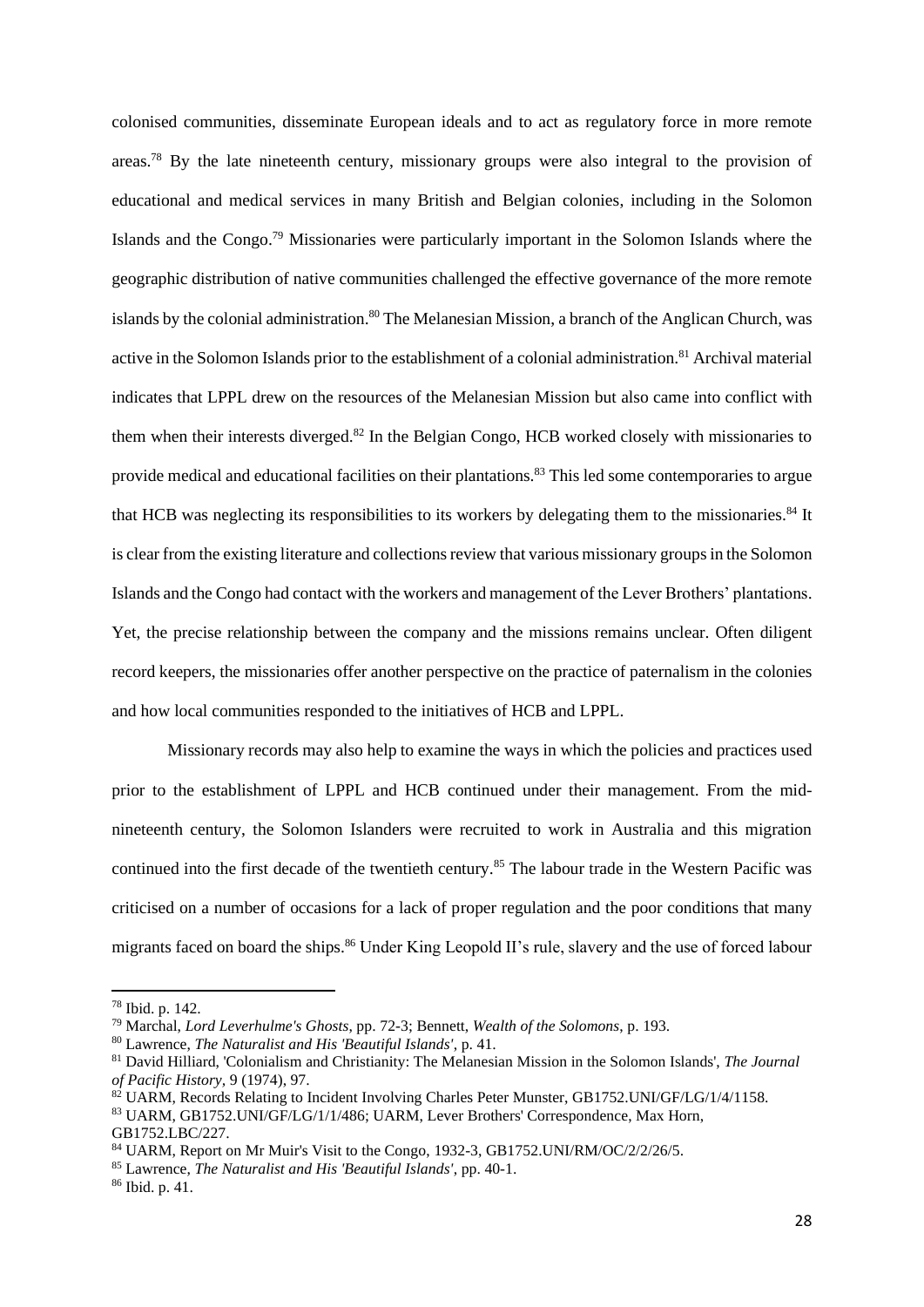in the Congo was common practice along with violent and brutal punishments.<sup>87</sup> Blackbirding in the Solomon Islands and the cruelties of the Congo Free State left lasting legacies.<sup>88</sup> Despite changes to legislation and increased regulation, the shift away from these practices was not immediate. Although the Belgian Government implemented a number of policies to outlaw the use of unfree or forced labour, the regime change was not felt so clearly in the Congo. Many of the officials and agents of the Congo Free State retained their positions under the Belgian Colonial Government and continued much as before.<sup>89</sup> The patterns of exploitation which characterise the history of labour in the Solomon Islands and Congo raise important questions about the role these continuities played in the development of the Lever Brothers' plantations. Did the legacy of slavery and forced labour in these communities enable or encourage the continued exploitation of local labour forces? To what extent did existing forms of governance, community hierarchies and patterns of trade resist the transition to fair and free labour practices? The continued exploitation of local communities and labour also highlights the role of existing local and colonial networks in facilitating and obstructing the enactment of fundamental change.

The power of William Lever's political, social and economic networks is also visible in the history of the development his overseas plantations. As a wealthy entrepreneur, Lever was wellconnected and established a wide network of political and commercial relationships over the course of his life. These networks provided important allies in business but also close personal friends. Throughout his career Lever encountered many powerful men with whom he cultivated relationships. William Lever was an avid letter writer, and the extent of his influence can be seen in the business correspondence held by UARM.<sup>90</sup> In relation to the plantations, some of Lever's most important contacts were in the British Colonial Office and the Belgian Ministry of Colonies. Lever developed a very close relationship with Max Horn, a representative of the Belgian Minister for the Colonies, Jules

<sup>87</sup> Hochschild, *King Leopold's Ghost*.

<sup>88</sup> Scarr, 'Recruits and Recruiters', pp. 23-4; Hunt, *Nervous State*, p. 3; Julia Seibert, 'More Continuity than Change? New Forms of Unfree Labor in the Belgian Congo. 1908-1930', in *Humanitarian Intervention and Changing Labor Relations: The Long-Term COnsequences of the Abolition of the Slave Trade* ed. by Marcel Van der Linden (Lieden: Brill, 2011), pp. 369-86.

<sup>89</sup> Seibert, 'More Continuity than Change?', p. 375.

<sup>90</sup> UARM, Lever Brothers Correspondence, GB1752.LBC.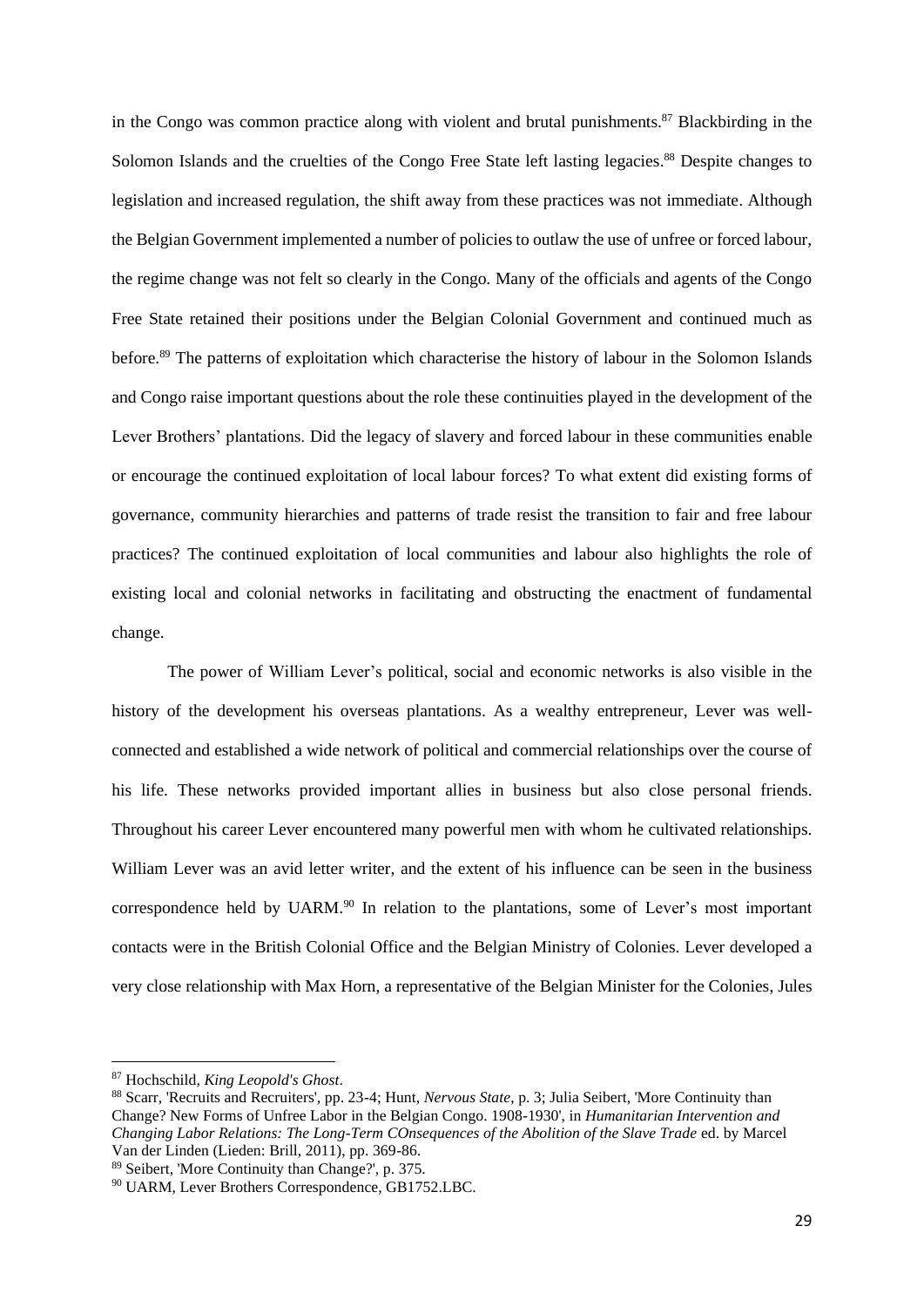Renkin.<sup>91</sup> In this role, Horn attended the Board and General meetings of HCB on a regular basis and held a consulting vote.<sup>92</sup> Although it was clearly stated by Renkin that 'no expression of opinion on the part of Mr. Horn can however be considered as a vote, nor be regarded as such in the minutes of the meeting', the role of Horn in the direction of HCB is significantly blurred.<sup>93</sup> Horn also accompanied Lever on his tours of the Congo and was a frequent guest of the Lever family, both at The Hill in Hampstead and at Thornton Hall on the Wirral.<sup>94</sup> The archives indicate that Horn became a confidante and trusted friend of William Lever, who was intimately involved in the direction and management of HCB. The example of Max Horn illustrates how business and pleasure frequently overlapped in William Lever's life. There are also indications in the business correspondence that Lever may have personally known King Albert I of Belgium.<sup>95</sup> Other contacts, like Lord Frederick Lugard, who was Governor-General of Nigeria from 1914 to 1919, show how Lever was connected to the extensive political and colonial networks in Britain.<sup>96</sup> The networks that Lever developed during his career were key to his success as an entrepreneur and a sign of his influence beyond the world of business. Mapping these networks is crucial to understanding how and why certain decisions relating to the plantations were made and what external influences guided Lever's choices. This research would also clarify the relationship between Lever and the Belgian Royal Family, including his ties to Leopold II and Albert I. 97

#### <span id="page-29-0"></span>Responsibility

Several popular reoccurring narratives persist in the history of William Lever, Lever Brothers and Unilever. These have developed over the life of the company, partly as a result of the careful curation

<sup>91</sup> Marchal, *Lord Leverhulme's Ghosts*, pp. 11-2.

<sup>&</sup>lt;sup>92</sup> UARM, United Africa Company, Huileries du Congo Belge: Board Minutes, GB1752.UAC/2/36/1/2; UARM, United Africa Company, Huileries du Congo Belge: General Minutes, GB1752.UAC/2/36/1/5.

<sup>93</sup> UARM, United Africa Company, Huileries du Congo Belge Board and General Meetings, 1911, GB1752.UAC/2/36/2/1.

<sup>94</sup> UARM, Max Horn, GB1752.LBC/227.

<sup>95</sup> UARM, Ernest Brauen, GB1752.LBC/92; UARM, Max Horn, GB1752.LBC/227.

<sup>96</sup> Lord Lugard was also elected an *administrator* of HCB, an appointment that was warmly welcomed by the Belgian Government; UAC/2/36/1/2/2

<sup>&</sup>lt;sup>97</sup> Lever visited King Albert in 1925, on the return from his last trip to Africa and shortly before his death. Bradley, *Enlightened Entrepreneurs*, p. 201.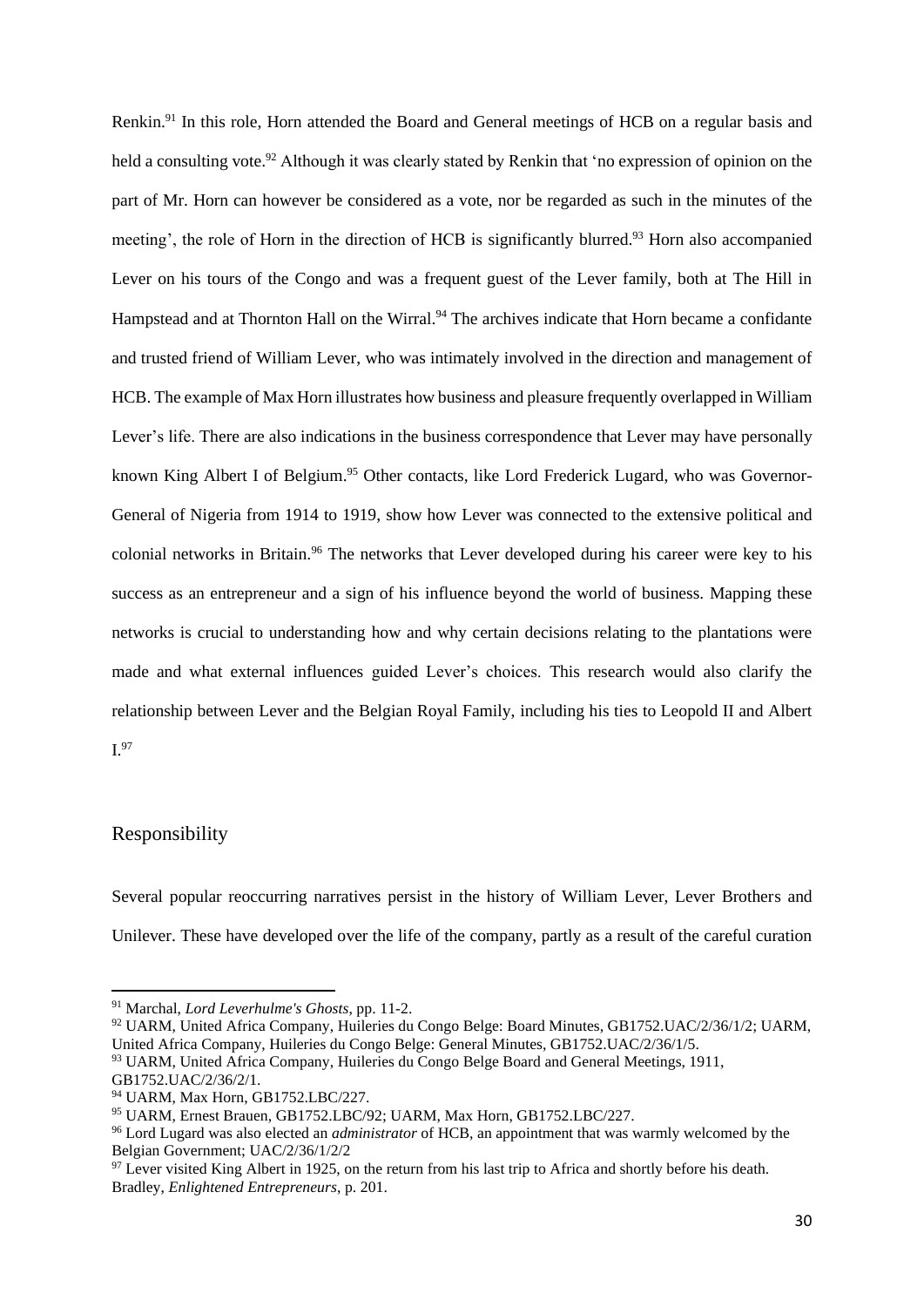by Lever of the company's brand and his personal legacy. Many of the questions surrounding Lever Brothers' overseas plantations relate to William Lever's role in the establishment and operation of these plantations. Lever's prominent place in British business and social history, and the continued visible presence of the Lever name across the Wirral, Liverpool and Bolton has raised important questions around William Lever's knowledge and possible promotion of exploitative practices in the Congo and Solomon Islands.

An examination of the correspondence and records relating to the Solomon Island and Congo plantations in UARM indicates that William Lever, and other high-ranking individuals within Lever Brothers, were aware of the unsatisfactory working and living conditions.<sup>98</sup> Although communication between Port Sunlight and the overseas plantations was not always easy due to geographical and technological limitations, there was frequent correspondence between the various branches of Lever Brothers, including with the plantations. William Lever was intimately involved in a number of key decisions relating to the running of the plantations, including the recruitment of labour, housing and the provision of medical care.<sup>99</sup> Alongside the correspondence, regular reports were relayed to head office and William Lever, many of which included a summary of the conditions for labourers on the plantations.<sup>100</sup> Reports were also produced in direct response to criticism and concerns about life for workers on Lever Brother plantations.<sup>101</sup> William Lever and other important figures in the directorship of Lever Brothers, HCB and LPPL were not ignorant of the numerous failings in working conditions on the plantations. On a number of occasions, Lever Brothers' leadership acknowledged that more needed to be done to improve life for their native employees. William Lever was also known for being a poor delegator and continued to contribute to the day-to-day running of the business until his death. As one of the eponymous founders of Lever Brothers, William Lever, even in death, is inseparable from

<sup>98</sup> UARM, Records Relating to Incident Involving Charles Peter Munster, GB1752.UNI/GF/LG/1/4/1158; UARM, Special Report of the Commision of Enquiry to Investiagte Native Labour Conditions in the HCB Lusanga Area, GB1752.UNI/GF/LG/1/1/486; UARM, Report on Mr Muir's Visit to the Congo, GB1752.UNI/RM/OC/2/2/26/5.

<sup>99</sup> UARM, Max Horn, GB1752.LBC/227; UARM, Import of Indian Labour into Solomon Islands, GB1752.SDC/3/2/4/2; UARM, Letter from Lord Leverhulme to Joseph Meek, GB1752.SDC/3/4/1/4. <sup>100</sup> See for example, UARM, Report on Mr Muir's Visit to the Congo, GB1752.UNI/RM/OC/2/2/26/5.

<sup>&</sup>lt;sup>101</sup> UARM, Special Report of the Commision of Enquiry to Investiagte Native Labour Conditions in the HCB Lusanga Area, GB1752.UNI/GF/LG/1/1/486.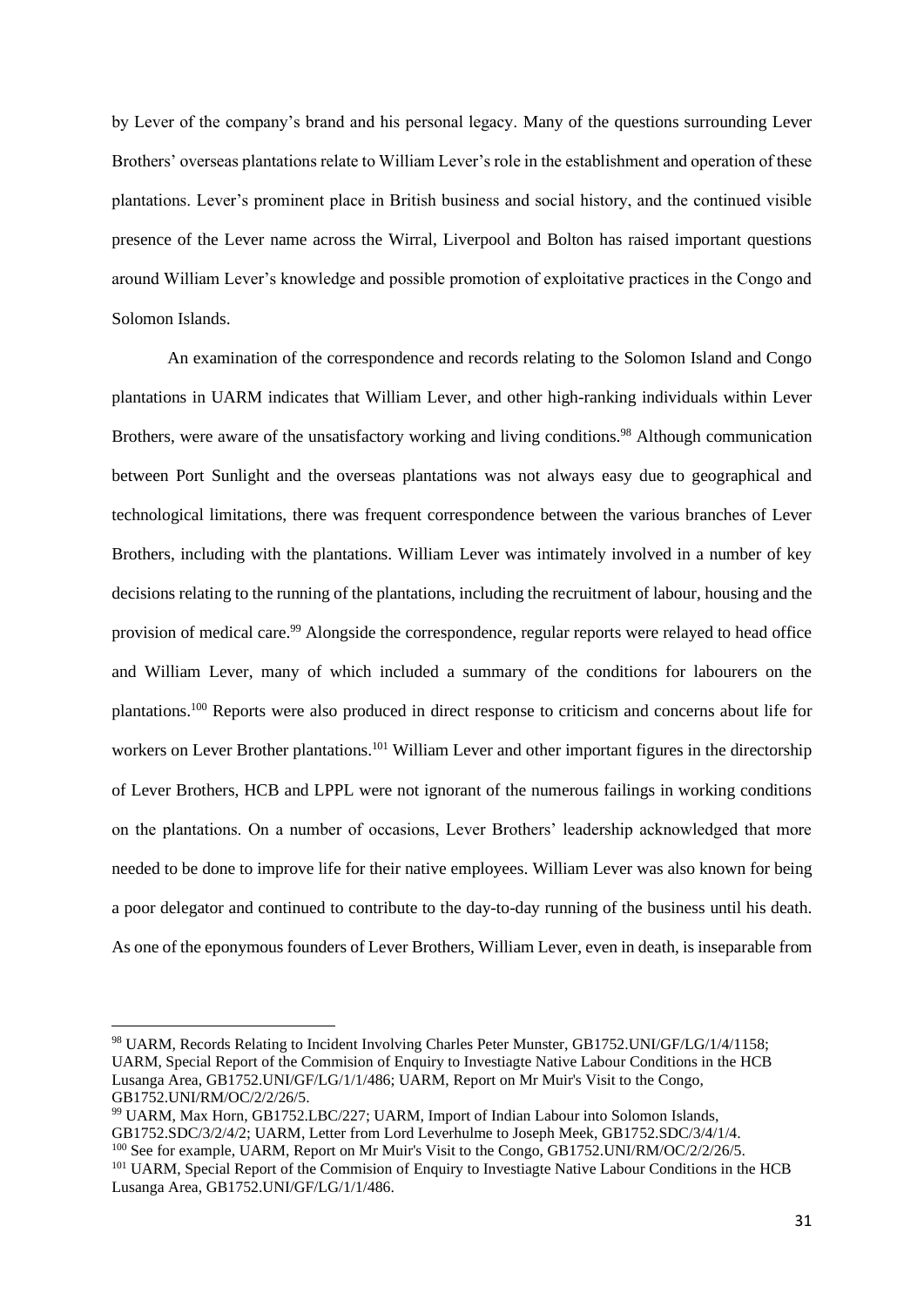the company. Understanding more about Lever, his business practices, ideologies and motivations will further our understanding of the structure and direction of Lever Brothers and its subsidiaries. It is also important to know more about the role of William Hesketh Lever's son, William Hulme Lever, and his potential involvement in the operation of the plantations. Lever's close connection to the company also raises questions about the separation between his personal finances and those of the company. Records in UARM indicate that there was a degree of fluidity between Lever's capital and that of the Lever Brothers' companies. Quantifying Lever's personal wealth is also key to evaluating the extent to which William Lever and Lever Brothers benefited from the use of unfree and forced labour.

#### <span id="page-31-0"></span>Legacy

The development of plantations in the Solomon Islands and the Congo by Lever Brothers had a lasting impact on local communities and ecologies. Whether the influence of HCB and LPPL on these regions is seen to be fundamentally positive or negative, the presence of European enterprise brought dramatic and persistent change. The example of Lever Brothers is not unique and reflects the history of colonialism and the extractive imperial economies of the nineteenth and twentieth century. The deep and on-going impact of colonisation may not be truly understood for many more years. However, through research such as this, we can gain a greater appreciation of the legacy of colonialism and the colonial economy. An examination of the history of the Lever Brothers' plantations demonstrates the extractive power of companies like HCB and LPPL. Although the Lever plantations struggled to increase productivity and maintain output, HCB and LPPL were responsible for the extraction and exportation of significant quantities of copra and palm oil during their operation. In both the Congo and the Solomon Islands, land was cleared to plant palm and coconut trees, establishing large-scale monoculture plantations.<sup>102</sup> The creation of these plantations altered the local ecology and decreased access to food and resources for local communities. Research into the impact of plantation economies on the environment and local communities is growing, with case studies of American cotton plantations

<sup>102</sup> Henriet, *Colonial Impotence*, pp. 44-6; Bennett, *Wealth of the Solomons*, pp. 185-6.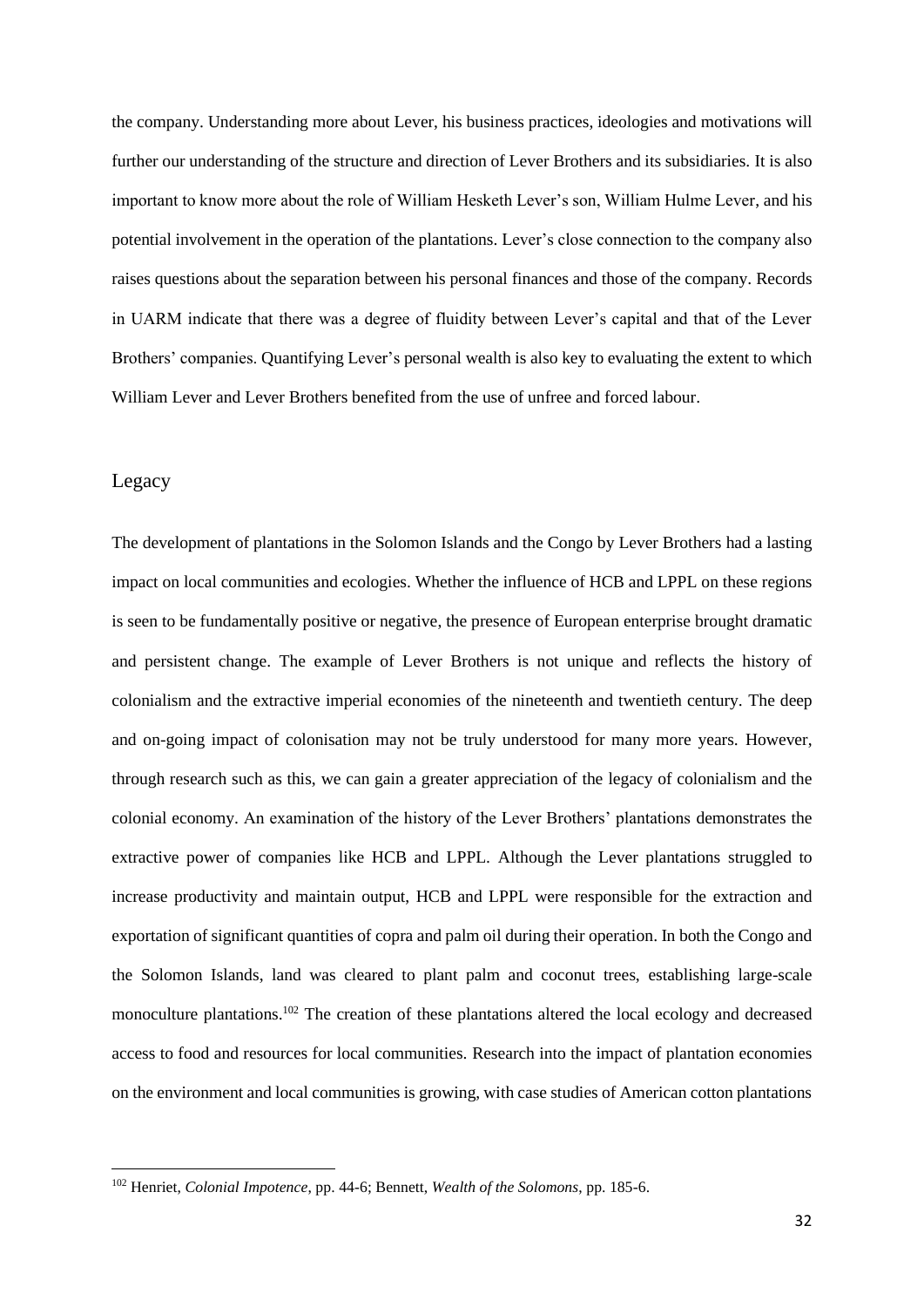and the palm oil plantations of today contributing to our knowledge.<sup>103</sup> A study of the legacy of the HCB and LPPL plantations would also make a valuable contribution to this area of research and their role in the colonial and post-colonial era.

The development of the Lever Brothers plantations in the Solomon Islands and the Belgian Congo required vast areas of land. The acquisition of land by Lever Brothers and their subsidiaries was part of a number of complex processes, facilitated in part by the British and Belgian colonial administrations. In order to buy or lease land in the Solomon Islands and the Congo, Lever Brothers had to meet the requirements of the relevant colonial government. However, as governance in these colonial outposts could be fluid and inconsistent, in reality land acquisition during this period was often the result of negotiation with colonial officials, both on the ground and in the imperial centres of London and Brussels.<sup>104</sup> As Resident Commissioner for the Solomon Islands Charles Morris Woodford noted about the early acquisition of land: 'no attempt was made to enquire into the title of the native who was supposed to sell the land. The first native encountered on the beach was considered good enough to purchase from.'<sup>105</sup> In 1900, the Solomon (Waste Land) Regulation allowed the transference of land, which was deemed by the colonial administration to be unoccupied, to European claimants on a 999 year lease.<sup>106</sup> The waste land regulations in the Solomon Islands were repealed in 1914 and a leasehold system was established.<sup>107</sup> However, by 1905, LPPL held around 80,000 acres of land in the Solomon Islands, about 29,000 of which had been acquired from local communities and individuals.<sup>108</sup> It is also believed that 250,000 acres of land were alienated through the waste land regulations, 220,000 of which were granted to LPPL.<sup>109</sup> As the colonial government made a series of changes to land regulations,

<sup>103</sup> Jonathan E. Robins, *Oil Palm: A Global History*, (Chapel Hill: University of North Carolina Press, 2021); Lawrence, *The Naturalist and His 'Beautiful Islands'*, p. 244; Brij V. Lal, Doug Munro, and Edward D. Beechert, 'Plantation Workers: Resistance and Accomodation'*,* (Honolulu: University of Hawaii Press, 1993);

Peter Corris, *Passage, Port and Plantation: A History of Solomon Islands Labour Migration 1870-1914*, (Melbourne: Melbourne University Press, 1973); Bennett, 'We do not come here to be beaten'; N. Shanmugaratnam, 'Impact of Plantation Economy and Colonial Policy on Sri Lanka Peasantry', *Economic and* 

*Political Weekly,* 16/3 (1981).

<sup>104</sup> Lawrence, *The Naturalist and His 'Beautiful Islands'*, p. 255; Bennett, *Wealth of the Solomons*, p. 128.

<sup>105</sup> *Annual Colonial Report, British Solomon Islands 1900-1901*, (London: HM Stationery Office, 1902).

<sup>106</sup> Lawrence, *The Naturalist and His 'Beautiful Islands'*, p. 246.

<sup>107</sup> Ibid. p. 268.

<sup>108</sup> Ibid. p. 267.

<sup>&</sup>lt;sup>109</sup> The term alienation is used to refer to the acquisition of land by colonial governments, through processes that often failed to properly recognise the customary land rights of local communities. Judith A. Bennett, *Pacific*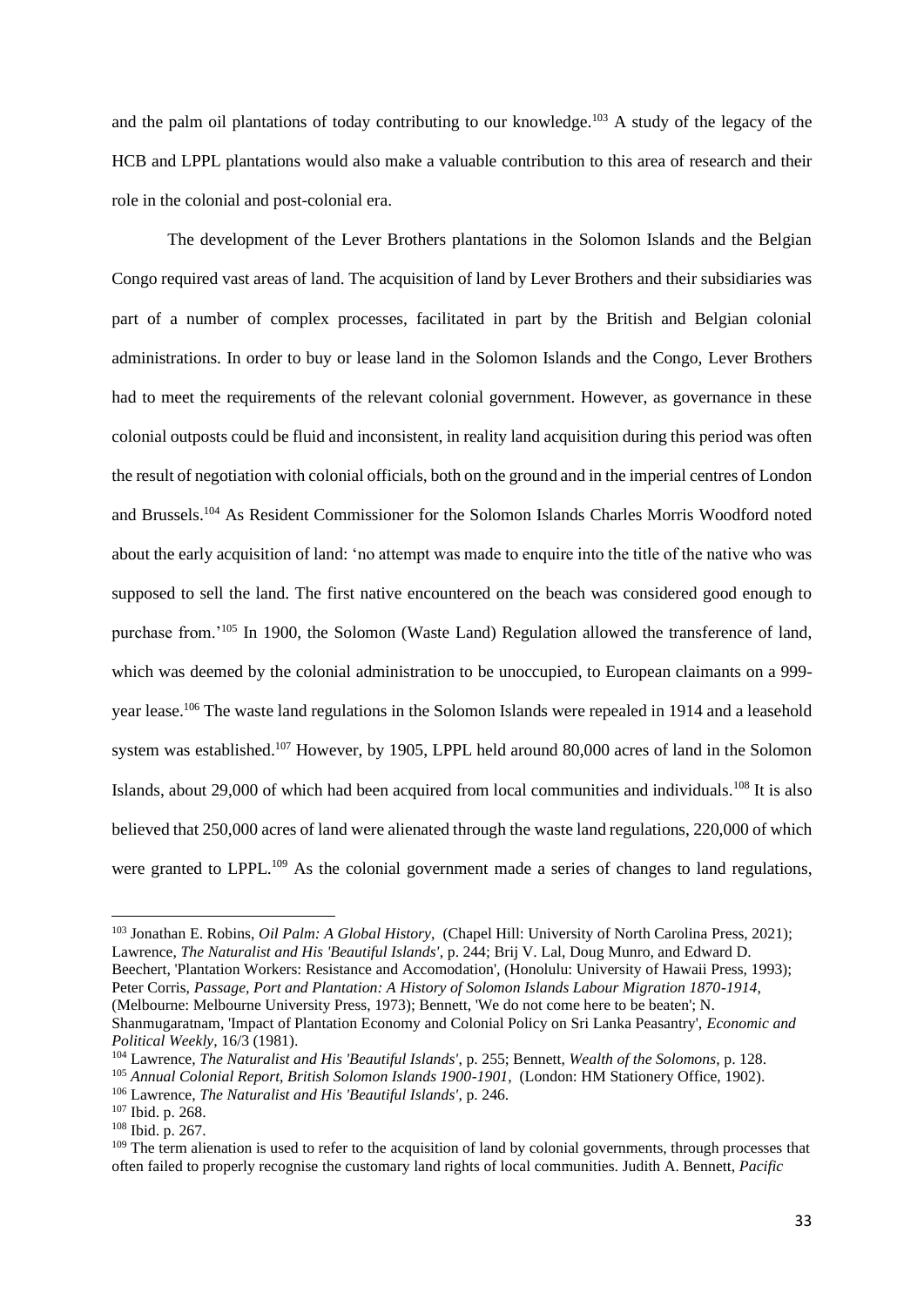LPPL's claims were renegotiated a number of times between 1902 and the mid-twentieth century. Between 1919 and 1925, the Land Commission returned 508 square kilometres of land to the original holders and the majority of this land had been occupied by LPPL.<sup>110</sup> Under colonisation, land in the Solomon Islands and the Congo was sold and leased to private companies, like Lever Brothers, under the authorisation of the colonial administration. The confusion over native rights to land under the colonial regime and the frequent changes to land regulations demonstrates the difficulties in determining the legitimacy of land claims established during this period. It also highlights the complex issue of the ownership of resources and the wealth obtained from them, in the context of an extractive colonial economy.

Historians and activists have stressed the enduring impact of European imperialism on colonised communities. They cite psychological, social and economic effects which are still visible today. <sup>111</sup> The Lever Brothers' plantations were owned and managed by private companies that operated in British and Belgian colonies. HCB and LPPL interacted with the colonial regimes but existed outside of the official colonial framework. The position of the Lever Brothers' plantations, both as part of and outside of the colonial infrastructure, raises a number of challenging questions relating to their legacy. To what extent can the activities of HCB and LPPL be separated from those of the colonial state they operated in? Can the impact of the plantations be evaluated in isolation, separate from the impact of colonisation? How did the plantation subsidiaries respond to decolonisation and what was there relationship with post-colonial governments? These are important questions for future research and contribute to a more transparent and inclusive history of Lever Brothers.

*Forest: A History of Resource Control and Contest in Solomon Islands, c.1800-1997*, (Leiden: Brill, 2000), p. 42.

<sup>110</sup> Judith A. Bennett, 'Forestry, Public Land, and the Colonial Legacy in Solomon Islands', *The Contemporary Pacific,* 7/2 (1995), 247.

<sup>111</sup> Ann Laura Stoler, *Duress: Imperial Durabilities in our Times*, (Durham, NC: Duke University Press, 2016); Loffman and Henriet, 'We Are Left with Barely Anything', p. 92; Seibert, 'More Continuity than Change?', pp. 369-70.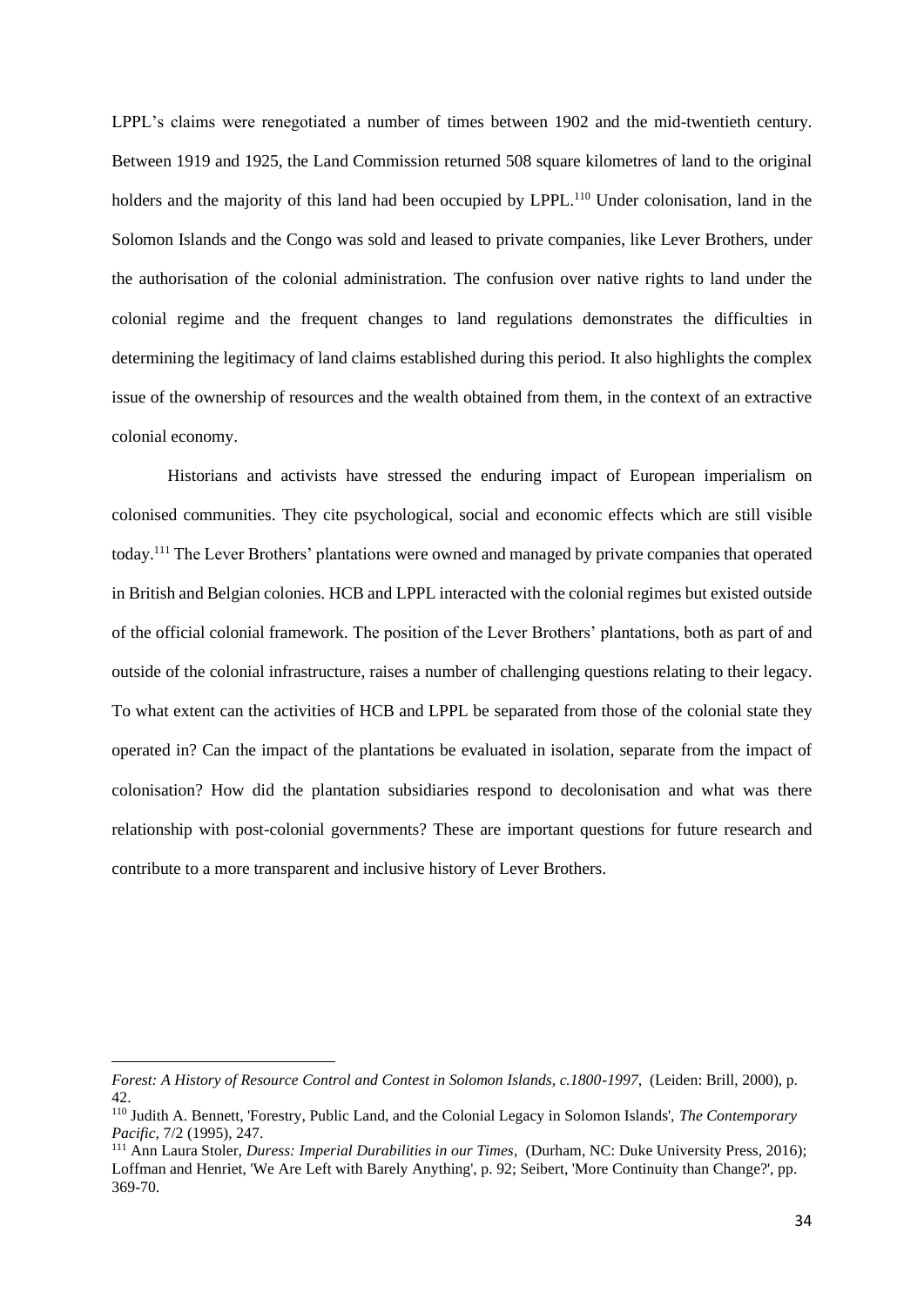## <span id="page-34-0"></span>Future Research Potential: Collections, Collaborations & Methodologies

The themes and research questions outlined in the previous section relate to a number of different areas of academic study and also offer the opportunity for widespread engagement with the heritage sector and communities across the globe. The final section of this report highlights the collections and archives which will provide new perspectives on the history of Lever Brothers' plantations. These include archives within the UK, the Solomon Islands and the Democratic Republic of Congo, as well as in Australia, New Zealand and Belgium. It also outlines the potential partnerships and collaborations that could be built around future research on this topic. These include the strengthening of existing relationships, such as with local institutions like the Lady Lever Art Gallery, Port Sunlight Village Trust and the University of Liverpool, local community groups like The Congolese Association of Merseyside and descendant communities in the Western Pacific and Central Africa. This section of the report highlights several key areas for further development, including

- The examination of a range of archival material beyond the company archives held by UARM, including colonial archives, missionary records and papers relating to organisation such as the Anti-Slavery Society and individuals such as Frederick Lugard.
- The development of collaborations with relevant institutions and organisations, and descendent and diasporic communities in the UK, Belgium, the Democratic Republic of Congo and the Western Pacific. Cross-disciplinary collaborations, with colleagues in fields including archaeology, anthropology, business studies and geography, are also central to further research on this subject.
- The broad dissemination of research to wide range of audiences, drawing on traditional forms, such as publications and museum exhibitions, but also on creative responses, such as films, installations and podcasts, to engage with communities across the UK, Belgium, Central Africa and the Western Pacific.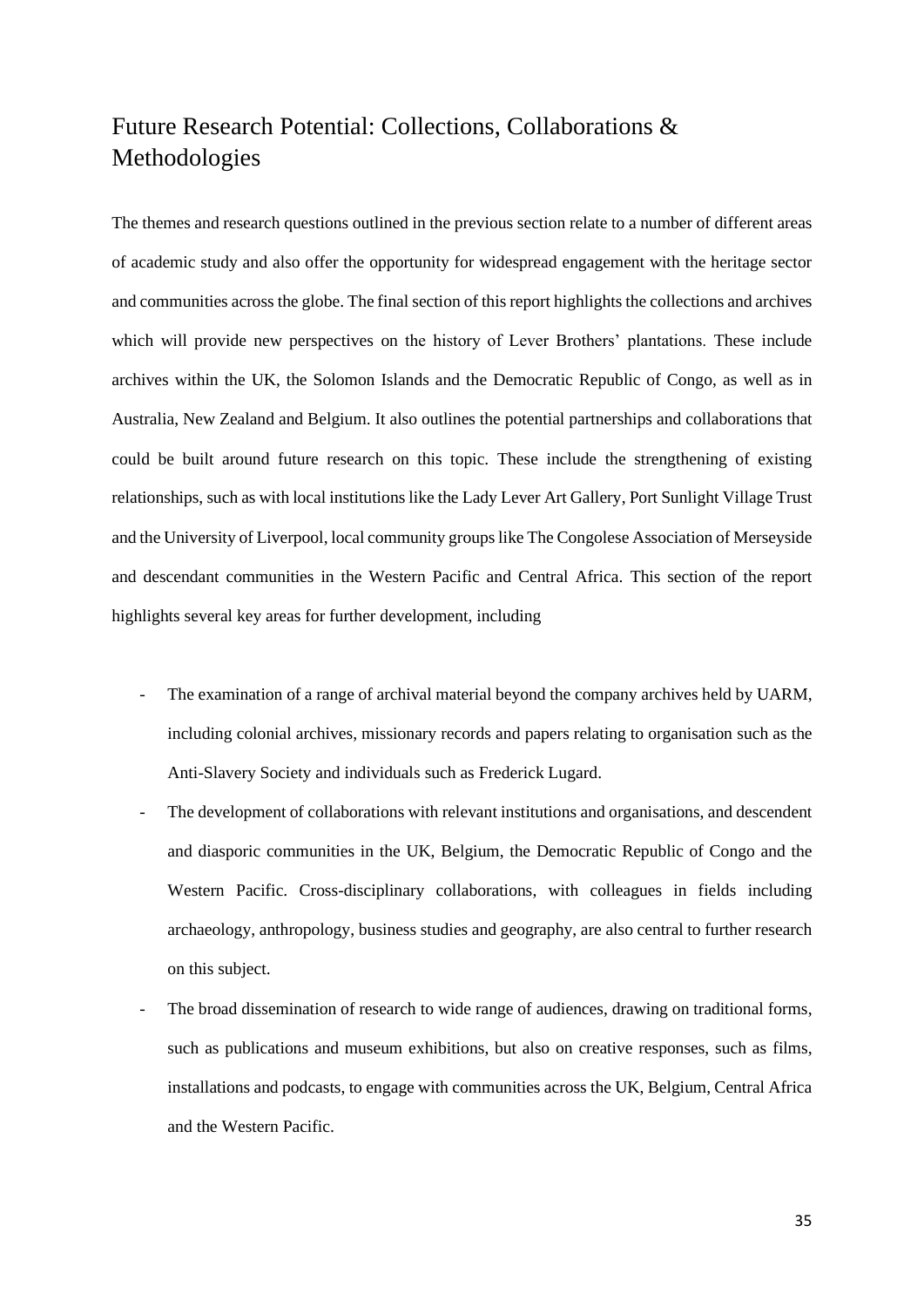This research has identified a number of collections that are relevant to the history of Lever Brothers' plantations and activities in the Congo and the Solomon Islands. Some of these collections have been previously examined by scholars researching the history of Lever Brothers, British and Belgian colonial history and the history of global trade in the twentieth century. However, other collections are yet to be studied in this context and may offer new perspectives on the organisation of labour, the relationship between Lever Brothers and the British and Belgian colonial administration, the acquisition of land by HCB and LPPL and the attitudes of those within and outside of the Lever Brothers to their activities in the Congo and Solomon Islands. This section outlines a number of relevant collections which can further our understanding of Lever Brothers' overseas plantations.

The national archives of Britain and Belgium hold valuable material on the policies and practices of the colonial administrations in the Solomon Islands and the Congo. In the UK, The National Archives maintain the official papers of the Colonial Office. These documents include copies of leases for land in the Solomon Islands, correspondence between the Colonial Office and Lever Brothers, and internal communications relating to the governance of the islands.<sup>112</sup> Other relevant records can be found in the collections of the Dominions Office, Foreign Office and Treasury.<sup>113</sup> The online database of U.K. Parliamentary Papers features the annual reports of the High Commissioner of the Solomon Islands, which provide details of trade, agriculture and legislation in the colony.<sup>114</sup> These reports also include references to the development of LPPL. The Belgian National Archives, located in Brussels, relate to the colonial administration in the Congo, including reports on HCB and documents relating to the Pende Revolt.<sup>115</sup> Also in Belgium, the AfricaMuseum, in Tervuren contains the private archives of

<sup>112</sup> The National Archives, Western Pacific Register of Correspondence, CO/492/4-16; The National Archives, Western Pacific Register of Out-letters, CO/493/2-7; The National Archives, Correspondence, original, CO/225/53/246; The National Archives, Western Pacific Government Gazettes, CO/692; The National Archives, British Solomon Islands Protectorate Sessional Papers, CO/856/1-3; The National Archives, Western Pacific King's Regulations, CO/665/1-2; The National Archive, British Solomon Islands Protectorate Miscellanea, Blue Books of Statistics, CO/723/1-10.

<sup>113</sup> The National Archives, Foreign Office, Flint Island Lease, 1906, FO 371/159/142; The National Archives, Dominions Office, License, Coconuts & Copra, 1902, DO 118/133/7; The National Archives, Dominions Office, Surrender of License, 1911, DO 118/133/24; The National Archives, Treasury, Termination of Licenses held by Lever's Pacific Plantations Limited, 1914, T 1/11658/16367.

<sup>114</sup> https://parlipapers.proquest.com/profiles/hcpp/search/basic/hcppbasicsearch [accessed 2nd December 2021]. <sup>115</sup> Henriet, *Colonial Impotence*, p. 20.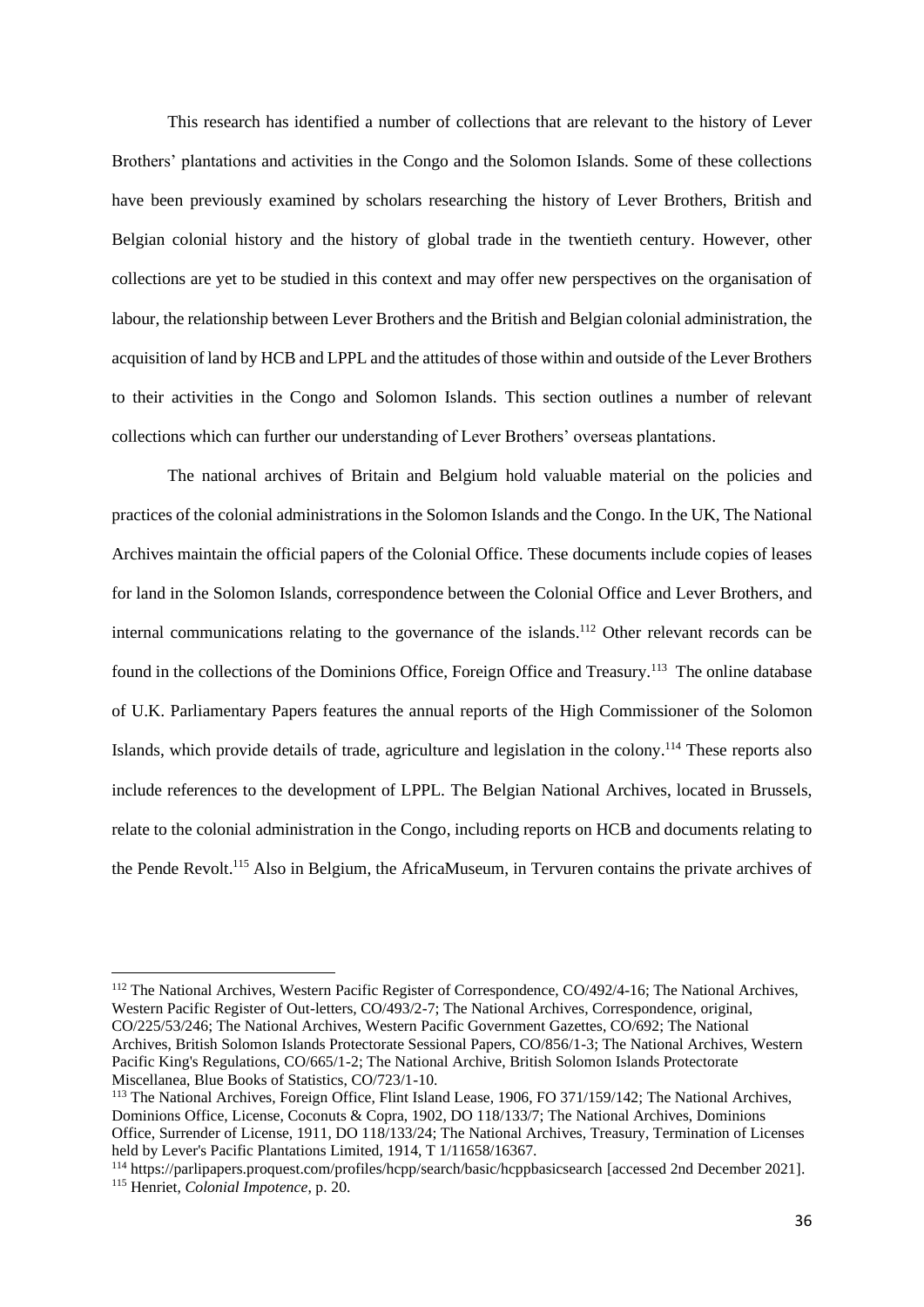Sidney Edkins, who was the General Manager of HCB.<sup>116</sup> These papers include material on HCB's relationship with the Kwango Jesuits, a missionary group in the Leverville concession.<sup>117</sup> The personal archive of Thierry d'Huart, who was employed by HCB, is also held in Tervuren and comprises photographs and documents relating to the Congo.<sup>118</sup> A number of collections which are of relevance to research on the Solomon Islands are held in Australian archives. The Australian National University, in Canberra, holds papers relating to Joseph Meeks, business records of Lever's Pacific Plantation Limited and official documents from the Western Pacific High Commission. Reports on the export trade in copra from the Solomon Islands are held in the National Archives of Australia. Correspondence and documents from LPPL are also located in the National Library of Australia and Alexander Turnbull Library, in Wellington, New Zealand.

A number of archives relating to anti-slavery movements in the early twentieth century offer valuable collections through which to explore contemporary criticisms of the working conditions and treatment of labourers on HCB's and LPPL's plantations. These include the papers of E. D. Morel, a prominent figure in the fight against the crimes of Congo Free State and founder of the Congo Reform Association, which are held by the London School of Economics. Morel was initially a supporter of Lever, believing that Lever Brothers could achieve the success of Port Sunlight in the Belgian Congo, bringing education, health care and improved living standards to their workers.<sup>119</sup> However, he soon raised concerns over the operation and development of the HCB plantations, publishing his criticisms in 1912.<sup>120</sup> The collections of the Anti-Slavery and Aborigines' Protection Society also contain documents relating to Lever's plantations and correspondence between John Harris and William Lever. The Society's photographic collection, mostly taken by Harris's wife Alice Seely, contains images of the Congo from the late nineteenth century to the 1920s.

Other important collections include the personal papers of Frederick Lugard, held in the Bodleian Library, Oxford; a collection of photographs of the Lever plantations in the Solomon Islands

<sup>116</sup> AfricaMuseum, Tervuren, Belgium, The Private Archives of Sidney Edkins, 1905-1947, RMCA 54.85.171, 184 and 184.

<sup>117</sup> Henriet, *Colonial Impotence*, p. 22.

<sup>118</sup> AfricaMuseum, Tervuren, Belgium, Thierry D'Huart Deposit, 1911-1951, HA.01.0751.

<sup>119</sup> Henriet, *Colonial Impotence*, pp. 38-9.

 $120$  LBC/22, to Lever from Horn,  $18<sup>th</sup>$  May 1912.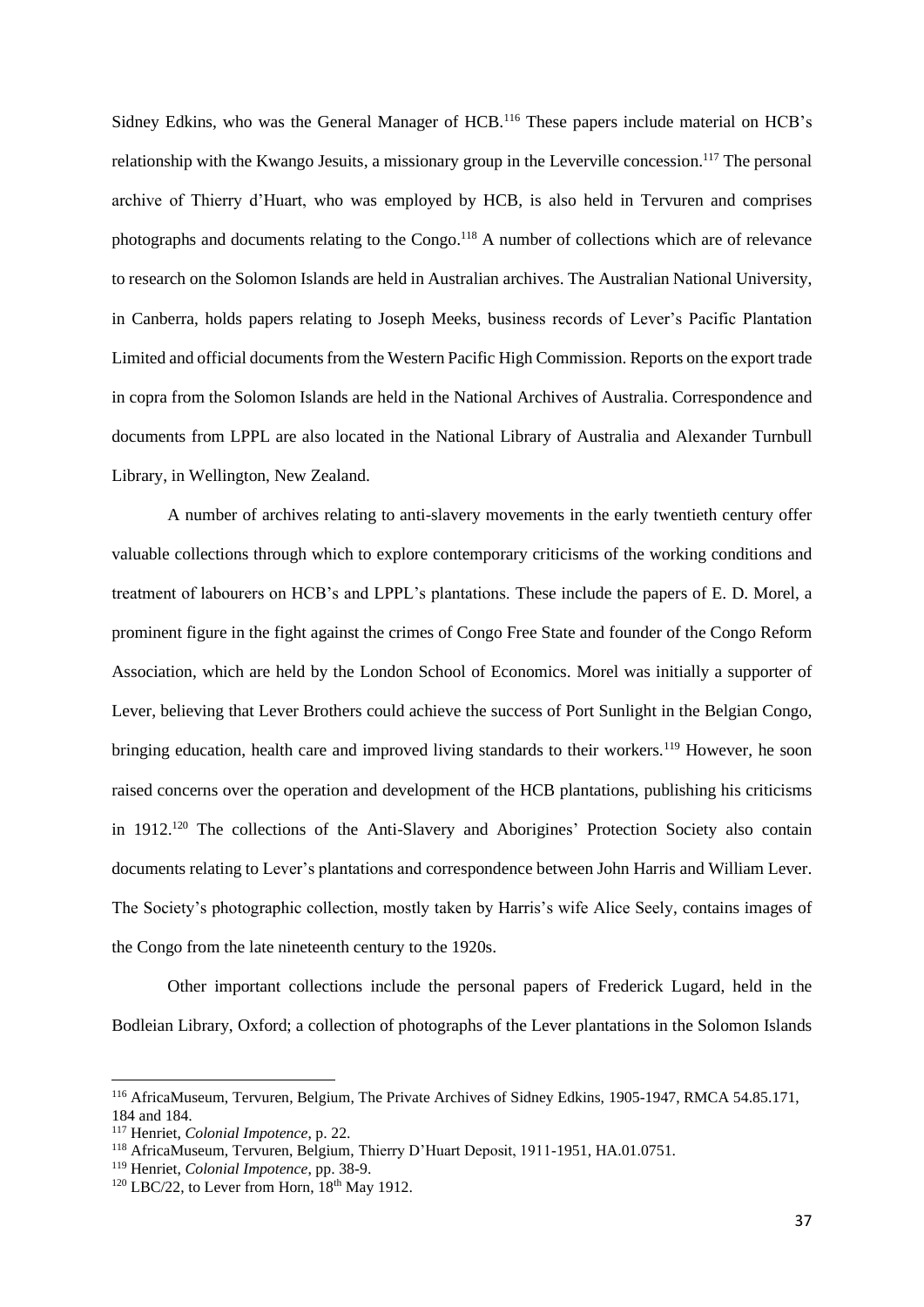in the Archives and Manuscripts collection at Duke University, North Carolina; the records of the Liverpool Chamber of Commerce held in the Liverpool Record Office; a series of photographs of Leverville dating from 1920-1940 in the International Mission Photography Archive in the Yale Divinity School; and the papers of the Melanesian Diocese, 1838-1958 in the Bodleian.

The Lady Lever Art Gallery holds a number of ethnographic objects relating to William Lever's world tours and Lever Brothers' plantations. These objects, many of which were collected by Lever during his travels, offer an insight into Lever's relationship with the communities living on or near Lever Brothers' plantations, his attitude towards different cultures and the personal connections he forged while traveling the globe.<sup>121</sup> From the late nineteenth century until his death in 1925, Lever collected over 1,000 ethnographic objects.<sup>122</sup> Many of these objects originated from the Congo, West Africa and the Western Pacific.<sup>123</sup> The objects vary from ceremonial artefacts and weapons to items of daily life, such as eating bowls, and on his 1913 world tour, Lever acquired two war canoes in the Solomon Islands.<sup>124</sup> Entries in Lever's diaries during his travels in the Congo record how he acquired some of the objects in his collection.<sup>125</sup> Lever intended to include a 'museum' within the Lady Lever Art Gallery, which would display a number of his ethnographic artefacts.<sup>126</sup> The history of Lever Brothers' plantations and William Lever's ethnographic collection are connected through Lever's voyages to the Solomon Islands and the Congo.<sup>127</sup>

Unlike Lever's art collections, the ethnographic objects were not acquired for their aesthetic or commercial value. Throughout the second half of the nineteenth century and the early twentieth century, the collection of artefacts from what were perceived to be 'exotic' cultures from around the world was a common pastime for wealthy Europeans.<sup>128</sup> These objects, considered to be evidence of savagery and a lack of civilisation, provided contemporaries with a justification for the expansion of European

<sup>121</sup> Andrew West, 'The Business of Ethnography: W. H. Lever, Collecting and Colonialism', *Journal of Museum Ethnography,* 9 (1997), 101.

 $122$  Ibid.

<sup>&</sup>lt;sup>123</sup> Lady Lever Art Gallery, Ethnographical, Egyptian, Greek and Misc. Objects, LLAG 731/A/14.

<sup>124</sup> Andrew West, 'The History of the Ethnography Collections of W. H. Lever ', *Journal of the History of Collections,* 4/2 (1992), 277-8.

<sup>125</sup> UARM, Lever Brothers' Correspondence, William Lever's Diary, 1912-3, GB1752.LBC/637.

<sup>126</sup> West, 'Business of Ethnography', p. 102.

<sup>127</sup> Ibid. p. 103.

<sup>&</sup>lt;sup>128</sup> Andrew West, 'The Ethnography of Curiosities: Being the Problem of Describing Lord Lever's 'Ethnographic Collection'', *Journal of Museum Ethnography,* 5 (1996), 37.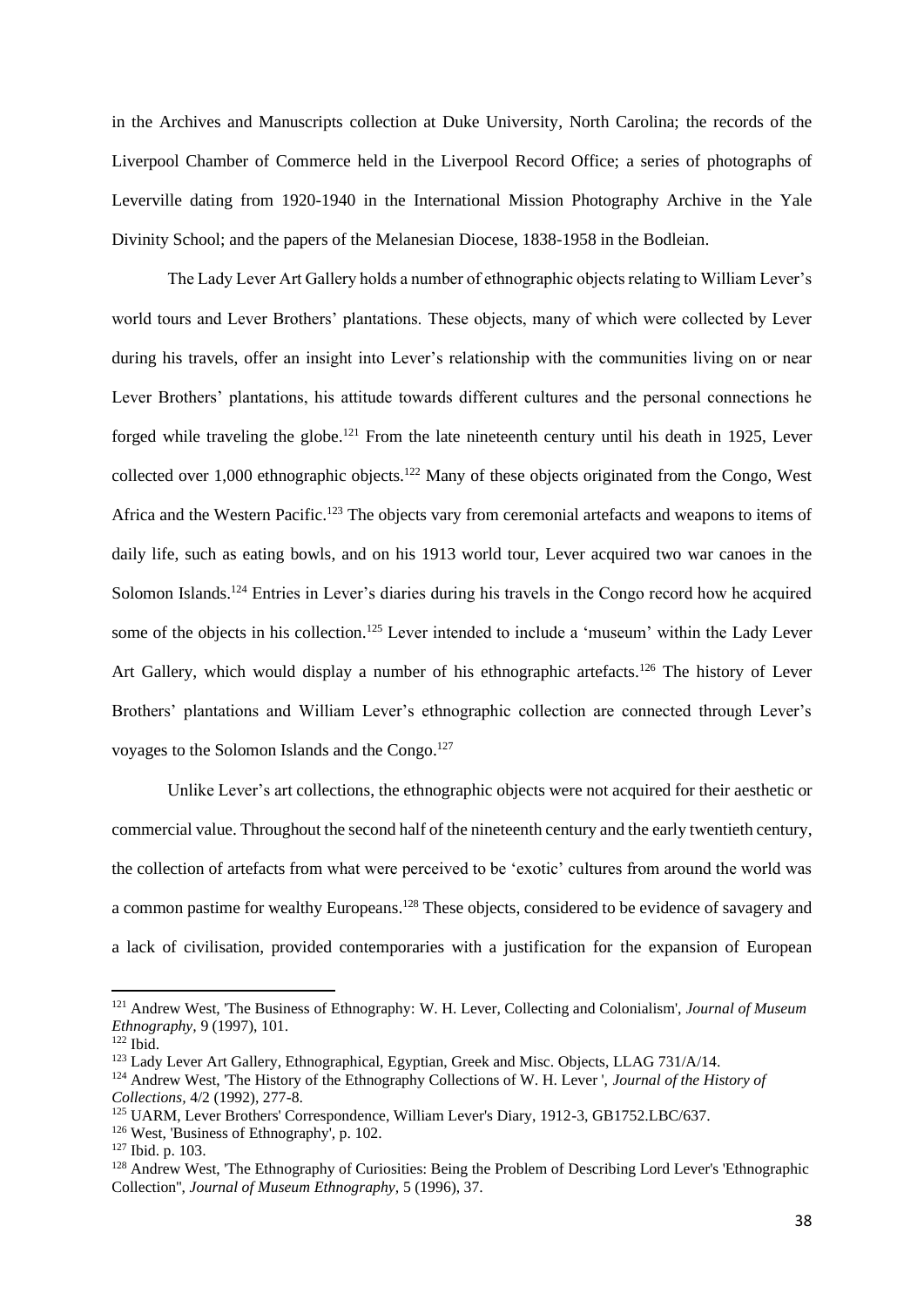imperialism. They represent the material culture of global trade and colonial identity during this period.<sup>129</sup> As art historian and curator of the Walker Art Gallery Edward Morris stated, Lever's ethnographic collection was a symbol of 'the success of his company in developing and improving the Third World.'<sup>130</sup> The recent recognition of the significant number of looted and stolen artefacts in public and private collections has led a number of museums to further examine the provenance of the objects in their care. Where it can be shown that an object was acquired illegally, the question of restitution to the source community arises. Institutions with large ethnographic collections that were acquired during the colonial period, like the British Museum and the Pitt Rivers Museum in Oxford, have faced pressure to return looted artefacts and provide greater transparency on the way their collections were developed.<sup>131</sup> Other institutions have begun the process of returning artefacts that have been proven to be looted objects, such as the University of Aberdeen which returned a Benin Bronze in October 2021.<sup>132</sup> In this context, a detailed appraisal of Lever's ethnographic collection and an examination of how he acquired these objects, where possible, will be an essential process.

After Lever's death the ethnographic collection became scattered, with a selection of the objects remaining at the Lady Lever Art Gallery while several artefacts were donated to the British Museum.<sup>133</sup> Records relating to William Lever's will also indicate that a number of objects were sold privately to unknown buyers.<sup>134</sup> The collection held by the Lady Lever Art Gallery was catalogued some years ago. However, the provenance of many of the items is unknown and little of the collection is currently on display. A preliminary examination of the Gallery's archives indicates that there may be further information relating to the deposit of these objects but these archives are not fully catalogued or accessible.<sup>135</sup> Acquisition records for the artefacts held in the British Museum would also shed light on how the collection was distributed after Lever's death.<sup>136</sup> Lever's ethnographic collection offers a lens

<sup>129</sup> West, 'Business of Ethnography', p. 101.

<sup>130</sup> Edward Morris, 'Introduction', *Journal of the History of Collections,* 4/2 (1992), 170.

<sup>131</sup> Dan Hicks, *The Brutish Museums. The Benin Bronzes, Colonial Violence and Cultural Restitution*, (London: Pluto Press, 2020).

<sup>&</sup>lt;sup>132</sup> https://www.abdn.ac.uk/news/15479/ [accessed 29<sup>th</sup> November 2021].

<sup>&</sup>lt;sup>133</sup> West. The Ethnography of Curiosities', p. 41.

<sup>134</sup> UARM, Small Deposits Collection, Minuetes of Executors and Trustees, GB1752.SDC/1/9.

<sup>&</sup>lt;sup>135</sup> West, 'The Ethnography of Curiosities', pp. 40-2.

<sup>&</sup>lt;sup>136</sup> British Museum, Acquisitions Papers (Donations and Purchases), CE 31.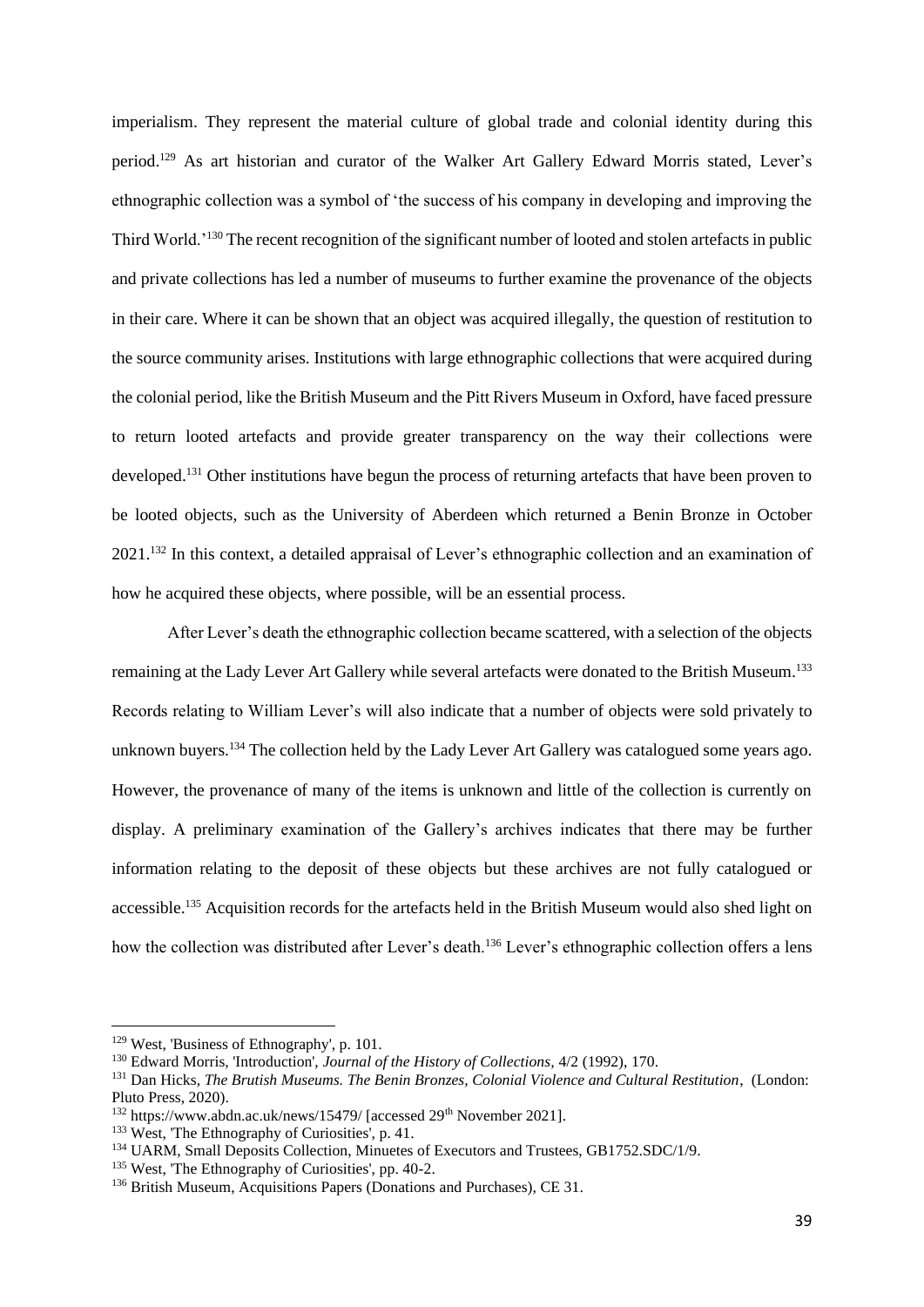through which to study the global connections of Lever Brothers and Port Sunlight. It also provides a means of engaging a wider public audience, across multiple institutions. The use of objects can facilitate the telling of complex and challenging histories, and also integrate new historical perspectives into public narratives. Recent public history projects have demonstrated the benefits derived from using historical artefacts to engage African diasporic communities.<sup>137</sup> Lever's ethnographic collections could act as a tool for engaging with relevant communities and help to explore some of the challenging issues raised by the history of the Lever Brothers' plantations.

Collaboration with museums and heritage institutions offers one way of disseminating the research on the Lever Brothers plantations to a wider public audience. The installation of information panels or the production of a temporary exhibition in the Lady Lever Art Gallery or the International Slavery Museum would make the research accessible to many across the Wirral and Liverpool. Currently the objects donated by Lever are not on display in the British Museum. However, a temporary intervention presenting a selection of the artefacts alongside interpretations by curators and community researchers would further disseminate the research outside of the North West and to Congolese and Melanesian communities in the UK. Collaborations with institutions in Belgium, Central Africa and the Western Pacific will also be central to engaging with the diverse audiences that share a collective past through the history of the Lever Brothers' plantations. Working with descendent communities in the Congo and the Solomon Islands is central to the production of a transparent and balanced account of the Lever plantations. Although this presents a number of logistical and methodological challenges, it also offers an opportunity to record the history of Lever Brothers from the perspective of Congolese and Solomon Island workers. This history is present in the collective memory of these communities, in traditions, song, material culture and oral history. Using a collaborative and multidisciplinary approach, it is possible to give a voice to those who worked on Lever Brothers' plantations. By using a crossdisciplinary approach, it will be possible to draw on methodologies in fields including archaeology, business studies, anthropology, geography, environmental studies, architecture and design studies to

<sup>&</sup>lt;sup>137</sup> https://www.horniman.ac.uk/project/rethinking-relationships/ [accessed 11<sup>th</sup> December 2021].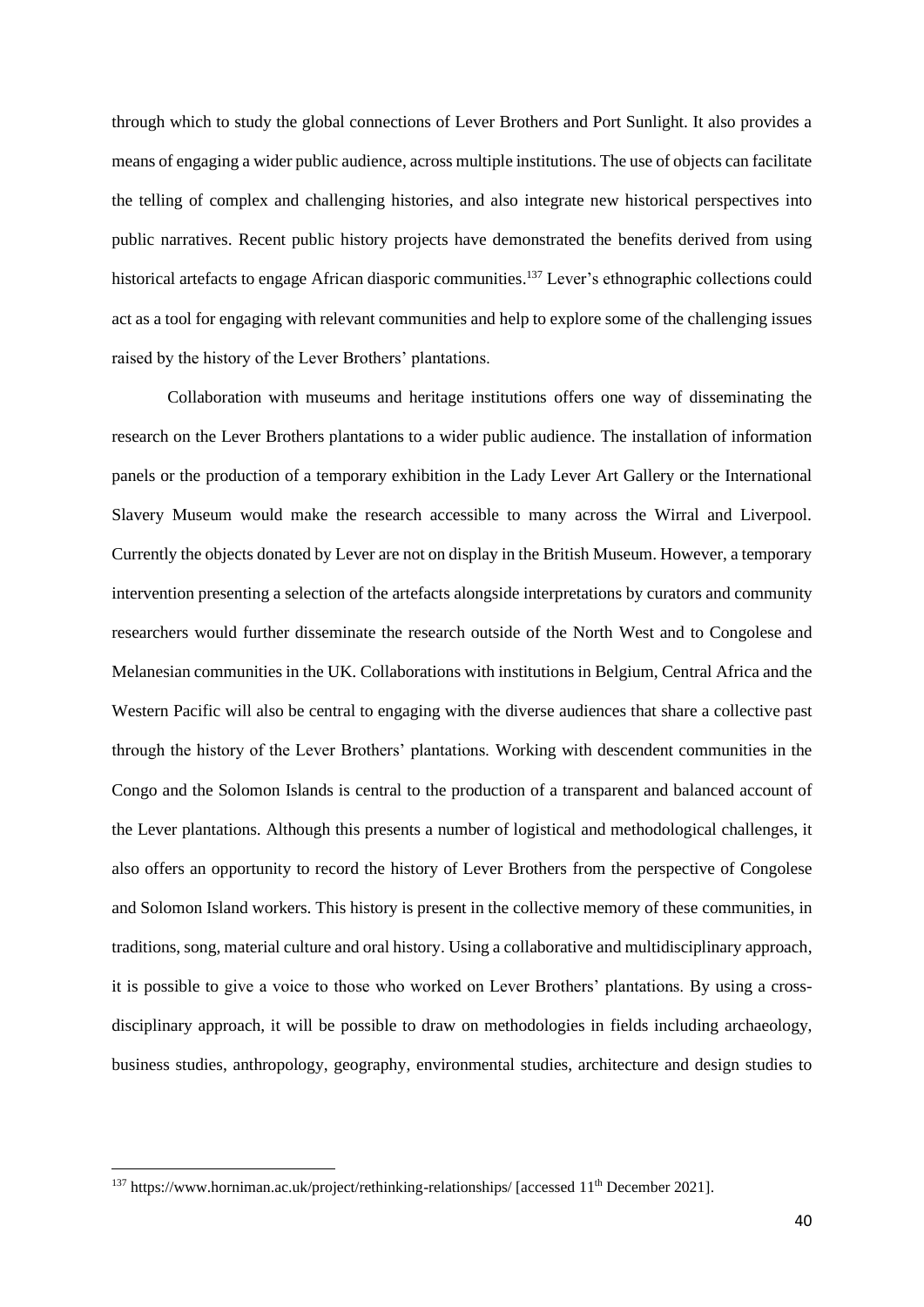develop a rich account of Lever's overseas plantations, which represents the global history of Lever Brothers.

During this project, an informal research network has developed which includes a number of academic and support staff at the University of Liverpool, curatorial staff at National Museums Liverpool and other stakeholders. These local connections illustrate the potential impact of this research to a wide variety of disciplines, institutions and communities. This research will fulfil a significant gap in the current understanding of Lever Brothers' activities overseas but will also contribute to a number of broader topics, including history, archaeology, architecture, ethnography and business studies. The potential for interdisciplinary collaboration has been already highlighted through the informal connections made with the Leverhulme Trust funded project 'The Architecture of the United Africa Company.' Led by Professor Iain Jackson of the University of Liverpool, the project investigates the UAC's contribution to the built environment in West Africa.<sup>138</sup> Collaboration with projects such as this will significantly enhance the scope and impact of future research relating to the Lever Brothers' plantations in the Congo and Solomon Islands. Drawing on these networks to provide specialist expertise, connect researchers and Unilever to relevant communities, and assist in sourcing funding is vital to the success of future research. A round table held at the University of Liverpool in November 2021, confirmed the need for a multidisciplinary approach that engages closely with the local community and both descendant communities in the Congo and Solomon Islands, and their respective diasporas.

The importance of an interdisciplinary approach to further research on the history of Lever Brothers also reflects the need to engage with multiple disciplines in the dissemination of the research. Museums and heritage institutions play an important role in constructing historical narratives and these mechanisms will be important in the telling of the history of Lever Brothers. However, the history of the Lever Brothers' plantations is relevant to a diverse range of communities across the globe. Alongside prominent stakeholders such as Unilever, the Leverhulme Trust and the University of Liverpool, descendent and diasporic communities in or with connections to Central Africa and the

<sup>&</sup>lt;sup>138</sup> https://transnationalarchitecture.group/tag/mercantile/ [accessed  $30<sup>th</sup>$  November 2021].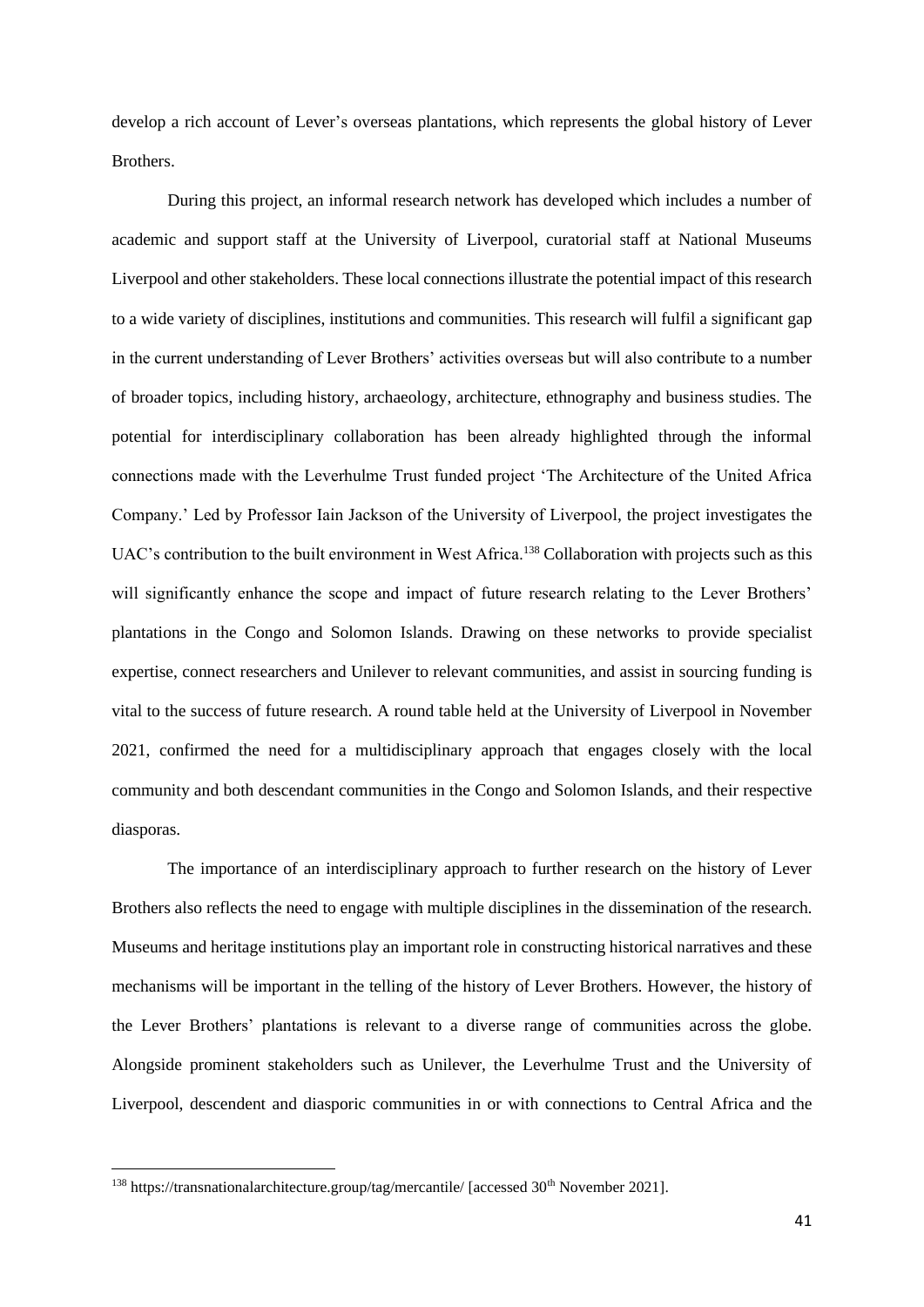Western Pacific share a claim to this part of Lever Brothers' past. It is vital that in constructing and disseminating the history of Lever Brothers' plantations, community stakeholders across the globe are given the opportunity to share their voices and engage with each stage of the research. This could be through the establishment of community engagement projects, community research forums or a number of creative responses, such as podcasts, vlogs and collaborations with artists and designers, to commission artistic responses to the research. Drawing on modes of dissemination beyond traditional academic publications and museum exhibitions, to encompass creative and artistic responses, is central to establishing an inclusive history of Lever Brothers that engages with the communities affected by the development of plantations in the Solomon Islands and Congo.

#### <span id="page-41-0"></span>Conclusion

The development of Lever Brothers' plantations in the Solomon Islands and the Congo has been studied by historians, journalists, politicians and fellow entrepreneurs since the 1950s. The plantations have been seen as an anomaly in the history of Lever Brothers, as a vanity project of William Lever as much as a commercial enterprise. In establishing the plantations in the Solomon Islands and the Congo, Lever was attempting to bring his personal belief in paternalism together with private enterprise and European imperialism. Since the early 1900s, William Lever and Lever Brothers have received both praise and criticism for their ventures in the Solomon Islands and Belgian Congo. Contemporaries and historians have highlighted the exploitation of labourers, the poor living and working conditions on the plantations, the frequent abuse of power by company officials and the insufficient recognition of native land rights. Accounts of these failings have been discussed in several academic publications and popular works on the history of Lever Brothers.

Yet, there remain many questions about the activities, policies and practices of Lever Brothers and its plantation subsidiaries. This report illustrates the importance of further research to enrich our understanding of the lived experience of plantation workers and the lasting impact of the plantations on local communities in the Solomon Islands and Congo. In the history of Lever Brothers, the voices of Congolese and Solomon Island workers are frequently absent. Employing new methodologies to trace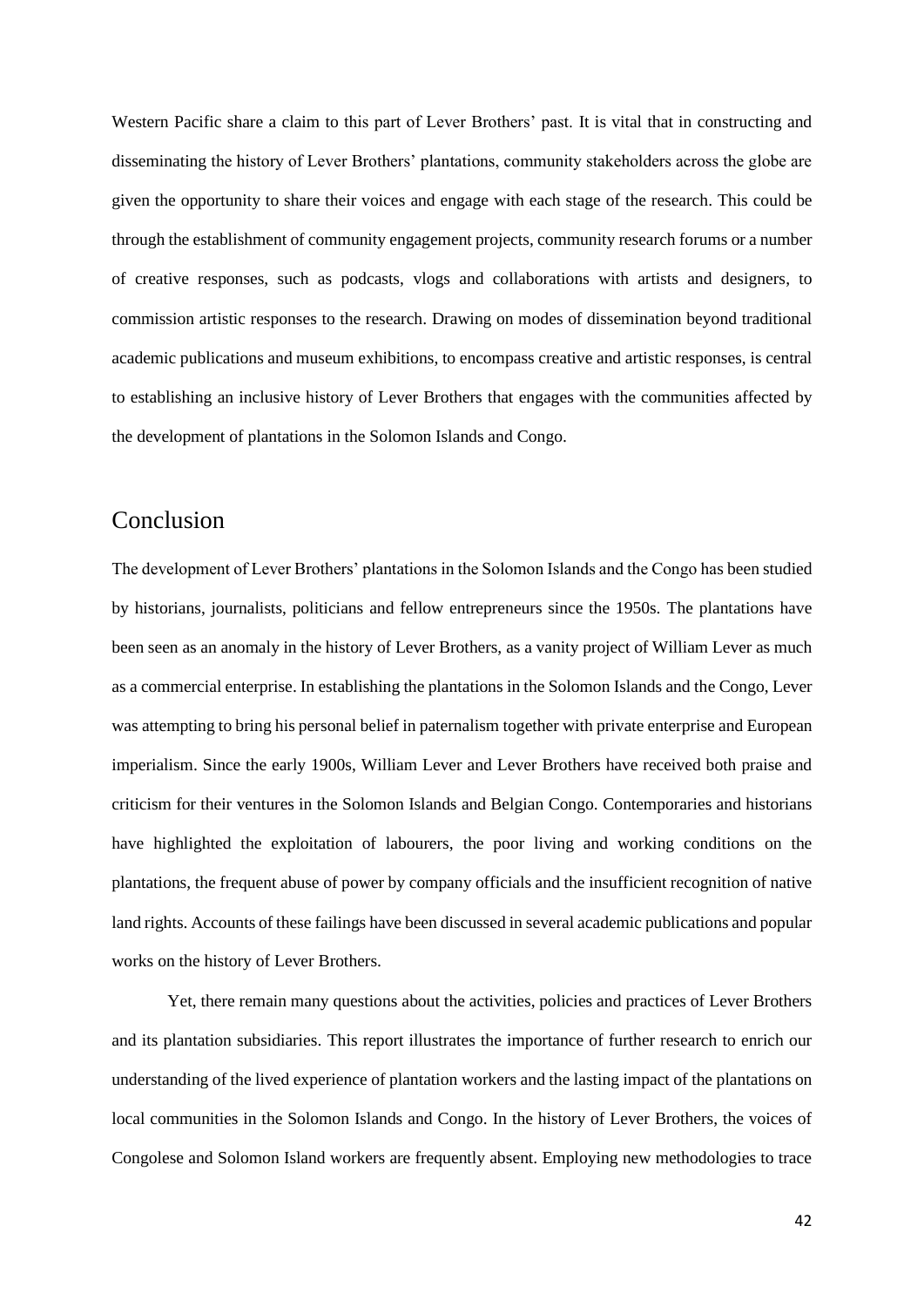the lived experience of plantation workers and their families will make a significant contribution to a more transparent and inclusive history of Lever Brothers. Engaging with descendent communities in the UK, Western Pacific and Democratic Republic of Congo will enable the development of new narratives in the history of Lever Brothers. It will also add to our knowledge of how the forces of paternalism, capitalism and colonialism interacted in the early twentieth century and how they impacted the daily lives of colonised communities. By collaborating with a diverse range of stakeholders, from heritage institutions to community organisations and creative collectives, we can ensure that a balanced and inclusive history of Lever Brothers is disseminated to a wider audience. Through further research and public engagement, we can better understand this challenging aspect of our shared past, recognising its lasting impact and identifying potential avenues for restorative justice.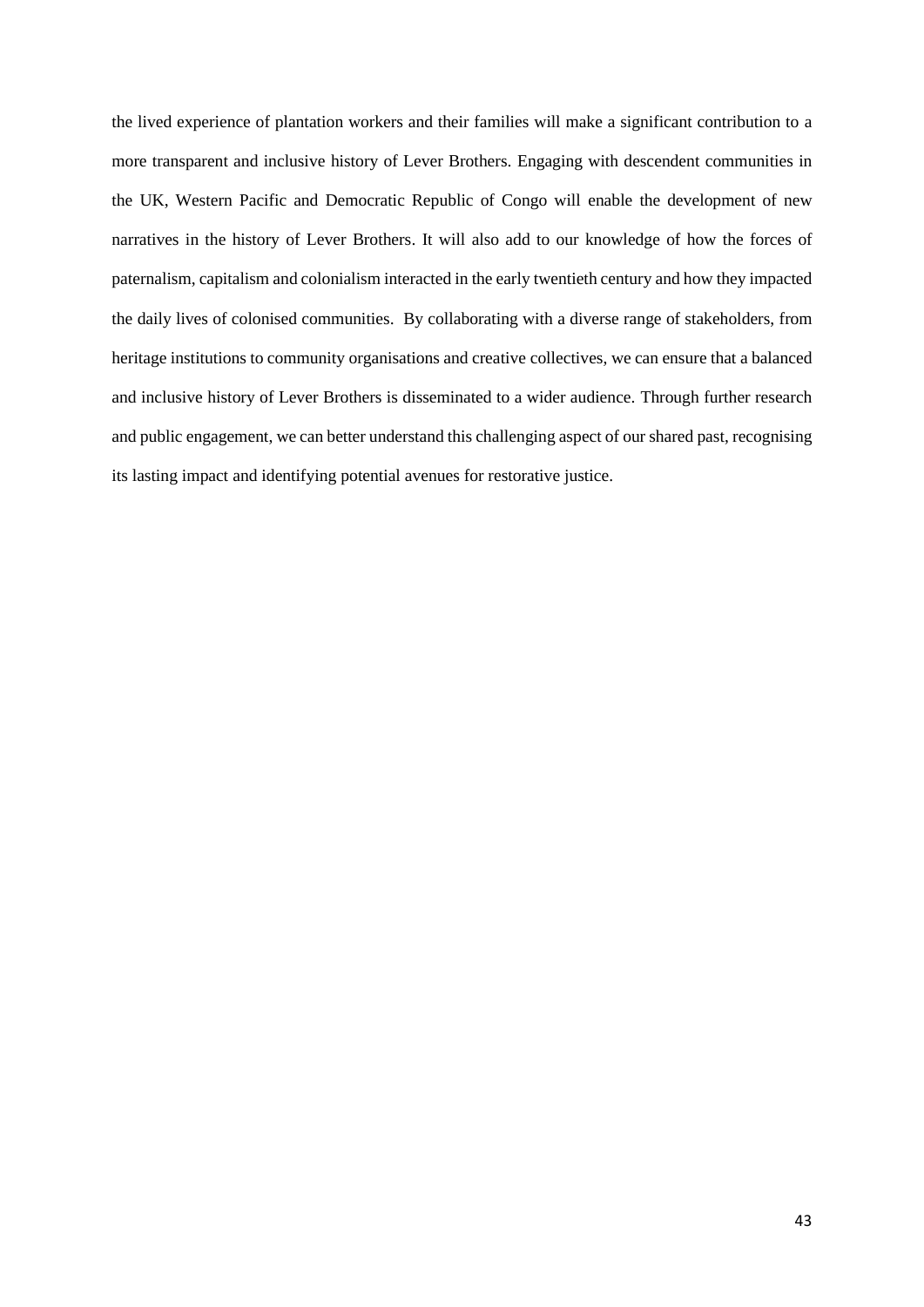## Bibliography

- <span id="page-43-0"></span>a Sumbula, Sikitele Gize, 'Les causes principales de la révolte Pende en 1931', *Zaïre-Afrique,* 16/109 (1976), pp. 541-55.
- a Sumbula, Sikitele Gize, 'Les racines de la révolte Pende de 1931', *Etudes d'histoire africaine*, 5 (1973), pp. 99-153.
- Ashworth, W., 'British Industrial Villages in the Nineteenth Century', *The Economic History Review,* 3/3 (1951), pp. 378-87.
- Bennett, Judith A., 'Forestry, Public Land, and the Colonial Legacy in Solomon Islands', *The Contemporary Pacific,* 7/2 (1995), pp. 243-75.
- Bennett, Judith A., *Pacific Forest: A History of Resource Control and Contest in Solomon Islands, C.1800-1997* (Leiden: Brill, 2000).
- Bennett, Judith A., ''We Do Not Come Here to Be Beaten': Resistance and the Plantation System in the Solomon Islands to World War II', in *Plantation Workers: Resistance and Accommodation*, ed. by Lal, Brij V., Doug Munro and Edward D. Beechert (Honolulu: University of Hawaii Press, 1993).
- Bennett, Judith A., *The Wealth of the Solomons: A History of a Pacific Archipelago, 1800-1978* (Honolulu: University of Hawai'i Press, 1987).
- Bradley, Ian, *Enlightened Entrepreneurs. Business Ethics in Victorian Britain* (Oxford: Lion, 2007).
- Byrne, Liam, *Dragons. Ten Entrepreneurs Who Built Britain* (London: Head of Zeus, 2016).
- Cooper, Frederick, 'Introduction', in *Beyond Slavery: Explorations of Race, Labor, and Citizenship in Postemancipation Societies*, ed. by Cooper, Frederick, Thomas C. Holt and Rebecca J. Scott (Chapel Hill: University of North Carolina Press, 2000), pp. 1-32.
- Corris, Peter, *Passage, Port and Plantation: A History of Solomon Islands Labour Migration 1870- 1914* (Melbourne: Melbourne University Press, 1973).
- Evans, Martin, *European Atrocity, African Catastrophe: Leopold II, the Congo Free State and Its Aftermath* (London: Routledge Curzon, 2002).
- Fieldhouse, D. K., *Unilever Overseas: The Anatomy of a Multinational 1895-1965* (London: Croom Helm, 1978).
- Henriet, Benoît, *Colonial Impotence: Virtue and Violence in a Congolese Concession (1911-1940)* (Berlin: De Gruyter, 2020).
- Henriet, Benoît, '"Elusive Natives": Escaping Colonial Control in the Leverville Oil Palm Concession, Belgian Congo, 1923-1941', *Canadian Journal of African Studies* 49/2 (2015), pp. 339-61.
- Hicks, Dan, *The Brutish Museums. The Benin Bronzes, Colonial Violence and Cultural Restitution* (London: Pluto Press, 2020).
- Hilliard, David, 'Colonialism and Christianity: The Melanesian Mission in the Solomon Islands', *The Journal of Pacific History*, 9 (1974), pp. 93-116.
- Hochschild, Adam, *King Leopold's Ghost* (New York: Houghton Mifflin, 1998).
- Hunt, Nancy Rose, *A Nervous State. Violence, Remedies and Reverie in Colonial Congo* (Durham, NC: Duke University Press, 2016).
- Jolly, W. P., *Lord Leverhulme: A Biography* (London: Constable, 1976).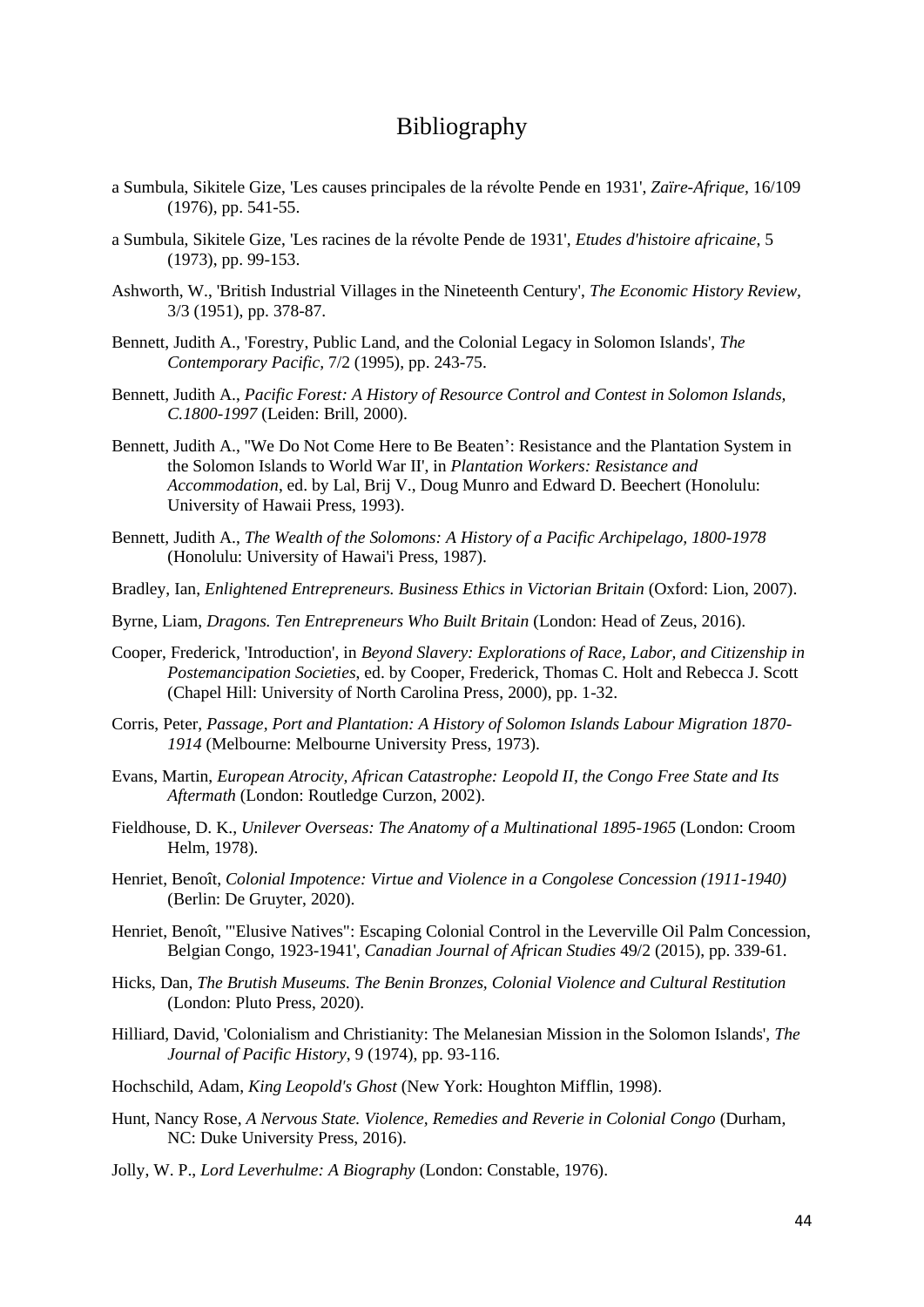- Lal, Brij V., Doug Munro, and Edward D. Beechert, eds., *Plantation Workers: Resistance and Accommodation* (Honolulu: University of Hawaii Press, 1993).
- Lawrence, David Russell, *The Naturalist and His 'Beautiful Islands': Charles Morris Woodford in the Western Pacific* (Canberra: ANU Press, 2014).
- Lewis, Brian, *"So Clean": Lord Leverhulme, Soap and Civilization* (Manchester: Manchester University Press, 2008).
- Loffman, Reuben, and Benoît Henriet, ''We Are Left with Barely Anything': Colonial Rule, Dependency, and the Lever Brothers in the Belgian Congo, 1911-1960', *The Journal of Imperial and Commonwealth History* 48/1 (2020), pp. 71-100.
- Macqueen, Adam, *The King of Sunlight: How William Lever Cleaned up the World* (London: Bantam, 2004).
- Marchal, Jules, *Lord Leverhulme's Ghosts: Colonial Exploitation in the Congo*. Translated Edition (London: Verso, 2017).
- Morris, Edward, 'Introduction', *Journal of the History of Collections,* 4/2 (1992), pp. 169-73.
- Nicolaï, Henri, 'Le Congo et l'huile de palme. Un siècle. Un cycle?', *Belgeo: Revue belge de géographie*, 4 (2013), pp. 1-41.
- O'Connor, T. P., *Daily Telegraph*, 8th May 1925.
- Pelizzon, Shelia, and Cem Somel, 'Eurocentricity', in *The Palgrave Encyclopaedia of Imperialism and Anti-Imperialism*, ed. by Ness, Immanuel (Basingstoke: Palgrave Macmillan, 2016), pp. 827- 33.
- Robins, Jonathan E., *Oil Palm: A Global History* (Chapel Hill: University of North Carolina Press, 2021).
- Robins, Jonathan E., 'Slave Cocoa and Red Rubber: E. D. Morel and the Problem of Ethical Consumption', *Comparative Studies in Society and History,* 54/3 (2012), pp. 592-611.
- Satre, Lowell J., *Chocolate on Trial: Slavery, Politics, and the Ethics of Business* (Athens: Ohio University Press, 2005).
- Scarr, Deryck, *Fragments of Empire: A History of the Western Pacific High Commission 1877-1914* (Canberra: ANU Press, 1968).
- Scarr, Deryck, 'Recruits and Recruiters: A Portrait of the Pacific Islands Labour Trade', *The Journal of Pacific History*, 2 (1967), pp. 5-24.
- Seibert, Julia, 'More Continuity Than Change? New Forms of Unfree Labor in the Belgian Congo. 1908-1930', in *Humanitarian Intervention and Changing Labor Relations: The Long-Term Consequences of the Abolition of the Slave Trade* ed. by Van der Linden, Marcel (Leiden: Brill, 2011), pp. 369-86.
- Sen, Sunanda, 'Indentured Labour from India in the Age of Empire', *Social Scientist,* 44/1 (2016), pp. 35-74.
- Shanmugaratnam, N., 'Impact of Plantation Economy and Colonial Policy on Sri Lanka Peasantry', *Economic and Political Weekly,* 16/3 (1981), pp. 69-80.
- Stoler, Ann Laura, *Duress: Imperial Durabilities in Our Times* (Durham, NC: Duke University Press, 2016).
- Vanderstraeten, Louis-Francois, *La répression de la révolte des Pende du Kwango en 1931* (Brussels: ARSOM, 2001).